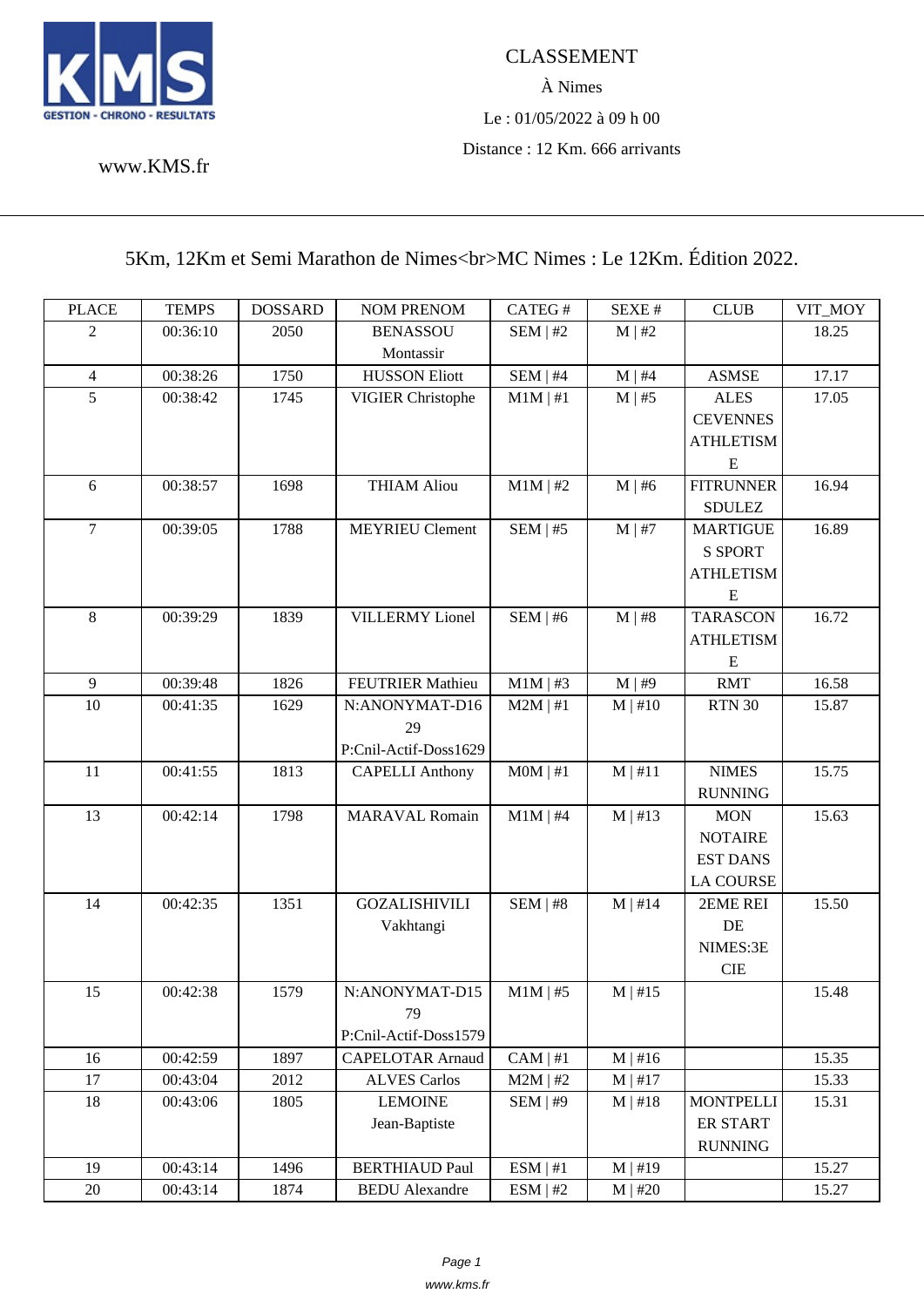| i lati | ט וואדד ו | חשממחת | <b>INOINET IVERFOINE</b> | $CALU \pi$       | NL/NL π      | <b>CLOD</b>      | VII IVIUI |
|--------|-----------|--------|--------------------------|------------------|--------------|------------------|-----------|
| 21     | 00:43:46  | 1730   | <b>TAKAHIRO Itsuki</b>   | $SEM$   #10      | M   #21      | 5CIE             | 15.08     |
| 22     | 00:43:46  | 1713   | <b>CHAN-KENG-WAI</b>     | $SEM$   #11      | $M$   #22    | 5CIE             | 15.08     |
|        |           |        | Angelo                   |                  |              |                  |           |
| 23     | 00:44:07  | 1780   | <b>BADOU</b>             | $M2M$   #3       | M   #23      | <b>LES</b>       | 14.96     |
|        |           |        | Nicolas-Khalid           |                  |              | <b>RUNNERS</b>   |           |
|        |           |        |                          |                  |              | DE               |           |
|        |           |        |                          |                  |              | <b>L'EXTREME</b> |           |
| 24     | 00:44:22  | 1276   | <b>BATKHUYAG</b>         | SEM   #12        | $M$   #24    | 2EME REI         | 14.88     |
|        |           |        | Khos-Erdene              |                  |              | DE               |           |
|        |           |        |                          |                  |              | NIMES:1E         |           |
|        |           |        |                          |                  |              | <b>CIE</b>       |           |
| 25     | 00:44:23  | 1782   | <b>GARCIA Vincent</b>    | $M3M \mid #1$    | $M$   #25    | <b>LOKOMOTI</b>  | 14.87     |
|        |           |        |                          |                  |              | V                |           |
| 26     | 00:44:25  | 1668   | RIZZITELLI Robert        | $M4M$   #1       | $M$   #26    | <b>TEAM</b>      | 14.86     |
|        |           |        |                          |                  |              | <b>RUNNING</b>   |           |
|        |           |        |                          |                  |              | <b>PILAT</b>     |           |
| 27     | 00:44:38  | 1369   | <b>SOARES-GOMES</b>      | SEM   #13        | $M$   #27    | 2EME REI         | 14.79     |
|        |           |        | Heldon-Jose              |                  |              | DE               |           |
|        |           |        |                          |                  |              | NIMES:3E         |           |
|        |           |        |                          |                  |              | $\rm CIE$        |           |
| 28     | 00:44:56  | 1413   | <b>SALAVA Eliakim</b>    | $SEM$   #14      | $M$   #28    | 2EME REI         | 14.69     |
|        |           |        |                          |                  |              | DE               |           |
|        |           |        |                          |                  |              | NIMES:CA         |           |
| 29     | 00:44:57  | 1331   | LONDONO-GOMEZ            | SEM   #15        | $M$   #29    | 2EME REI         | 14.68     |
|        |           |        | Santiago                 |                  |              | DE               |           |
|        |           |        |                          |                  |              | NIMES:2E         |           |
|        |           |        |                          |                  |              | $\rm CIE$        |           |
| 30     | 00:45:10  | 1410   | <b>RANA</b> Samrat       | SEM   #16        | $M$   #30    | 2EME REI         | 14.61     |
|        |           |        |                          |                  |              | DE               |           |
|        |           |        |                          |                  |              | NIMES:CA         |           |
| 31     | 00:45:13  | 1429   | <b>GEREMEW Habtamu</b>   | $M1M$   #6       | M   #31      | 2EME REI         | 14.60     |
|        |           |        |                          |                  |              | DE               |           |
|        |           |        |                          |                  |              | NIMES:CCL        |           |
| 32     | 00:45:15  | 1599   | <b>LABAERE</b> Geoffrey  | $MOM$   #2       | M   #32      |                  | 14.59     |
| 33     | 00:45:18  | 1675   | ROUZAIRE Cedric          | $MOM$   #3       | $M \mid #33$ | <b>EVEIL</b>     | 14.57     |
|        |           |        |                          |                  |              | <b>MENDOIS</b>   |           |
|        |           |        |                          |                  |              | <b>ATHLETISM</b> |           |
|        |           |        |                          |                  |              | ${\bf E}$        |           |
| 34     | 00:45:30  | 1746   | <b>GUIOT Mathias</b>     | $SEM$   #17      | $M$   #34    | <b>ALES</b>      | 14.51     |
|        |           |        |                          |                  |              | <b>TRIATHLO</b>  |           |
|        |           |        |                          |                  |              | $\mathbf N$      |           |
| 35     | 00:45:34  | 1715   | <b>DA-SILVA-JUNIOR</b>   | SEM   #18        | $M$   #35    | $5{\rm CIE}$     | 14.48     |
|        |           |        | Luiz-Carlos              |                  |              |                  |           |
| 36     | 00:45:41  | 1836   | <b>MARINI</b> Axel       | <b>SEM   #19</b> | $M$   #36    | <b>SPORTING</b>  | 14.45     |
|        |           |        |                          |                  |              | CLUB             |           |
|        |           |        |                          |                  |              | <b>UNIVERSIT</b> |           |
|        |           |        |                          |                  |              | AIRE DE          |           |
|        |           |        |                          |                  |              | <b>FRANCE</b>    |           |
| 37     | 00:45:46  | 1829   | <b>SALAGNAC Olivier</b>  | $MOM$   #4       | $M$   #37    | RTN30            | 14.42     |
| 38     |           |        | WAGLE-KSHETRI            | <b>SEM   #20</b> |              |                  |           |
|        | 00:45:47  | 1733   |                          |                  | $M$   #38    | 5CIE             | 14.42     |
|        |           |        | Ashish                   |                  |              |                  |           |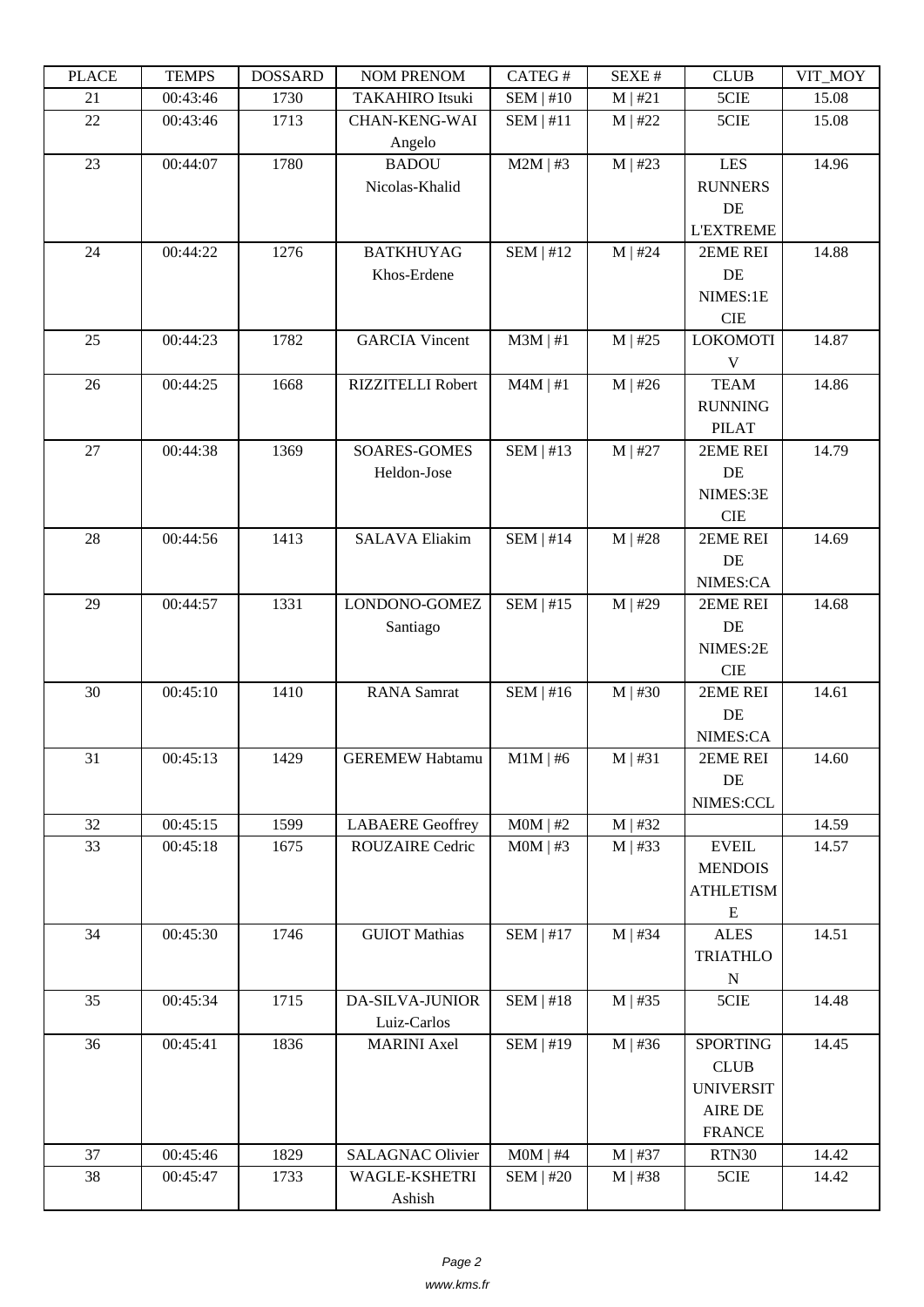| i lati | 1 LIVII D | חשממחת | <b>INOINET IVERFOINE</b>  | $CALU \pi$       | л سد         | <b>CLOD</b>      | $V11$ $N1$ |
|--------|-----------|--------|---------------------------|------------------|--------------|------------------|------------|
| 39     | 00:45:52  | 1475   | <b>ALMAYRAC Maxime</b>    | $SEM$   #21      | $M \mid #39$ |                  | 14.39      |
| 40     | 00:45:58  | 1286   | <b>GOZALISHVILI</b>       | SEM   #22        | $M \mid #40$ | 2EME REI         | 14.36      |
|        |           |        | Giorgi                    |                  |              | DE               |            |
|        |           |        |                           |                  |              | NIMES:1E         |            |
|        |           |        |                           |                  |              | <b>CIE</b>       |            |
| 41     | 00:46:00  | 1358   | <b>NEPAL Deepack</b>      | SEM   #23        | M   #41      | 2EME REI         | 14.35      |
|        |           |        |                           |                  |              | DE               |            |
|        |           |        |                           |                  |              | NIMES:3E         |            |
|        |           |        |                           |                  |              | $\rm CIE$        |            |
| 42     | 00:46:00  | 1368   | <b>SINGH Amandeep</b>     | <b>SEM   #24</b> | $M$   #42    | 2EME REI         | 14.35      |
|        |           |        |                           |                  |              | DE               |            |
|        |           |        |                           |                  |              | NIMES:3E         |            |
|        |           |        |                           |                  |              | <b>CIE</b>       |            |
| 43     | 00:46:16  | 1389   | MOHAMED Haribou           | $SEM$   #25      | $M$   #43    | 2EME REI         | 14.27      |
|        |           |        |                           |                  |              | DE               |            |
|        |           |        |                           |                  |              | NIMES:4E         |            |
|        |           |        |                           |                  |              | <b>CIE</b>       |            |
| 44     | 00:46:25  | 1352   | <b>KOMPANIETS</b>         | SEM   #26        | $M$   #44    | 2EME REI         | 14.22      |
|        |           |        | Konstantin                |                  |              | DE               |            |
|        |           |        |                           |                  |              | NIMES:3E         |            |
|        |           |        |                           |                  |              | CIE              |            |
| 45     | 00:46:26  | 1565   | <b>FAGES Tony</b>         | SEM   #27        | $M$   #45    |                  | 14.21      |
| 46     | 00:46:31  | 1747   | <b>WATTIEZ Marie</b>      | ESF   #1         | F   #1       | <b>AS POISSY</b> | 14.19      |
| 47     | 00:46:32  | 1336   | <b>RIAY-DAVILA</b>        | ESM   #3         | $M \mid #46$ | 2EME REI         | 14.18      |
|        |           |        | Elder-Daniel              |                  |              | DE               |            |
|        |           |        |                           |                  |              | NIMES:2E         |            |
|        |           |        |                           |                  |              | $\rm CIE$        |            |
| 48     | 00:46:51  | 1740   | PELLEGRINO                | $M3M$   #2       | $M$   #47    | <b>ACRA</b>      | 14.09      |
|        |           |        | Philippe                  |                  |              | <b>ARLES</b>     |            |
| 49     | 00:47:01  | 1455   | <b>SHRESTHA Bibek</b>     | <b>SEM   #28</b> | $M$   #48    | 2EME REI         | 14.04      |
|        |           |        |                           |                  |              | DE               |            |
|        |           |        |                           |                  |              | NIMES:CCL        |            |
| 50     | 00:47:05  | 1581   | <b>GOMEZ Frederic</b>     | $M5M$   #1       | $M$   #49    | CSA 2 REI        | 14.02      |
| 51     | 00:47:06  | 1689   | <b>SMAGGHE Fabien</b>     | $M2M$   #4       | $M$   #50    | <b>RUNNING</b>   | 14.01      |
|        |           |        |                           |                  |              | <b>CLUB DE</b>   |            |
|        |           |        |                           |                  |              | <b>BELLEGAR</b>  |            |
|        |           |        |                           |                  |              | $\rm DE$         |            |
| 52     | 00:47:12  | 1313   | <b>CROPPO</b> Maxime      | <b>SEM   #29</b> | M   #51      | 2EME REI         | 13.98      |
|        |           |        |                           |                  |              | DE               |            |
|        |           |        |                           |                  |              | NIMES:2E         |            |
|        |           |        |                           |                  |              | $\rm CIE$        |            |
| 53     | 00:47:12  | 1398   | <b>SHAHI Bhim</b>         | <b>SEM   #30</b> | $M$   #52    | 2EME REI         | 13.98      |
|        |           |        |                           |                  |              | DE               |            |
|        |           |        |                           |                  |              | NIMES:4E         |            |
|        |           |        |                           |                  |              | $\rm CIE$        |            |
| 54     | 00:47:18  | 1808   | <b>DEVOIS Claude</b>      | $M5M$   #2       | $M$   #53    | <b>NIMES</b>     | 13.95      |
|        |           |        |                           |                  |              |                  |            |
|        |           |        |                           |                  |              | <b>MARATHO</b>   |            |
|        |           |        |                           |                  |              | ${\bf N}$        |            |
| 55     | 00:47:19  | 1807   | <b>BREUZIN Christophe</b> | $M4M$   #2       | $M$   #54    | <b>NIMES</b>     | 13.95      |
|        |           |        |                           |                  |              | <b>MARATHO</b>   |            |
|        |           |        |                           |                  |              | ${\bf N}$        |            |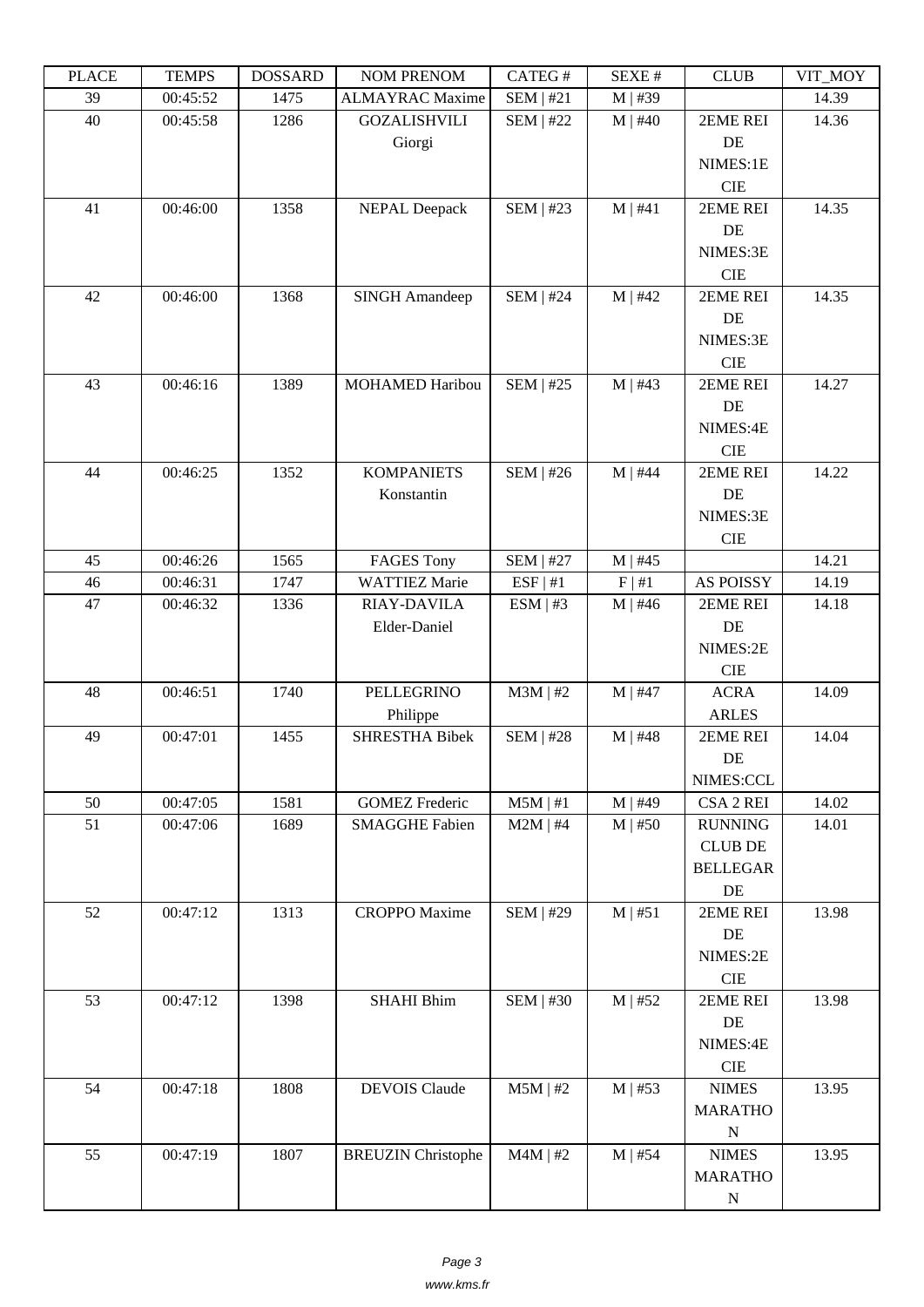| ם המדו | <u>ה דואים ד</u> | חשממחת | <b>TAQIMET IZETAQIME</b>              | $CALU \pi$       | л سد         | <b>CEOD</b>     | $V11$ $V1$ |
|--------|------------------|--------|---------------------------------------|------------------|--------------|-----------------|------------|
| 56     | 00:47:21         | 1290   | <b>KLIOUCHNIK</b>                     | $MOM$   #5       | $M$   #55    | 2EME REI        | 13.94      |
|        |                  |        | Volodymyr                             |                  |              | DE              |            |
|        |                  |        |                                       |                  |              | NIMES:1E        |            |
|        |                  |        |                                       |                  |              | $\rm CIE$       |            |
| 57     | 00:47:24         | 1767   | RAZIER Jean-Marie                     | $M4M$   #3       | $M$   #56    | <b>COURIR A</b> | 13.92      |
|        |                  |        |                                       |                  |              | <b>VAUVERT</b>  |            |
| 58     | 00:47:25         | 1295   | <b>MOISENCO</b>                       | SEM   #31        | $M$   #57    | 2EME REI        | 13.92      |
|        |                  |        | Alexandru                             |                  |              | DE              |            |
|        |                  |        |                                       |                  |              | NIMES:1E        |            |
|        |                  |        |                                       |                  |              | <b>CIE</b>      |            |
| 59     | 00:47:30         | 1309   | <b>ASSALA Hermes</b>                  | <b>SEM   #32</b> | $M$   #58    | 2EME REI        | 13.89      |
|        |                  |        |                                       |                  |              | DE              |            |
|        |                  |        |                                       |                  |              | NIMES:2E        |            |
|        |                  |        |                                       |                  |              | <b>CIE</b>      |            |
| 60     | 00:47:40         | 1366   | RIBEIRO-DAS-NEVE                      | <b>SEM   #33</b> | $M$   #59    | 2EME REI        | 13.85      |
|        |                  |        | S Weisley                             |                  |              | DE              |            |
|        |                  |        |                                       |                  |              | NIMES:3E        |            |
|        |                  |        |                                       |                  |              | <b>CIE</b>      |            |
| 61     | 00:47:48         | 1391   | PATHAK Sujan                          | <b>SEM   #34</b> | $M$   #60    | 2EME REI        | 13.81      |
|        |                  |        |                                       |                  |              | DE              |            |
|        |                  |        |                                       |                  |              | NIMES:4E        |            |
|        |                  |        |                                       |                  |              | $\rm CIE$       |            |
| 62     | 00:47:51         | 1328   | KUNWAR Shivaraj                       | ESM   #4         | M   #61      | 2EME REI        | 13.79      |
|        |                  |        |                                       |                  |              | DE              |            |
|        |                  |        |                                       |                  |              | NIMES:2E        |            |
|        |                  |        |                                       |                  |              | <b>CIE</b>      |            |
| 63     | 00:47:55         | 1723   | <b>NAIDA</b> Arsen                    | SEM   #35        | $M$   #62    | 5CIE            | 13.77      |
| 64     | 00:47:55         | 1445   | NEPALI Man                            | SEM   #36        | $M$   #63    | 2EME REI        | 13.77      |
|        |                  |        |                                       |                  |              | DE              |            |
|        |                  |        |                                       |                  |              | NIMES:CCL       |            |
| 65     | 00:47:58         | 1988   | <b>MILESI</b> Sebastien               | $M2M$   #5       | $M$   #64    |                 | 13.76      |
| 66     | 00:47:59         | 1996   | PACHECO-DOS-SAN<br><b>TOS Matheus</b> | $SEM$   #37      | $M$   #65    |                 | 13.75      |
| 67     | 00:47:59         | 2040   | <b>VIALA</b> Maxime                   | <b>SEM   #38</b> | $M$   #66    |                 | 13.75      |
| 68     | 00:48:06         | 1320   | <b>GRAY Thomas</b>                    | <b>SEM   #39</b> | $M \mid #67$ | 2EME REI        | 13.72      |
|        |                  |        |                                       |                  |              | DE              |            |
|        |                  |        |                                       |                  |              | NIMES:2E        |            |
|        |                  |        |                                       |                  |              | $\rm CIE$       |            |
| 69     | 00:48:06         | 1411   | <b>RAZAFIMAITSO</b>                   | SEM   #40        | M   #68      | 2EME REI        | 13.72      |
|        |                  |        | Fanambinantsoa                        |                  |              | DE              |            |
|        |                  |        |                                       |                  |              | NIMES:CA        |            |
| 70     | 00:48:06         | 1296   | MORANTES-MARTI                        | SEM   #41        | M   #69      | 2EME REI        | 13.72      |
|        |                  |        | NEZ Luis-Francisco                    |                  |              | DE              |            |
|        |                  |        |                                       |                  |              | NIMES:1E        |            |
|        |                  |        |                                       |                  |              | ${\rm CIE}$     |            |
| 71     | 00:48:07         | 1299   | RAI Arjun                             | $SEM$   #42      | $M$   #70    | 2EME REI        | 13.72      |
|        |                  |        |                                       |                  |              | DE              |            |
|        |                  |        |                                       |                  |              | NIMES:1E        |            |
|        |                  |        |                                       |                  |              | ${\rm CIE}$     |            |
| $72\,$ | 00:48:10         | 1871   | <b>BAUX Thomas</b>                    | SEM   #43        | $M$   #71    |                 | 13.70      |
|        |                  |        |                                       |                  |              |                 |            |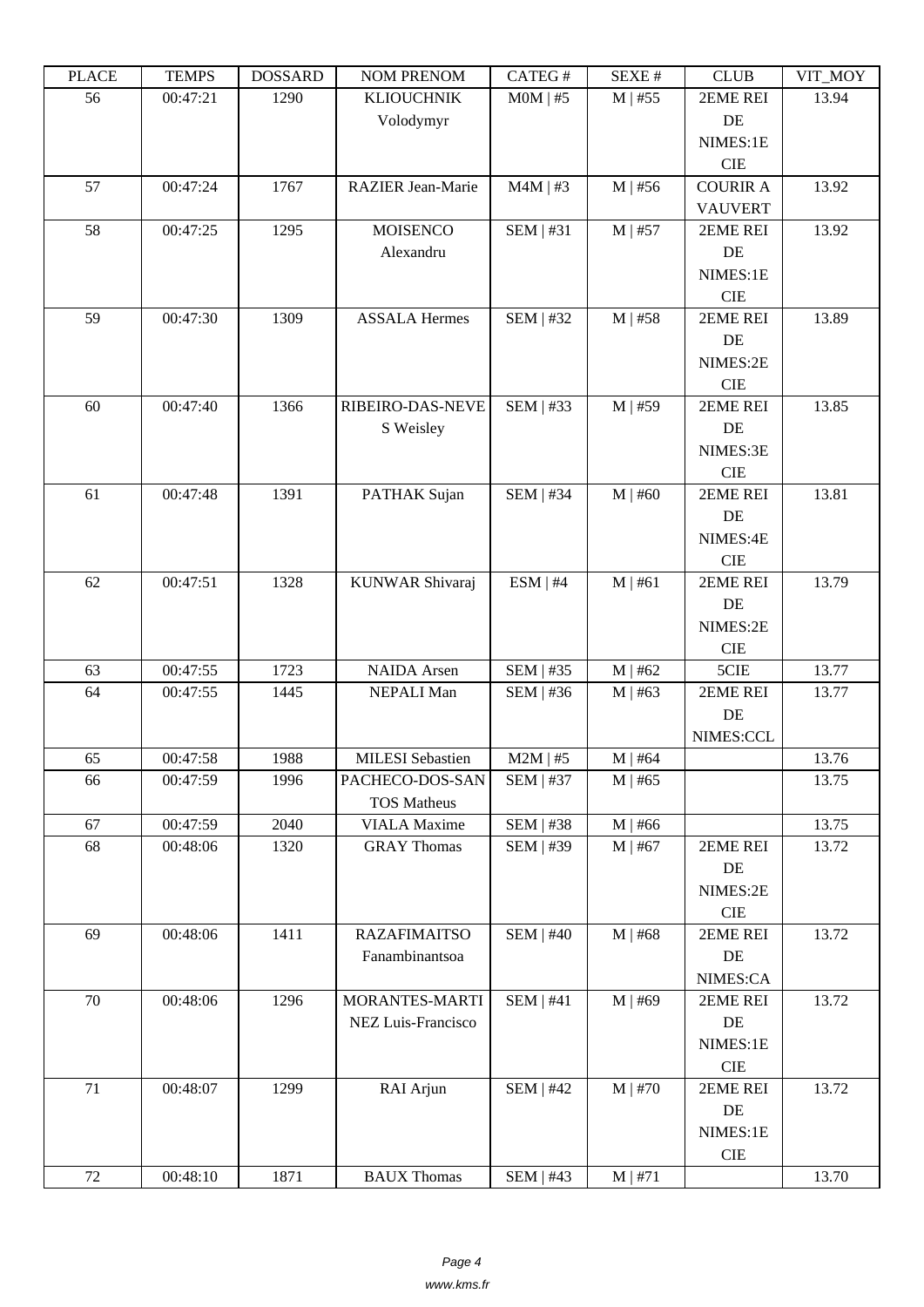| ם המדו | T ETAIT D | <b>DOPPULP</b> | <b>INUMER IN THE PROPE</b> | $CALU \pi$       | π ברגבוט             | <b>CEOD</b>      | $V11$ $V1$ |
|--------|-----------|----------------|----------------------------|------------------|----------------------|------------------|------------|
| 73     | 00:48:12  | 1275           | <b>BACMAGA Tomasz</b>      | $MOM$   #6       | $M$   #72            | 2EME REI         | 13.69      |
|        |           |                |                            |                  |                      | $\rm DE$         |            |
|        |           |                |                            |                  |                      | NIMES:1E         |            |
|        |           |                |                            |                  |                      | <b>CIE</b>       |            |
| 74     | 00:48:21  | 1333           | PACHE-MAGAR                | <b>SEM   #44</b> | $M$   #73            | 2EME REI         | 13.65      |
|        |           |                | Bikash                     |                  |                      | DE               |            |
|        |           |                |                            |                  |                      | NIMES:2E         |            |
|        |           |                |                            |                  |                      | <b>CIE</b>       |            |
| 75     | 00:48:23  | 1339           | SEN Lekh                   | <b>SEM   #45</b> | $\overline{M}$   #74 | 2EME REI         | 13.64      |
|        |           |                |                            |                  |                      | DE               |            |
|        |           |                |                            |                  |                      | NIMES:2E         |            |
|        |           |                |                            |                  |                      | <b>CIE</b>       |            |
| 76     | 00:48:31  | 1310           | <b>AURELUS Widson</b>      | SEM   #46        | $M$   #75            | 2EME REI         | 13.60      |
|        |           |                |                            |                  |                      | DE               |            |
|        |           |                |                            |                  |                      | NIMES:2E         |            |
|        |           |                |                            |                  |                      | $\rm CIE$        |            |
| 77     | 00:48:34  | 1392           | PRASCEVIC Nikola           | <b>SEM   #47</b> | $M$   #76            | 2EME REI         | 13.59      |
|        |           |                |                            |                  |                      | DE               |            |
|        |           |                |                            |                  |                      | NIMES:4E         |            |
|        |           |                |                            |                  |                      | <b>CIE</b>       |            |
| 78     | 00:48:38  | 1793           | FERIAUD Jerome             | $M4M$   #4       | $M$   #77            | <b>MON</b>       | 13.57      |
|        |           |                |                            |                  |                      |                  |            |
|        |           |                |                            |                  |                      | <b>NOTAIRE</b>   |            |
|        |           |                |                            |                  |                      | <b>EST DANS</b>  |            |
|        |           |                |                            |                  |                      | <b>LA COURSE</b> |            |
| 79     | 00:48:39  | 2005           | PONNON Olivier             | $M3M$   #3       | $M$   #78            |                  | 13.57      |
| 80     | 00:48:50  | 1342           | YANSANE                    | <b>SEM   #48</b> | $M \mid #79$         | 2EME REI         | 13.52      |
|        |           |                | Abdoulaye                  |                  |                      | $\rm DE$         |            |
|        |           |                |                            |                  |                      | NIMES:2E         |            |
|        |           |                |                            |                  |                      | $\rm CIE$        |            |
| 81     | 00:48:53  | 1367           | <b>SERAM Ghalib</b>        | <b>SEM   #49</b> | $M$   #80            | 2EME REI         | 13.50      |
|        |           |                |                            |                  |                      | DE               |            |
|        |           |                |                            |                  |                      | NIMES:3E         |            |
|        |           |                |                            |                  |                      | <b>CIE</b>       |            |
| 82     | 00:48:55  | 1931           | <b>DURAND</b> Gregory      | $MOM$   #7       | M   #81              |                  | 13.49      |
| 83     | 00:48:57  | 1359           | OJHA Rim                   | SEM   #50        | $M$   #82            | 2EME REI         | 13.48      |
|        |           |                |                            |                  |                      | DE               |            |
|        |           |                |                            |                  |                      | NIMES:3E         |            |
|        |           |                |                            |                  |                      | $\rm CIE$        |            |
| 84     | 00:48:58  | 1322           | <b>HABIBOV Yaroslav</b>    | SEM   $#51$      | $M$   #83            | 2EME REI         | 13.48      |
|        |           |                |                            |                  |                      | DE               |            |
|        |           |                |                            |                  |                      | NIMES:2E         |            |
|        |           |                |                            |                  |                      | $\rm CIE$        |            |
| 85     | 00:49:01  | 1405           | HORTOLOMEI Ion             | SEM   #52        | $M$   #84            | 2EME REI         | 13.46      |
|        |           |                |                            |                  |                      | DE               |            |
|        |           |                |                            |                  |                      | NIMES:CA         |            |
| 86     | 00:49:05  | 1384           | <b>GURUNG</b> Sandesh      | SEM   #53        | $M$   #85            | 2EME REI         | 13.45      |
|        |           |                |                            |                  |                      | $\rm DE$         |            |
|        |           |                |                            |                  |                      | NIMES:4E         |            |
|        |           |                |                            |                  |                      | $\rm CIE$        |            |
| 87     | 00:49:08  | 1729           | SANCHEZ-RAVELO             | SEM   #54        | $M$   #86            | 5CIE             | 13.43      |
|        |           |                | Orwis-Benjamin             |                  |                      |                  |            |
|        |           |                |                            |                  |                      |                  |            |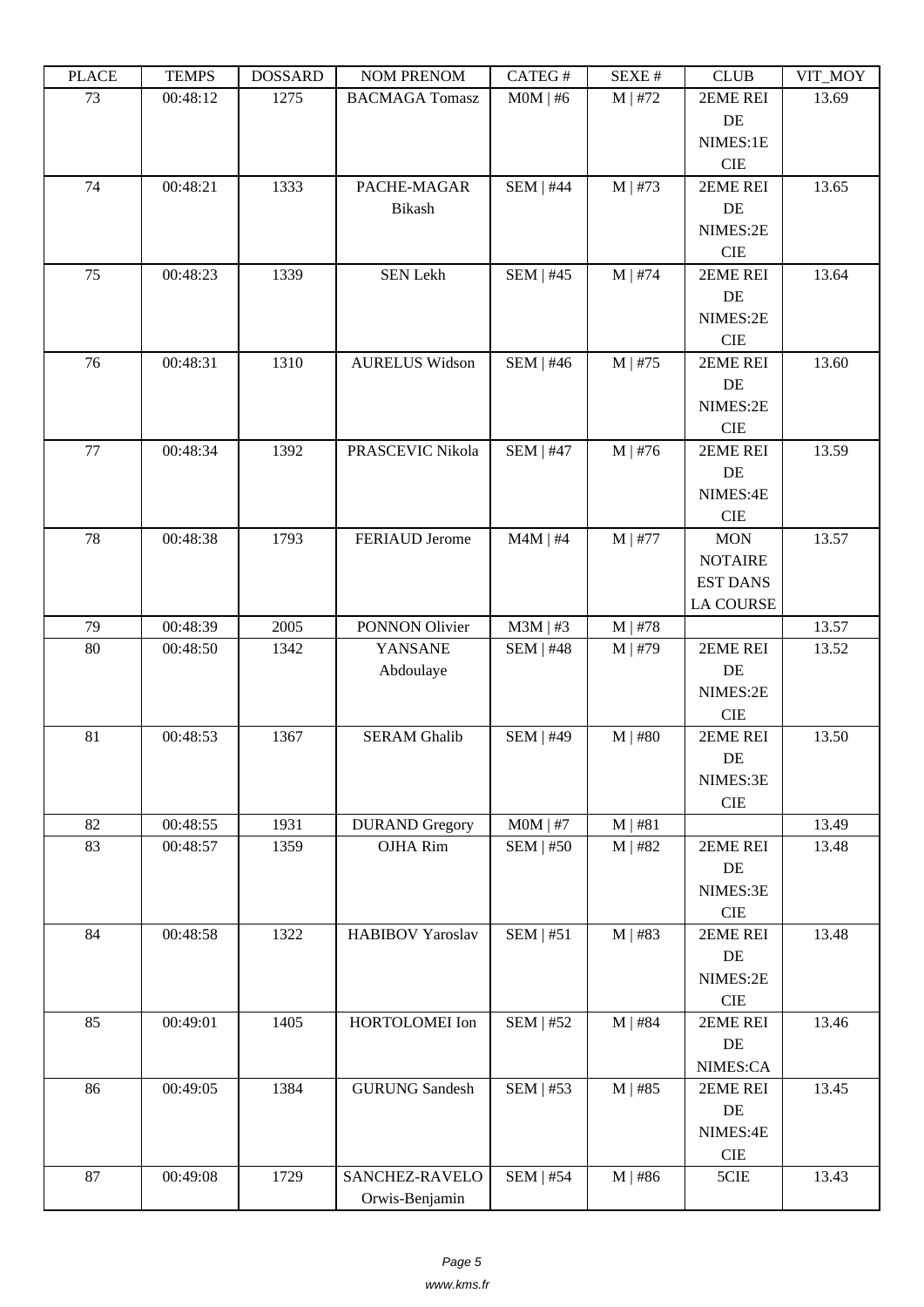| ם המדו | <u>ה דואים ד</u> | <b>DOPPULP</b> | <b>INUINE LINEINUINE</b>  | $CALLO$ $\pi$    | π ברגבוט             | <b>CEOD</b>      | $V11$ $V1$ |
|--------|------------------|----------------|---------------------------|------------------|----------------------|------------------|------------|
| 88     | 00:49:12         | 1751           | <b>FRONTIN Thibaut</b>    | $CAM \mid #2$    | $M$   #87            | <b>ASSOCIATI</b> | 13.41      |
|        |                  |                |                           |                  |                      | <b>ON COURIR</b> |            |
|        |                  |                |                           |                  |                      | EN               |            |
|        |                  |                |                           |                  |                      | GARRIGUE-        |            |
|        |                  |                |                           |                  |                      | POULX 30         |            |
| 89     | 00:49:14         | 1844           | <b>AGULHON Gregory</b>    | $M1M$   #7       | $M$   #88            | <b>TEAM MTP</b>  | 13.41      |
| 90     | 00:49:15         | 1326           | KASHIWAGI Taku            | <b>SEM   #55</b> | $M$   #89            | 2EME REI         | 13.40      |
|        |                  |                |                           |                  |                      | DE               |            |
|        |                  |                |                           |                  |                      | NIMES:2E         |            |
|        |                  |                |                           |                  |                      | <b>CIE</b>       |            |
| 91     | 00:49:15         | 1695           | <b>THENON Hugo</b>        | SEM   #56        | $\overline{M}$   #90 | <b>CROCOS</b>    | 13.40      |
|        |                  |                |                           |                  |                      | <b>D'AIRAIN</b>  |            |
|        |                  |                |                           |                  |                      | <b>NIMES</b>     |            |
|        |                  |                |                           |                  |                      | <b>TRIATHLO</b>  |            |
|        |                  |                |                           |                  |                      | $\mathbf N$      |            |
| 92     | 00:49:18         | 1728           | <b>POCRICIUC Nicolae</b>  | <b>SEM   #57</b> | M   #91              | 5CIE             | 13.39      |
| 93     | 00:49:20         | 1288           | <b>HERASYMIOUK</b>        | <b>SEM   #58</b> | $M$   #92            | 2EME REI         | 13.38      |
|        |                  |                | Nazarii                   |                  |                      | DE               |            |
|        |                  |                |                           |                  |                      | NIMES:1E         |            |
|        |                  |                |                           |                  |                      | <b>CIE</b>       |            |
| 94     | 00:49:22         | 1595           | <b>KASSEH</b> Mohamed     | $M4M$   #5       | $M$   #93            |                  | 13.37      |
| 95     | 00:49:24         | 1372           | <b>TOMIAK Dominik</b>     | <b>SEM   #59</b> | $M$   #94            | 2EME REI         | 13.36      |
|        |                  |                |                           |                  |                      | DE               |            |
|        |                  |                |                           |                  |                      | NIMES:3E         |            |
|        |                  |                |                           |                  |                      | <b>CIE</b>       |            |
| 96     | 00:49:24         | 1838           | <b>COUVREUR Nadine</b>    | SEF   #1         | F   #2               | <b>TARASCON</b>  | 13.36      |
|        |                  |                |                           |                  |                      | <b>ATHLETISM</b> |            |
| 97     | 00:49:26         | 1301           | <b>SANJAA Anar</b>        | <b>SEM   #60</b> | $M$   #95            | E<br>2EME REI    | 13.35      |
|        |                  |                |                           |                  |                      | DE               |            |
|        |                  |                |                           |                  |                      | NIMES:1E         |            |
|        |                  |                |                           |                  |                      | <b>CIE</b>       |            |
| 98     | 00:49:28         | 1311           | <b>CHHANTYAL</b>          | SEM   #61        | $M$   #96            | 2EME REI         | 13.34      |
|        |                  |                | Raj-Kumar                 |                  |                      | DE               |            |
|        |                  |                |                           |                  |                      | NIMES:2E         |            |
|        |                  |                |                           |                  |                      | ${\rm CIE}$      |            |
| 99     | 00:49:28         | 1540           | <b>DEMOULIN Philippe</b>  | $M1M$   #8       | M   #97              | <b>DDTEAM</b>    | 13.34      |
| 100    | 00:49:34         | 1451           | <b>RASOANAIVO</b>         | SEM   #62        | $M$   #98            | 2EME REI         | 13.32      |
|        |                  |                | Sitraka                   |                  |                      | DE               |            |
|        |                  |                |                           |                  |                      | NIMES:CCL        |            |
| 101    | 00:49:36         | 1538           | <b>DEHAIS</b> Axel        | $CAM \mid #3$    | M   #99              |                  | 13.31      |
| 102    | 00:49:37         | 1291           | <b>LE-COULS</b>           | <b>SEM   #63</b> | $M \mid #100$        | 2EME REI         | 13.30      |
|        |                  |                | Peter-Jonathan            |                  |                      | DE               |            |
|        |                  |                |                           |                  |                      | NIMES:1E         |            |
|        |                  |                |                           |                  |                      | $\rm CIE$        |            |
| 103    | 00:49:39         | 1503           | <b>BOUCHRI</b> Marjolaine | $MOF$   #1       | $F \mid #3$          | <b>USSP</b>      | 13.29      |
| 104    | 00:49:47         | 1338           | <b>SAGAR Lokesh</b>       | <b>SEM   #64</b> | M   #101             | 2EME REI         | 13.26      |
|        |                  |                |                           |                  |                      | DE               |            |
|        |                  |                |                           |                  |                      | NIMES:2E         |            |
|        |                  |                |                           |                  |                      | ${\rm CIE}$      |            |
|        |                  |                |                           |                  |                      |                  |            |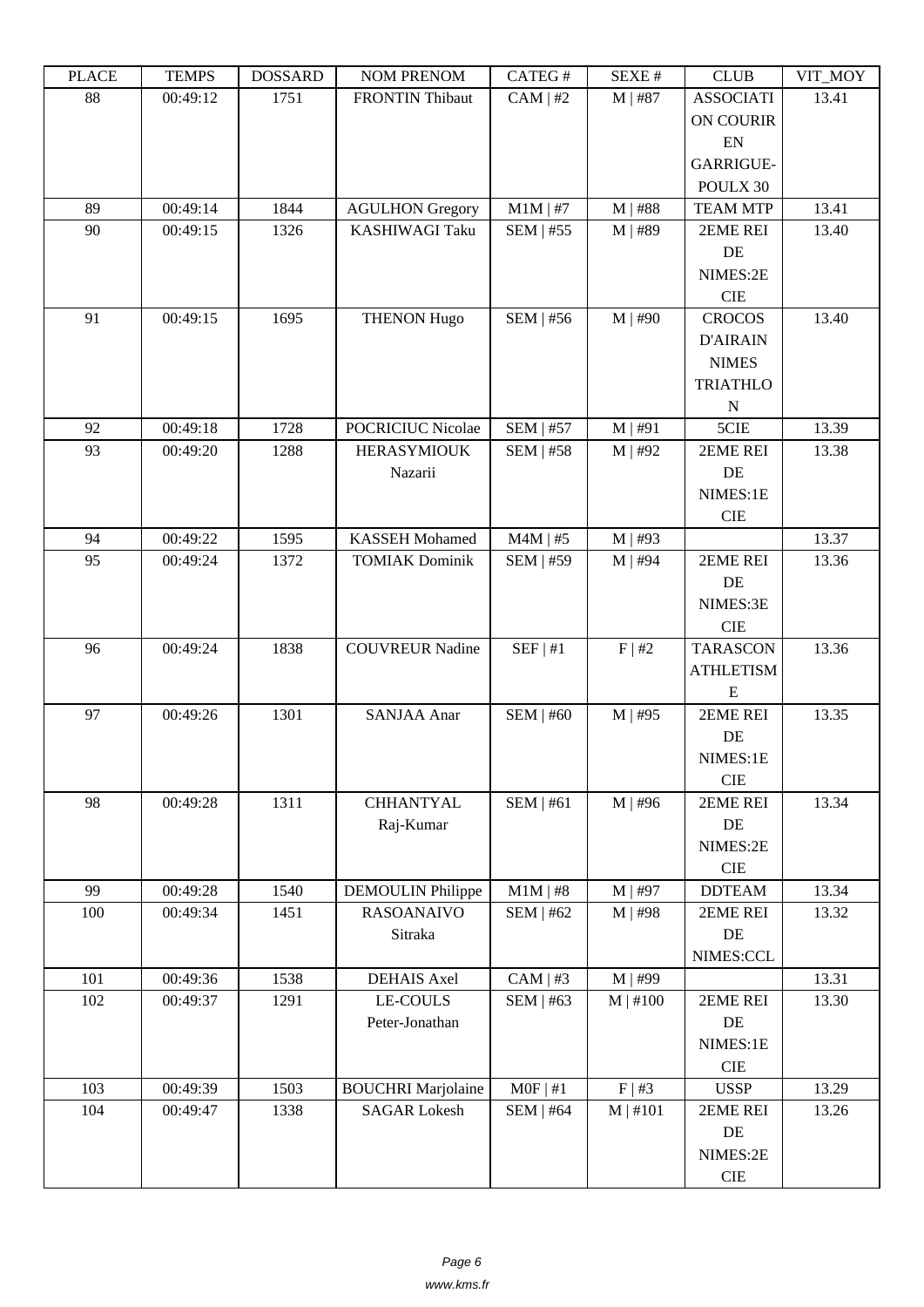| ם המדו | ט וואדד ו | חשממחת | <b>INUINE LINEINUINE</b> | $CALU \pi$       | л سد          | <b>CLOD</b>    | $V11$ $V1$ |
|--------|-----------|--------|--------------------------|------------------|---------------|----------------|------------|
| 105    | 00:49:48  | 1319   | <b>FRANGU Remus</b>      | <b>SEM   #65</b> | $M$   #102    | 2EME REI       | 13.25      |
|        |           |        |                          |                  |               | $\rm DE$       |            |
|        |           |        |                          |                  |               | NIMES:2E       |            |
|        |           |        |                          |                  |               | <b>CIE</b>     |            |
| 106    | 00:49:50  | 1611   | <b>LHEUREUX Gisele</b>   | $M7F$   #1       | F   #4        | <b>KB</b>      | 13.24      |
|        |           |        |                          |                  |               | <b>RUNNING</b> |            |
| 107    | 00:49:53  | 1280   | <b>CHAPARRO-SOSA</b>     | SEM   #66        | M   #103      | 2EME REI       | 13.23      |
|        |           |        | Jose-Miguel              |                  |               | DE             |            |
|        |           |        |                          |                  |               | NIMES:1E       |            |
|        |           |        |                          |                  |               | <b>CIE</b>     |            |
| 108    | 00:50:00  | 1925   | <b>DEMOURE Bastien</b>   | <b>SEM   #67</b> | $M$   #104    |                | 13.20      |
| 109    | 00:50:08  | 1979   | <b>MARTIN Thomas</b>     | <b>SEM   #68</b> | $M$   #105    |                | 13.16      |
| 110    | 00:50:08  | 1304   | <b>SHRESTHA</b>          | SEM   #69        | M   #106      | 2EME REI       | 13.16      |
|        |           |        | Chun-Narayan             |                  |               | DE             |            |
|        |           |        |                          |                  |               | NIMES:1E       |            |
|        |           |        |                          |                  |               | <b>CIE</b>     |            |
| 111    | 00:50:13  | 1894   | <b>BROUSSOUS Sylvain</b> | $M3M$   #4       | $M$   #107    |                | 13.14      |
| 112    | 00:50:13  | 1739   | <b>CAPARROS Yvan</b>     | $M3M$   #5       | $M \mid #108$ | <b>ACRA</b>    | 13.14      |
|        |           |        |                          |                  |               | <b>ARLES</b>   |            |
| 113    | 00:50:18  | 1321   | <b>GURUNG</b> Namaraj    | <b>SEM   #70</b> | $M$   #109    | 2EME REI       | 13.12      |
|        |           |        |                          |                  |               | DE             |            |
|        |           |        |                          |                  |               | NIMES:2E       |            |
|        |           |        |                          |                  |               | <b>CIE</b>     |            |
| 114    | 00:50:18  | 1305   | TETRAULI Akaki           | <b>SEM   #71</b> | $M \mid #110$ | 2EME REI       | 13.12      |
|        |           |        |                          |                  |               | DE             |            |
|        |           |        |                          |                  |               | NIMES:1E       |            |
|        |           |        |                          |                  |               | $\rm CIE$      |            |
| 115    | 00:50:25  | 1335   | REGIS Benoit-Jean        | ESM   #5         | $M$   #111    | 2EME REI       | 13.09      |
|        |           |        |                          |                  |               | $\rm DE$       |            |
|        |           |        |                          |                  |               | NIMES:2E       |            |
|        |           |        |                          |                  |               | <b>CIE</b>     |            |
| 116    | 00:50:27  | 1447   | OKELLO-ONYWER            | SEM   #72        | M   #112      | 2EME REI       | 13.08      |
|        |           |        | A Peter                  |                  |               | DE             |            |
|        |           |        |                          |                  |               | NIMES:CCL      |            |
| 117    | 00:50:28  | 1300   | ROSSO-DOS-SANTO          | SEM   $#73$      | M   #113      | 2EME REI       | 13.08      |
|        |           |        | S Marco-Vinicius         |                  |               | DE             |            |
|        |           |        |                          |                  |               | NIMES:1E       |            |
|        |           |        |                          |                  |               | $\rm CIE$      |            |
| 118    | 00:50:29  | 1355   | <b>LACERDA</b> Caio      | <b>SEM   #74</b> | $M$   #114    | 2EME REI       | 13.07      |
|        |           |        |                          |                  |               | DE             |            |
|        |           |        |                          |                  |               | NIMES:3E       |            |
|        |           |        |                          |                  |               | $\rm CIE$      |            |
| 119    | 00:50:29  | 1853   | <b>ALARCON</b>           | $M4M$   #6       | $M \mid #115$ |                | 13.07      |
|        |           |        | Jean-Pierre              |                  |               |                |            |
| 120    | 00:50:31  | 1302   | SAULIAN Abel             | ESM   #6         | M   #116      | 2EME REI       | 13.06      |
|        |           |        |                          |                  |               | DE             |            |
|        |           |        |                          |                  |               | NIMES:1E       |            |
|        |           |        |                          |                  |               | CIE            |            |
| 121    | 00:50:31  | 1924   | <b>DELAUTRE</b>          | <b>SEM   #75</b> | $M$   #117    |                | 13.06      |
|        |           |        | Alexandre                |                  |               |                |            |
| 122    | 00:50:32  | 1918   | <b>CRUZ</b> Quentin      | <b>SEM   #76</b> | M   #118      |                | 13.06      |
|        |           |        |                          |                  |               |                |            |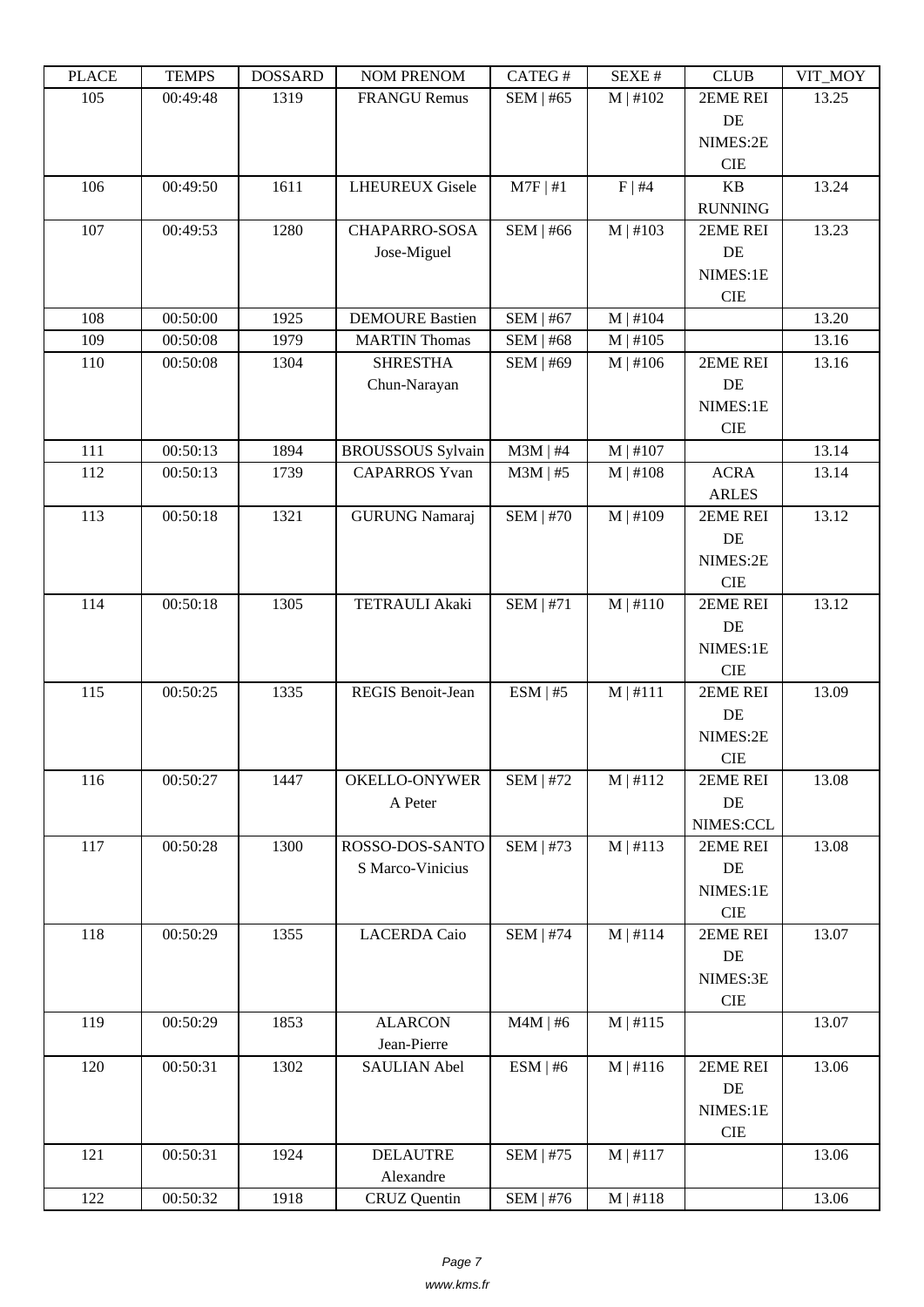| LLAUD | <b>TERTI D</b> | <b>UUUNGUU</b> | NUM TNENUM               | $CALU\pi$        | υL/VL π    | CLUD           | VII_MUI |
|-------|----------------|----------------|--------------------------|------------------|------------|----------------|---------|
| 123   | 00:50:35       | 1724           | <b>NOEL Carl</b>         | <b>SEM   #77</b> | $M$   #119 | 5CIE           | 13.05   |
| 124   | 00:50:36       | 1669           | ROCHEDIEU Kevin          | <b>SEM   #78</b> | M   #120   |                | 13.04   |
| 125   | 00:50:36       | 1360           | <b>OYUNDELGER</b>        | SEM   #79        | $M$   #121 | 2EME REI       | 13.04   |
|       |                |                | Dulguun                  |                  |            | DE             |         |
|       |                |                |                          |                  |            | NIMES:3E       |         |
|       |                |                |                          |                  |            | <b>CIE</b>     |         |
| 126   | 00:50:39       | 1718           | <b>GRYVISTSKY</b>        | $M2M$   #6       | M   #122   | 5CIE           | 13.03   |
|       |                |                | Siarguei                 |                  |            |                |         |
| 127   | 00:50:40       | 1431           | <b>GHARTI-CCHETRI</b>    | <b>SEM   #80</b> | M   #123   | 2EME REI       | 13.03   |
|       |                |                | Anil                     |                  |            | DE             |         |
|       |                |                |                          |                  |            | NIMES:CCL      |         |
| 128   | 00:50:40       | 1464           | <b>AMRANNE-HENRIE</b>    | $M3F$   #1       | $F$   #5   | <b>BPCE-CE</b> | 13.03   |
|       |                |                | <b>TTE Naima</b>         |                  |            | <b>BPL</b>     |         |
| 129   | 00:50:42       | 1731           | <b>TORRES-GONZALE</b>    | <b>SEM   #81</b> | $M$   #124 | 5CIE           | 13.02   |
|       |                |                | Z Hesler                 |                  |            |                |         |
| 130   | 00:50:44       | 1962           | <b>LADOUES</b> Alexandre | $MOM$   #8       | M   #125   |                | 13.01   |
| 131   | 00:50:45       | 1415           | <b>TOPALO Mihail</b>     | <b>SEM   #82</b> | M   #126   | 2EME REI       | 13.00   |
|       |                |                |                          |                  |            | DE             |         |
|       |                |                |                          |                  |            | NIMES:CA       |         |
| 132   | 00:50:48       | 1654           | <b>PICAS Mickael</b>     | $MOM$   #9       | M   #127   |                | 12.99   |
| 133   | 00:50:48       | 1293           | <b>MASS-RAMOS</b>        | <b>SEM   #83</b> | M   #128   | 2EME REI       | 12.99   |
|       |                |                | Yeiner-Andres            |                  |            | DE             |         |
|       |                |                |                          |                  |            | NIMES:1E       |         |
|       |                |                |                          |                  |            | <b>CIE</b>     |         |
| 134   | 00:50:48       | 1277           | <b>BIDAULETOV Aidos</b>  | <b>SEM   #84</b> | M   #129   | 2EME REI       | 12.99   |
|       |                |                |                          |                  |            | DE             |         |
|       |                |                |                          |                  |            | NIMES:1E       |         |
|       |                |                |                          |                  |            | <b>CIE</b>     |         |
| 135   | 00:50:51       | 1727           | PERREIRA-BECKER          | <b>SEM   #85</b> | M   #130   | 5CIE           | 12.98   |
|       |                |                | William                  |                  |            |                |         |
| 136   | 00:50:57       | 1379           | DOS-SANTOS-ALM           | $MOM$   #10      | M   #131   | 2EME REI       | 12.95   |
|       |                |                | EIDA Jose                |                  |            | DE             |         |
|       |                |                |                          |                  |            | NIMES:4E       |         |
|       |                |                |                          |                  |            | <b>CIE</b>     |         |
| 137   | 00:50:58       | 1281           | <b>DOMOTOR Rajmond</b>   | <b>SEM   #86</b> | M   #132   | 2EME REI       | 12.95   |
|       |                |                |                          |                  |            | DE             |         |
|       |                |                |                          |                  |            | NIMES:1E       |         |
|       |                |                |                          |                  |            | <b>CIE</b>     |         |
| 138   | 00:50:58       | 1307           | WAN Zhijian              | <b>SEM   #87</b> | M   #133   | 2EME REI       | 12.95   |
|       |                |                |                          |                  |            | DE             |         |
|       |                |                |                          |                  |            | NIMES:1E       |         |
|       |                |                |                          |                  |            | $\rm CIE$      |         |
| 139   | 00:50:58       | 1711           | <b>ANDREEV Maksim</b>    | <b>SEM   #88</b> | $M$   #134 | 5CIE           | 12.95   |
| 140   | 00:50:59       | 1306           | <b>VOSTER Allan</b>      | <b>SEM   #89</b> | M   #135   | 2EME REI       | 12.95   |
|       |                |                |                          |                  |            | $\rm DE$       |         |
|       |                |                |                          |                  |            | NIMES:1E       |         |
|       |                |                |                          |                  |            | <b>CIE</b>     |         |
| 141   | 00:51:01       | 1273           | <b>ADHIKARI Rupesh</b>   | <b>SEM   #90</b> | M   #136   | 2EME REI       | 12.94   |
|       |                |                |                          |                  |            | $\rm DE$       |         |
|       |                |                |                          |                  |            | NIMES:1E       |         |
|       |                |                |                          |                  |            | <b>CIE</b>     |         |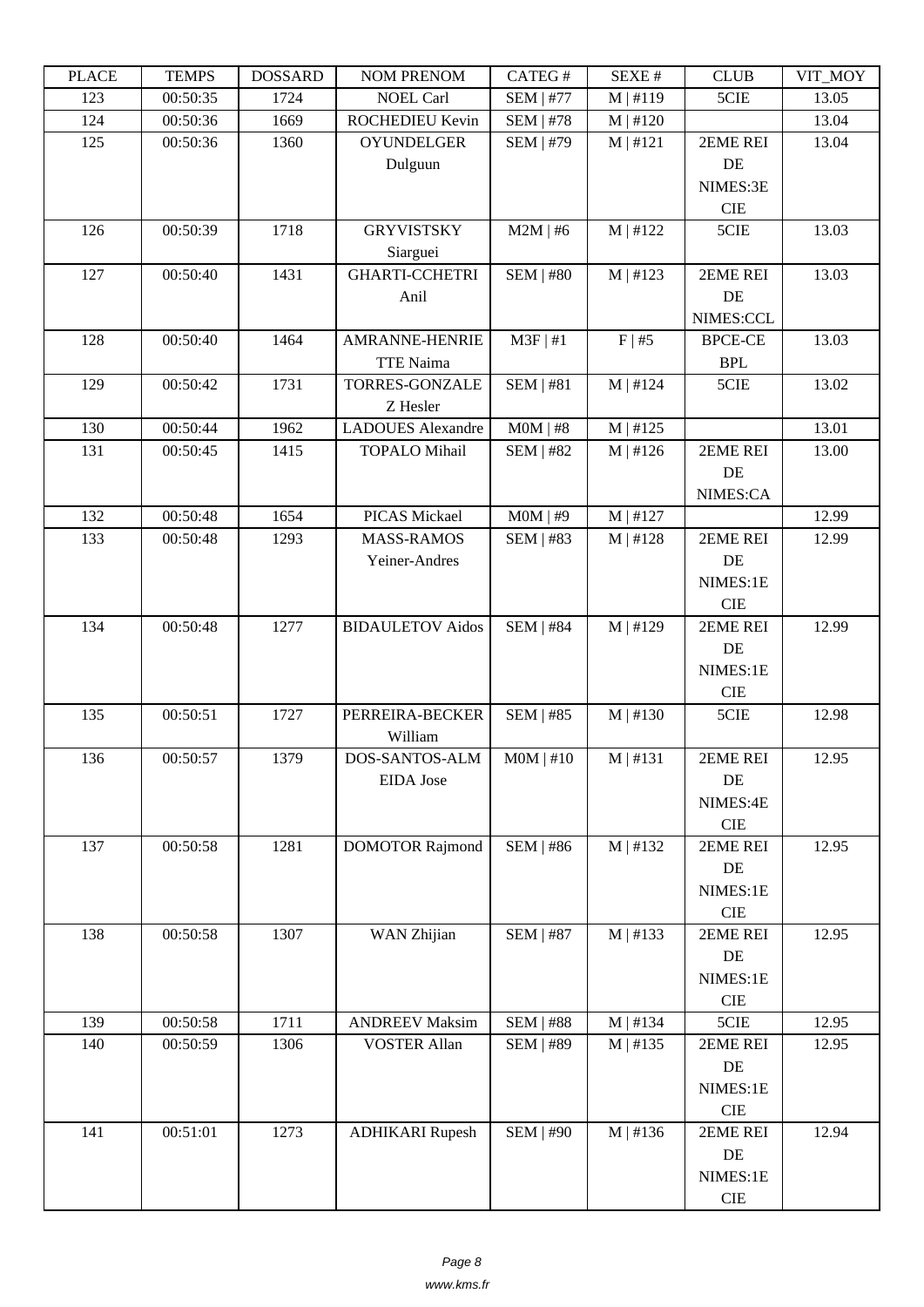| LLAUD | L TIMIT D | <b>UUUUUUU</b> | NUM TNENUM              | <b>CATLO</b> T    | יד בב/גבוט    | CLUD              | VII_MUI |
|-------|-----------|----------------|-------------------------|-------------------|---------------|-------------------|---------|
| 142   | 00:51:06  | 1560           | <b>ESPARCEL Thomas</b>  | SEM   #91         | $M$   #137    |                   | 12.92   |
| 143   | 00:51:07  | 1682           | <b>SCIEUR Florent</b>   | <b>SEM   #92</b>  | M   #138      |                   | 12.91   |
| 144   | 00:51:08  | 1577           | <b>GAILLARD Benoit</b>  | $MOM$   #11       | M   #139      |                   | 12.91   |
| 145   | 00:51:13  | 1969           | <b>LEAU</b> Sophie      | $MOF$   #2        | $F \mid #6$   |                   | 12.89   |
| 146   | 00:51:17  | 1851           | ABUMACKAYE              | SEM   #93         | M   #140      |                   | 12.87   |
|       |           |                | Mathieu                 |                   |               |                   |         |
| 147   | 00:51:20  | 1318           | <b>FAZAKAS</b>          | <b>SEM   #94</b>  | $M$   #141    | 2EME REI          | 12.86   |
|       |           |                | Ferenc-Jozsef           |                   |               | DE                |         |
|       |           |                |                         |                   |               | NIMES:2E          |         |
|       |           |                |                         |                   |               | <b>CIE</b>        |         |
| 148   | 00:51:29  | 1859           | <b>AUBERT</b> Cyprien   | JUM   #1          | M   #142      |                   | 12.82   |
| 149   | 00:51:31  | 1721           | KOUNKOU Ludovic         | SEM   #95         | M   #143      | 5CIE              | 12.81   |
| 150   | 00:51:31  | 1725           | PANDEY-KHEM             | <b>SEM   #96</b>  | $M$   #144    | 5CIE              | 12.81   |
|       |           |                | Khem-Narayan            |                   |               |                   |         |
| 151   | 00:51:31  | 1419           | ALVES-DE-SOUSA          | $M2M$   #7        | M   #145      | 2EME REI          | 12.81   |
|       |           |                | Wanisley                |                   |               | DE                |         |
|       |           |                |                         |                   |               | NIMES:CCL         |         |
| 152   | 00:51:35  | 1417           | <b>AGUIRRE-ROJAS</b>    | <b>SEM   #97</b>  | M   #146      | 2EME REI          | 12.79   |
|       |           |                | Steven                  |                   |               | DE                |         |
|       |           |                |                         |                   |               | NIMES:CCL         |         |
| 153   | 00:51:35  | 1914           | <b>CONDE Thierry</b>    | $M6M$   #1        | $M$   #147    |                   | 12.79   |
| 154   | 00:51:37  | 1965           | <b>LAPOTRE Noe</b>      | $JUM$   #2        | M   #148      |                   | 12.79   |
|       | 00:51:38  | 1449           | <b>RAKIPI</b> Renato    |                   |               | 2EME REI          |         |
| 155   |           |                |                         | <b>SEM   #98</b>  | M   #149      |                   | 12.78   |
|       |           |                |                         |                   |               | DE                |         |
| 156   | 00:51:41  | 1422           | <b>SCHOENHENZ Eliot</b> |                   |               | NIMES:CCL         | 12.77   |
|       |           |                |                         | <b>SEM   #99</b>  | $M \mid #150$ |                   |         |
| 157   | 00:51:42  | 1955           | <b>HERNANDEZ</b>        | <b>SEM   #100</b> | M   #151      |                   | 12.77   |
|       |           |                | Quentin                 |                   |               |                   |         |
| 158   | 00:51:45  | 1399           | <b>SIBILET Matteo</b>   | $ESM$   #7        | M   #152      | 2EME REI          | 12.75   |
|       |           |                |                         |                   |               | DE                |         |
|       |           |                |                         |                   |               | NIMES:4E          |         |
|       |           |                |                         |                   |               | <b>CIE</b>        |         |
| 159   | 00:51:48  | 1378           | <b>BONUA</b> Loinoje    | <b>SEM   #101</b> | M   #153      | 2EME REI          | 12.74   |
|       |           |                |                         |                   |               | DE                |         |
|       |           |                |                         |                   |               | NIMES:4E          |         |
|       |           |                |                         |                   |               | <b>CIE</b>        |         |
| 160   | 00:51:51  | 1354           | <b>KOVALTCHOUK</b>      | <b>SEM   #102</b> | $M$   #154    | 2EME REI          | 12.73   |
|       |           |                | Maksym                  |                   |               | DE                |         |
|       |           |                |                         |                   |               | NIMES:3E          |         |
|       |           |                |                         |                   |               | <b>CIE</b>        |         |
| 161   | 00:51:55  | 1919           | CRUZ Stephane           | $M3M$   #6        | M   #155      |                   | 12.71   |
| 162   | 00:51:58  | 1831           | <b>MACCIO</b> Laurie    | $MOF$   #3        | F   #7        | RTN30BIPE         | 12.70   |
|       |           |                |                         |                   |               | DES DE LA         |         |
|       |           |                |                         |                   |               | <b>VAUNAGE</b>    |         |
| 163   | 00:51:59  | 1777           | <b>STEUER Frederic</b>  | $M2M$   #8        | M   #156      | LES               | 12.70   |
|       |           |                |                         |                   |               | <b>BIPEDES DE</b> |         |
|       |           |                |                         |                   |               | LA                |         |
|       |           |                |                         |                   |               | <b>VAUNAGE</b>    |         |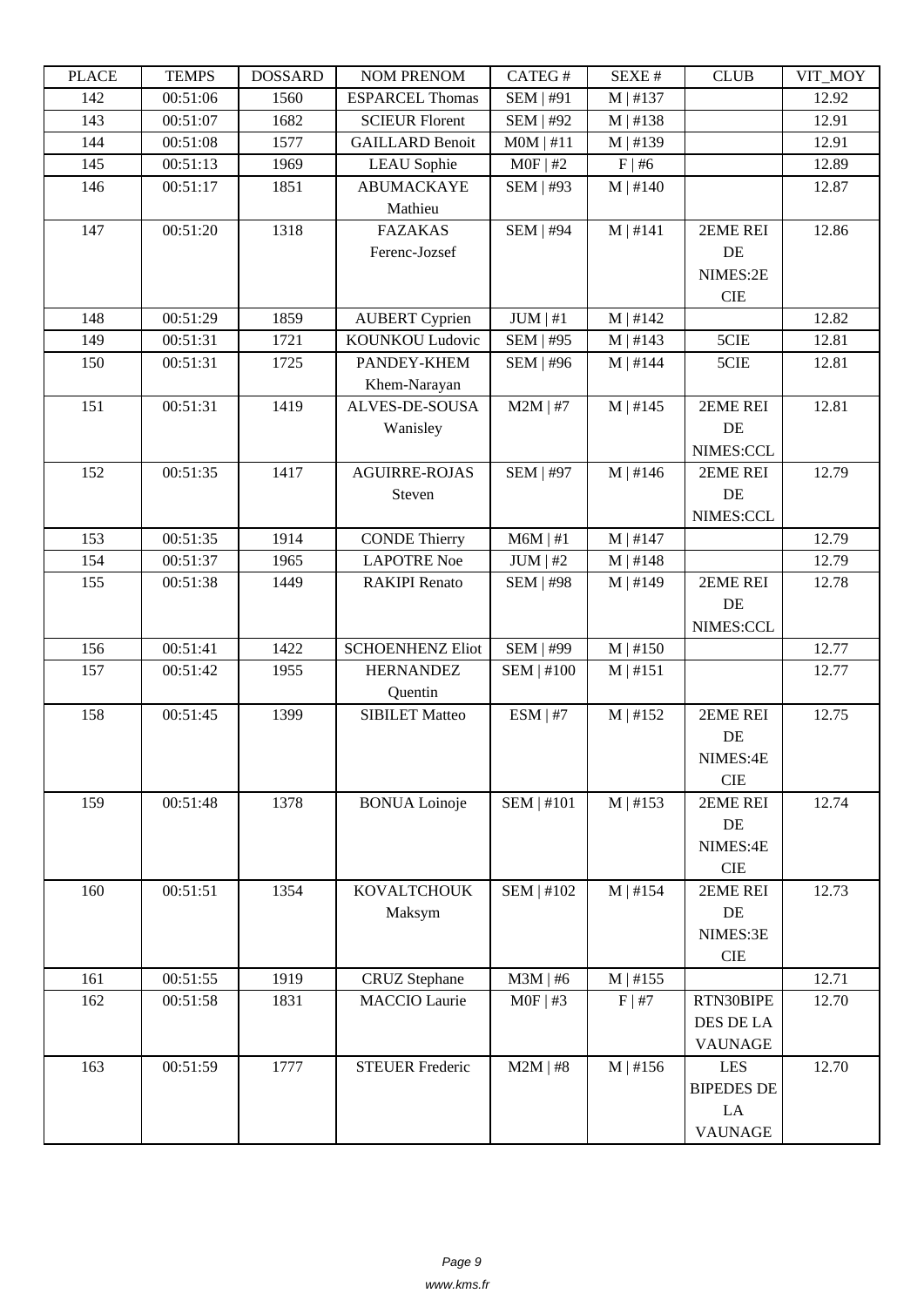| LEACE | L LIVII J | <b>UUUUUUU</b> | <b>INUIVI I INEINUIVI</b> | CATLO T           | DL/AL π       | CLUD            | VII_MUI |
|-------|-----------|----------------|---------------------------|-------------------|---------------|-----------------|---------|
| 164   | 00:51:59  | 1382           | <b>FILATOV Denis</b>      | SEM   #103        | $M$   #157    | 2EME REI        | 12.70   |
|       |           |                |                           |                   |               | DE              |         |
|       |           |                |                           |                   |               | NIMES:4E        |         |
|       |           |                |                           |                   |               | <b>CIE</b>      |         |
| 165   | 00:52:00  | 1706           | <b>ZELI</b> Laurent       | $M3M$   #7        | $M \mid #158$ | <b>ACRA</b>     | 12.69   |
|       |           |                |                           |                   |               |                 |         |
|       |           |                |                           |                   |               | <b>ARLES</b>    |         |
| 166   | 00:52:09  | 1285           | <b>GAL Antal-Zoltan</b>   | $MOM$   #12       | M   #159      | 2EME REI        | 12.66   |
|       |           |                |                           |                   |               | DE              |         |
|       |           |                |                           |                   |               | NIMES:1E        |         |
|       |           |                |                           |                   |               | <b>CIE</b>      |         |
| 167   | 00:52:16  | 1712           | <b>BASNET Santosh</b>     | ESM   #8          | $M \mid #160$ | 5CIE            | 12.63   |
| 168   | 00:52:18  | 1400           | THAPA-MAGAR               | <b>SEM   #104</b> | M   #161      | 2EME REI        | 12.62   |
|       |           |                | Om-Bahadur                |                   |               | DE              |         |
|       |           |                |                           |                   |               | NIMES:4E        |         |
|       |           |                |                           |                   |               | <b>CIE</b>      |         |
| 169   | 00:52:22  | 1289           | <b>JARDAN</b> Alexandru   | <b>SEM   #105</b> | M   #162      | 2EME REI        | 12.60   |
|       |           |                |                           |                   |               | DE              |         |
|       |           |                |                           |                   |               | NIMES:1E        |         |
|       |           |                |                           |                   |               | <b>CIE</b>      |         |
| 170   | 00:52:25  | 1553           | <b>DUFY</b> Christian     | $M6M$   #2        | M   #163      | <b>ACRA</b>     | 12.59   |
|       |           |                |                           |                   |               |                 |         |
|       |           |                |                           |                   |               | <b>ARLES</b>    |         |
| 171   | 00:52:26  | 1341           | <b>WILLIAMS</b> Daniel    | SEM   #106        | M   #164      | 2EME REI        | 12.59   |
|       |           |                |                           |                   |               | DE              |         |
|       |           |                |                           |                   |               | NIMES:2E        |         |
|       |           |                |                           |                   |               | <b>CIE</b>      |         |
| 172   | 00:52:26  | 1312           | <b>CHIRCA</b> Nichifor    | <b>SEM   #107</b> | M   #165      | 2EME REI        | 12.59   |
|       |           |                |                           |                   |               | DE              |         |
|       |           |                |                           |                   |               | NIMES:2E        |         |
|       |           |                |                           |                   |               | <b>CIE</b>      |         |
| 173   | 00:52:32  | 1315           | DEHARA Mamoru             | <b>SEM   #108</b> | M   #166      | 2EME REI        | 12.56   |
|       |           |                |                           |                   |               | DE              |         |
|       |           |                |                           |                   |               | NIMES:2E        |         |
|       |           |                |                           |                   |               | CIE             |         |
| 174   | 00:52:34  | 1822           | <b>FERRER Julien</b>      | <b>SEM   #109</b> | $M \mid #167$ | ON EST          | 12.56   |
|       |           |                |                           |                   |               | <b>TRANX OU</b> |         |
|       |           |                |                           |                   |               |                 |         |
|       |           |                |                           |                   |               | QUOI            |         |
| 175   | 00:52:35  | 1324           | <b>JERFEL Hichem</b>      | <b>SEM   #110</b> | M   #168      | 2EME REI        | 12.55   |
|       |           |                |                           |                   |               | $\rm DE$        |         |
|       |           |                |                           |                   |               | NIMES:2E        |         |
|       |           |                |                           |                   |               | CIE             |         |
| 176   | 00:52:36  | 1885           | <b>BILLIET Baptiste</b>   | $CAM \mid #4$     | M   #169      |                 | 12.55   |
| 177   | 00:52:36  | 1330           | LIAO Zhexian              | <b>SEM</b>   #111 | $M \mid #170$ | 2EME REI        | 12.55   |
|       |           |                |                           |                   |               | DE              |         |
|       |           |                |                           |                   |               | NIMES:2E        |         |
|       |           |                |                           |                   |               | CIE             |         |
| 178   | 00:52:38  | 1720           | <b>JEREMIC Stefan</b>     | $MOM$   #13       | M   #171      | 5CIE            | 12.54   |
| 179   | 00:52:40  | 1380           | DOUZANE Omar              | SEM   #112        | M   #172      | 2EME REI        | 12.53   |
|       |           |                |                           |                   |               | DE              |         |
|       |           |                |                           |                   |               | NIMES:4E        |         |
|       |           |                |                           |                   |               |                 |         |
|       |           |                |                           |                   |               | ${\rm CIE}$     |         |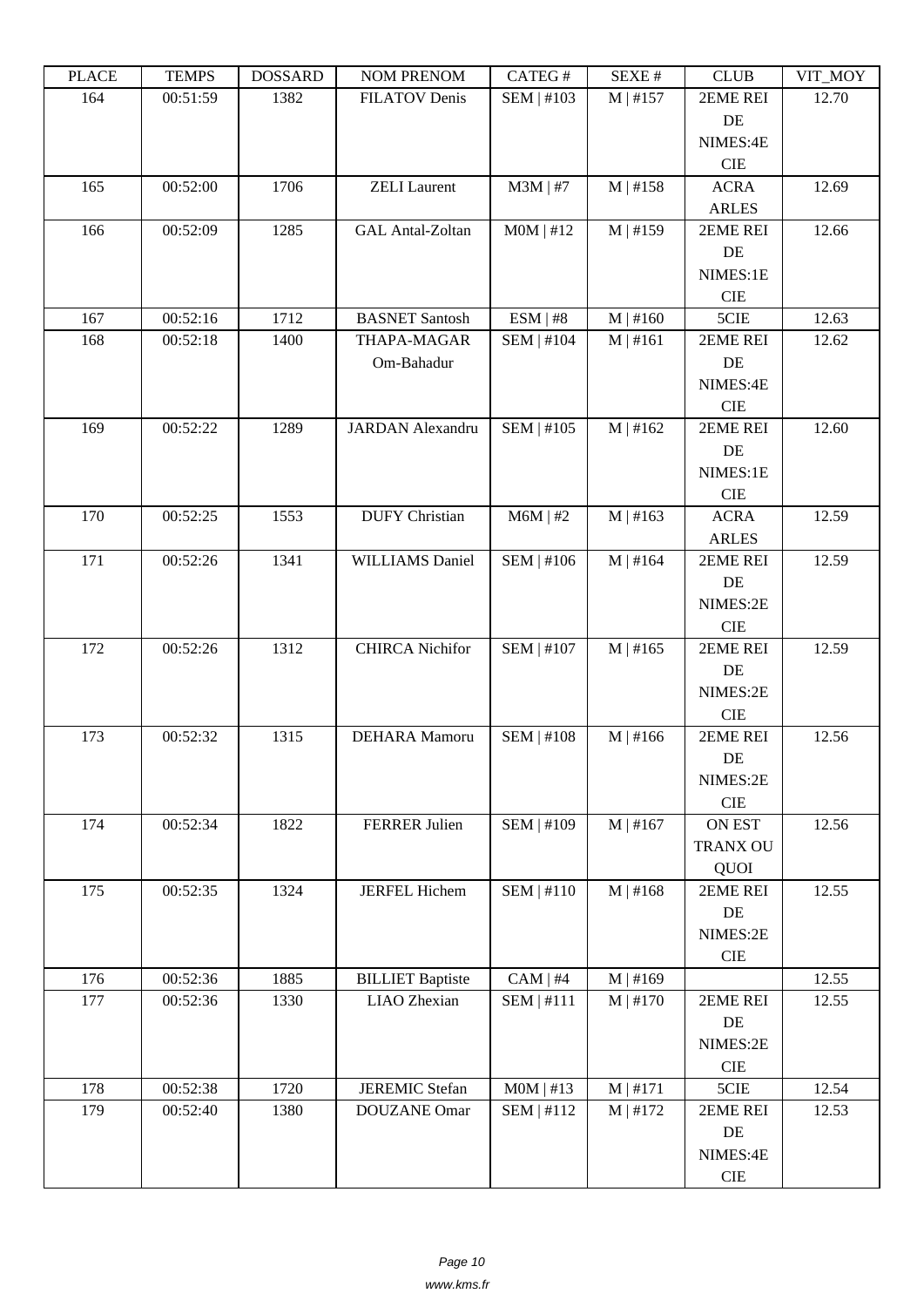| LEUCE | L LIVIII IJ | <u> שעורוממטען</u> | <b>NUMERICAY</b>       | CALU              | יד שבלש       | CLUD             | VII_MUI |
|-------|-------------|--------------------|------------------------|-------------------|---------------|------------------|---------|
| 180   | 00:52:41    | 1327               | KHADKA Manoj           | SEM   #113        | M   #173      | 2EME REI         | 12.53   |
|       |             |                    |                        |                   |               | DE               |         |
|       |             |                    |                        |                   |               | NIMES:2E         |         |
|       |             |                    |                        |                   |               | <b>CIE</b>       |         |
| 181   | 00:52:45    | 1971               | <b>LHOSTE Matheo</b>   | $JUM$   #3        | $M \mid #174$ |                  | 12.51   |
| 182   | 00:52:45    | 1898               | <b>CARLES</b> Laurent  | $M4M$   #7        | M   #175      |                  | 12.51   |
| 183   | 00:52:51    | 1424               | <b>BEVZ Vladyslav</b>  | SEM   #114        | M   #176      | 2EME REI         | 12.49   |
|       |             |                    |                        |                   |               | DE               |         |
|       |             |                    |                        |                   |               | NIMES:CCL        |         |
| 185   | 00:52:55    | 1958               | <b>JAILLET</b> Carine  | $SEF$   #2        | F   #8        |                  | 12.47   |
| 186   | 00:52:56    | 1403               | <b>DANTAS-DE-LIRA</b>  | SEM   #115        | $M \mid #178$ | 2EME REI         | 12.47   |
|       |             |                    | Tulio                  |                   |               | DE               |         |
|       |             |                    |                        |                   |               | NIMES:CA         |         |
| 187   | 00:52:57    | 1406               | <b>MARIN</b> Marian    | SEM   #116        | M   #179      | 2EME REI         | 12.46   |
|       |             |                    |                        |                   |               | DE               |         |
|       |             |                    |                        |                   |               | NIMES:CA         |         |
| 188   | 00:52:58    | 1997               | <b>PALMIERI</b>        | $M3F$   #2        | F   #9        |                  | 12.46   |
|       |             |                    | Marie-France           |                   |               |                  |         |
| 189   | 00:53:03    | 1480               | <b>AUBRY Berengere</b> | $MOF$   #4        | F   #10       | <b>NIGHT RUN</b> | 12.44   |
|       |             |                    |                        |                   |               | <b>MONTPELLI</b> |         |
|       |             |                    |                        |                   |               | ER               |         |
| 190   | 00:53:04    | 1271               | <b>CAPEL Yoann</b>     | $MOM$   #15       | $M \mid #180$ | <b>RUN TRAIL</b> | 12.44   |
|       |             |                    |                        |                   |               | NIMES 30         |         |
| 191   | 00:53:15    | 1598               | <b>KULCZAK Tanguy</b>  | ESM   #9          | M   #181      |                  | 12.39   |
| 192   | 00:53:20    | 1274               | <b>ARAI</b> Masato     | SEM   #117        | M   #182      | 2EME REI         | 12.38   |
|       |             |                    |                        |                   |               | DE               |         |
|       |             |                    |                        |                   |               | NIMES:1E         |         |
|       |             |                    |                        |                   |               | <b>CIE</b>       |         |
| 193   | 00:53:25    | 1375               | <b>AGUILAR-MORENO</b>  | <b>SEM   #118</b> | M   #183      | 2EME REI         | 12.36   |
|       |             |                    | Juan-Camillo           |                   |               | DE               |         |
|       |             |                    |                        |                   |               | NIMES:4E         |         |
|       |             |                    |                        |                   |               | <b>CIE</b>       |         |
| 194   | 00:53:25    | 2013               | RICHARD Thibault       | SEM   #119        | M   #184      |                  | 12.36   |
| 195   | 00:53:26    | 1645               | <b>PERETTI Laurent</b> | $M2M$   #9        | $M \mid #185$ |                  | 12.35   |
| 196   | 00:53:36    | 1303               | <b>SCHMALBACH</b>      | SEM   #120        | M   #186      | 2EME REI         | 12.31   |
|       |             |                    | Jordan                 |                   |               | DE               |         |
|       |             |                    |                        |                   |               | NIMES:1E         |         |
|       |             |                    |                        |                   |               | CIE              |         |
| 197   | 00:53:38    | 1432               | <b>GHISING Ashok</b>   | SEM   #121        | M   #187      | 2EME REI         | 12.31   |
|       |             |                    |                        |                   |               | DE               |         |
|       |             |                    |                        |                   |               | NIMES:CCL        |         |
| 198   | 00:53:40    | 1896               | <b>CAMBOLIVE</b>       | $M3M$   #8        | M   #188      |                  | 12.30   |
|       |             |                    | Frederic               |                   |               |                  |         |
| 199   | 00:53:42    | 1344               | <b>BARELI Kamal</b>    | <b>SEM   #122</b> | M   #189      | 2EME REI         | 12.29   |
|       |             |                    |                        |                   |               | DE               |         |
|       |             |                    |                        |                   |               | NIMES:3E         |         |
|       |             |                    |                        |                   |               | CIE              |         |
| 200   | 00:53:43    | 1385               | <b>IUTIS Victor</b>    | SEM   #123        | $M$   #190    | 2EME REI         | 12.29   |
|       |             |                    |                        |                   |               | $\rm DE$         |         |
|       |             |                    |                        |                   |               | NIMES:4E         |         |
|       |             |                    |                        |                   |               | CIE              |         |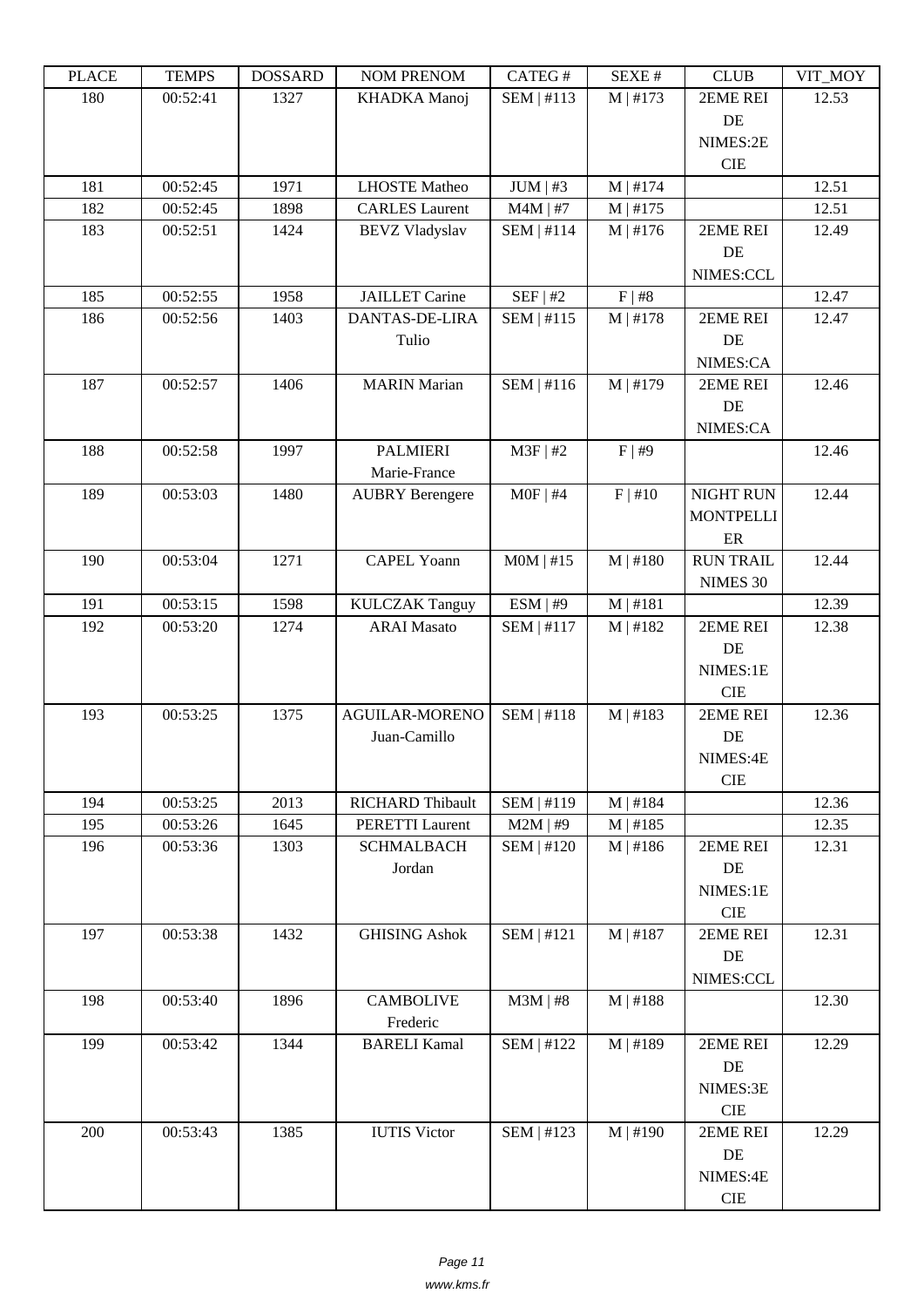| LLACE | L LIVIII IJ | <b>UUDDAINU</b> | I'VUNI I INLIVUNI        | CALU              | ד בר⁄זבט   | CLUD             | YII_MUI |
|-------|-------------|-----------------|--------------------------|-------------------|------------|------------------|---------|
| 201   | 00:53:50    | 1915            | <b>CORNEILLE Michel</b>  | $M5M$   #3        | M   #191   |                  | 12.26   |
| 202   | 00:53:55    | 1719            | <b>HUSAREK Zdenek</b>    | SEM   #124        | M   #192   | 5CIE             | 12.24   |
| 203   | 00:53:56    | 1833            | <b>ARNEL Laurent</b>     | $MOM$   #16       | M   #193   | <b>RUNNING</b>   | 12.24   |
|       |             |                 |                          |                   |            | <b>BOISSERON</b> |         |
| 204   | 00:53:56    | 1317            | <b>ESONO-BODDIEN</b>     | SEM   #125        | $M$   #194 | 2EME REI         | 12.24   |
|       |             |                 | Marcos                   |                   |            | DE               |         |
|       |             |                 |                          |                   |            | NIMES:2E         |         |
|       |             |                 |                          |                   |            | <b>CIE</b>       |         |
| 205   | 00:53:56    | 1717            | <b>GOMEZ Moses</b>       | SEM   #126        | $M$   #195 | 5CIE             | 12.24   |
| 206   | 00:53:56    | 1854            | <b>ANDRE Dimitri</b>     | SEM   #127        | $M$   #196 |                  | 12.24   |
| 207   | 00:53:58    | 1966            | <b>LAPOTRE Robin</b>     | $CAM \mid #5$     | $M$   #197 |                  | 12.23   |
| 208   | 00:54:00    | 1287            | <b>GURUNG Chetan</b>     | $MOM$   #17       | M   #198   | 2EME REI         | 12.22   |
|       |             |                 |                          |                   |            | DE               |         |
|       |             |                 |                          |                   |            | NIMES:1E         |         |
|       |             |                 |                          |                   |            | <b>CIE</b>       |         |
| 209   | 00:54:07    | 1376            | <b>AMGALANBAATAR</b>     | <b>SEM   #128</b> | M   #199   | 2EME REI         | 12.20   |
|       |             |                 | Ikhbat                   |                   |            | DE               |         |
|       |             |                 |                          |                   |            | NIMES:4E         |         |
|       |             |                 |                          |                   |            | <b>CIE</b>       |         |
| 210   | 00:54:07    | 1316            | <b>DOS-RAMOS-CARV</b>    | SEM   #129        | $M$   #200 | 2EME REI         | 12.20   |
|       |             |                 | <b>ALHO</b> Amonique     |                   |            | DE               |         |
|       |             |                 |                          |                   |            | NIMES:2E         |         |
|       |             |                 |                          |                   |            | <b>CIE</b>       |         |
| 211   | 00:54:10    | 1790            | <b>CONTE Audrey</b>      | SEF   #3          | F   #11    | <b>MON</b>       | 12.18   |
|       |             |                 |                          |                   |            | <b>NOTAIRE</b>   |         |
|       |             |                 |                          |                   |            | <b>EST DANS</b>  |         |
|       |             |                 |                          |                   |            | <b>LA COURSE</b> |         |
| 212   | 00:54:15    | 1794            | <b>GOUPILLIERES</b>      | $M3M$   #9        | $M$   #201 | <b>MON</b>       | 12.17   |
|       |             |                 | Sebastien                |                   |            | <b>NOTAIRE</b>   |         |
|       |             |                 |                          |                   |            | <b>EST DANS</b>  |         |
|       |             |                 |                          |                   |            | <b>LA COURSE</b> |         |
| 213   | 00:54:17    | 1442            | <b>MECHERAK</b>          | SEM   #130        | M   #202   | 2EME REI         | 12.16   |
|       |             |                 | Mohamed                  |                   |            | DE               |         |
|       |             |                 |                          |                   |            | NIMES:CCL        |         |
| 214   | 00:54:19    | 1521            | <b>CEDAT-BERRUS</b>      | $M4F$   #1        | F   #12    | <b>ATLET</b>     | 12.15   |
|       |             |                 | Nathaly                  |                   |            | <b>TEAM-CRO</b>  |         |
|       |             |                 |                          |                   |            | CO               |         |
|       |             |                 |                          |                   |            | <b>D'AIRAIN</b>  |         |
|       |             |                 |                          |                   |            | <b>TRIATHAL</b>  |         |
|       |             |                 |                          |                   |            | ON               |         |
| 215   | 00:54:19    | 1741            | <b>ESPARCEL Philippe</b> | $M4M$   #8        | $M$   #203 | AFG              | 12.15   |
| 216   | 00:54:23    | 1390            | <b>NIAMEY Victor</b>     | SEM   #131        | M   #204   | 2EME REI         | 12.14   |
|       |             |                 |                          |                   |            | $\rm DE$         |         |
|       |             |                 |                          |                   |            | NIMES:4E         |         |
|       |             |                 |                          |                   |            | CIE              |         |
| 217   | 00:54:25    | 2034            | <b>THOMAS Francois</b>   | $M3M$   #10       | $M$   #205 |                  | 12.13   |
| 218   | 00:54:26    | 1548            | <b>DONZEL Simon</b>      | $MOM$   #18       | M   #206   |                  | 12.12   |
| 219   | 00:54:37    | 1830            | <b>JANAS Marjorie</b>    | $M3F$ #3          | F   #13    | RTN30BIPE        | 12.08   |
|       |             |                 |                          |                   |            | DES DE LA        |         |
|       |             |                 |                          |                   |            | <b>VAUNAGE</b>   |         |
| 220   | 00:54:37    | 1949            | <b>GHANEM Mehdi</b>      | $M1M$   #9        | $M$   #207 |                  | 12.08   |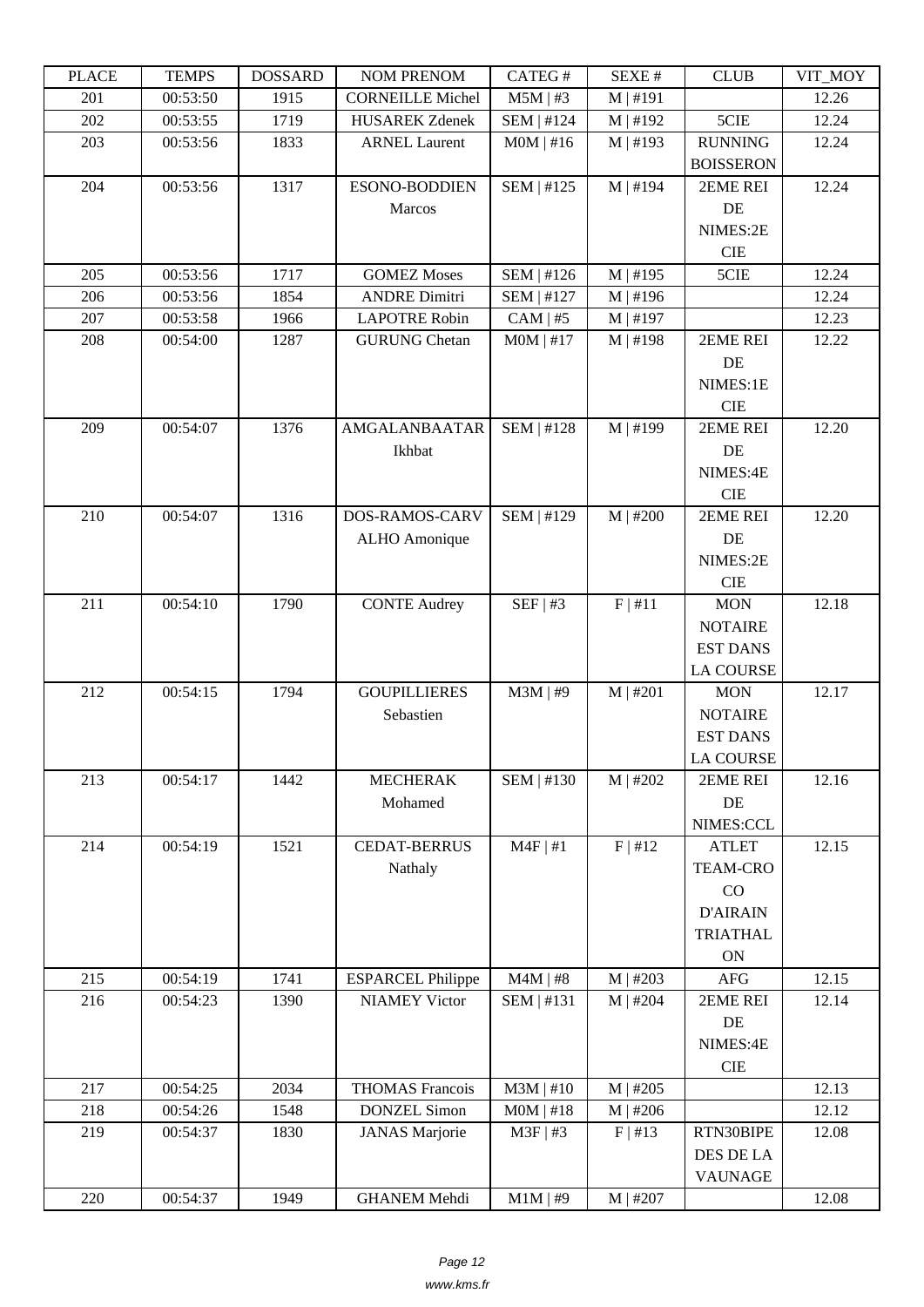| LEUCE | L LIVII I J | <b><i>ANURGOA</i></b> | I VUNI I I NETVUNI       | <b>CATLOT</b>     | υL/ΛL π    | CLUD                     | VII_WIO I |
|-------|-------------|-----------------------|--------------------------|-------------------|------------|--------------------------|-----------|
| 221   | 00:54:38    | 1995                  | <b>OTHMAR Victor</b>     | SEM   #132        | $M$   #208 |                          | 12.08     |
| 222   | 00:54:42    | 1941                  | <b>FRAISSE Nicolas</b>   | $M2M$   #10       | M   #209   |                          | 12.07     |
| 223   | 00:54:42    | 1278                  | <b>CARVALHO Luiz</b>     | SEM   #133        | M   #210   | 2EME REI                 | 12.07     |
|       |             |                       |                          |                   |            | DE                       |           |
|       |             |                       |                          |                   |            | NIMES:1E                 |           |
|       |             |                       |                          |                   |            | <b>CIE</b>               |           |
| 224   | 00:54:43    | 1974                  | <b>MAGNANI Yoann</b>     | SEM   #134        | M   #211   |                          | 12.06     |
| 225   | 00:54:43    | 1292                  | <b>MAMAE</b>             | ESM   #10         | M   #212   | 2EME REI                 | 12.06     |
|       |             |                       | Haurai-Pierre-Jean-Jos   |                   |            | DE                       |           |
|       |             |                       | eph                      |                   |            | NIMES:1E                 |           |
|       |             |                       |                          |                   |            | <b>CIE</b>               |           |
| 226   | 00:54:44    | 1393                  | RABENJA Nirizo           | SEM   #135        | M   #213   | 2EME REI                 | 12.06     |
|       |             |                       |                          |                   |            | DE                       |           |
|       |             |                       |                          |                   |            | NIMES:4E                 |           |
| 227   | 00:54:46    | 1736                  | <b>LIDA Robert</b>       | $M6M$   #3        | M   #214   | <b>CIE</b><br><b>ACM</b> | 12.05     |
| 228   | 00:54:46    | 1864                  | <b>AVANCES</b> Isabelle  | $M3F$   #4        | F   #14    |                          | 12.05     |
| 229   | 00:54:46    | 1863                  | <b>AVANCES</b>           | $M3M$   #11       | M   #215   |                          | 12.05     |
|       |             |                       | Christophe               |                   |            |                          |           |
| 230   | 00:54:49    | 1374                  | <b>VASIC Milos</b>       | ESM   #11         | M   #216   | 2EME REI                 | 12.04     |
|       |             |                       |                          |                   |            | DE                       |           |
|       |             |                       |                          |                   |            | NIMES:3E                 |           |
|       |             |                       |                          |                   |            | <b>CIE</b>               |           |
| 231   | 00:54:49    | 1343                  | <b>ASAMOAH Samuel</b>    | SEM   #136        | M   #217   | 2EME REI                 | 12.04     |
|       |             |                       |                          |                   |            | DE                       |           |
|       |             |                       |                          |                   |            | NIMES:3E                 |           |
|       |             |                       |                          |                   |            | <b>CIE</b>               |           |
| 232   | 00:54:53    | 1284                  | <b>FONTE Falco</b>       | ESM   #12         | M   #218   | 2EME REI                 | 12.03     |
|       |             |                       |                          |                   |            | DE                       |           |
|       |             |                       |                          |                   |            | NIMES:1E                 |           |
|       |             |                       |                          |                   |            | <b>CIE</b>               |           |
| 233   | 00:54:55    | 1847                  | <b>BRUN Marc</b>         | $M7M$   #1        | M   #219   | <b>USSA SETE</b>         | 12.02     |
| 234   | 00:54:55    | 1926                  | <b>DESMAREST Marion</b>  | $SEF$   #4        | $F$   #15  |                          | 12.02     |
| 235   | 00:54:55    | 1909                  | CHOIRAT Remi             | SEM   #137        | M   #220   |                          | 12.02     |
| 237   | 00:54:56    | 1373                  | <b>TUHITI Yannick</b>    | SEM   #138        | M   #221   | 2EME REI                 | 12.01     |
|       |             |                       |                          |                   |            | DE                       |           |
|       |             |                       |                          |                   |            | NIMES:3E                 |           |
|       |             |                       |                          |                   |            | CIE                      |           |
| 238   | 00:54:57    | 2025                  | <b>SERREAU Mailys</b>    | SEF   #6          | F   #17    |                          | 12.01     |
| 239   | 00:54:58    | 1474                  | <b>ALIGER</b>            | $MOM$   #19       | M   #222   | <b>BENFICA</b>           | 12.01     |
|       |             |                       | Jean-Emmanuel            |                   |            |                          |           |
| 240   | 00:55:03    | 1771                  | <b>LAPORTE Christian</b> | $M4M$   #9        | M   #223   | <b>GAILLAC</b>           | 11.99     |
| 241   | 00:55:05    | 2033                  | <b>THIERY Florent</b>    | $M3M$   #12       | $M$   #224 |                          | 11.98     |
| 242   | 00:55:10    | 1691                  | <b>SOLANA Robin</b>      | $MOM$   #20       | $M$   #225 |                          | 11.96     |
| 243   | 00:55:13    | 1872                  | <b>BECAMEL Philippe</b>  | $M1M$   #10       | M   #226   |                          | 11.95     |
| 244   | 00:55:19    | 1716                  | <b>GHYLLEBERT</b>        | SEM   #139        | M   #227   | 5CIE                     | 11.93     |
|       |             |                       | James-Logan              |                   |            |                          |           |
| 245   | 00:55:22    | 1357                  | <b>MENDES</b> Vicente    | <b>SEM   #140</b> | M   #228   | 2EME REI                 | 11.92     |
|       |             |                       |                          |                   |            | $\rm DE$                 |           |
|       |             |                       |                          |                   |            | NIMES:3E                 |           |
|       |             |                       |                          |                   |            | <b>CIE</b>               |           |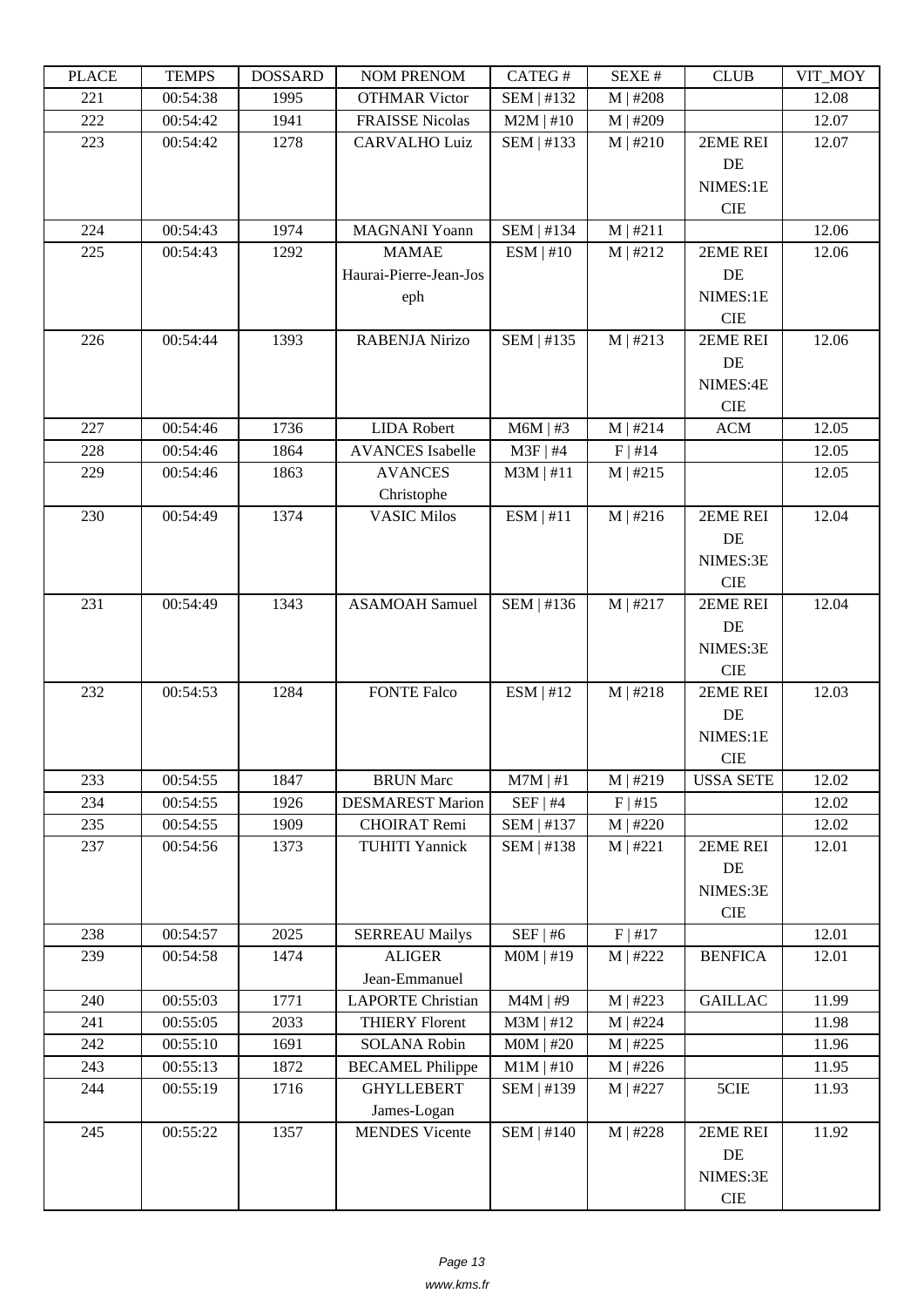| i lati | 1 LIVII D | חשממחת | TAARTEE LATERAART        | $CALU \pi$        | л سد       | <b>ULUD</b>                      | $V11$ $V1$ |
|--------|-----------|--------|--------------------------|-------------------|------------|----------------------------------|------------|
| 246    | 00:55:23  | 1604   | <b>LAUR Stephane</b>     | $M3M$   #13       | $M$   #229 |                                  | 11.92      |
| 247    | 00:55:26  | 1337   | RICARDO Cesar            | SEM   #141        | M   #230   | 2EME REI                         | 11.91      |
|        |           |        |                          |                   |            | DE                               |            |
|        |           |        |                          |                   |            | NIMES:2E                         |            |
|        |           |        |                          |                   |            | $\rm CIE$                        |            |
| 248    | 00:55:27  | 1759   | <b>MAYOL Philippe</b>    | $M5M$   #4        | M   #231   | <b>CARPE</b>                     | 11.90      |
|        |           |        |                          |                   |            | <b>DIEM</b>                      |            |
| 249    | 00:55:27  | 1505   | <b>BOUILLANT</b>         | $MOM$   #21       | M   #232   |                                  | 11.90      |
|        |           |        | Guillaume                |                   |            |                                  |            |
| 250    | 00:55:30  | 1361   | <b>RADCHENKOV</b>        | <b>SEM   #142</b> | M   #233   | 2EME REI                         | 11.89      |
|        |           |        | Alexandre                |                   |            | DE                               |            |
|        |           |        |                          |                   |            | NIMES:3E                         |            |
|        |           |        |                          |                   |            | <b>CIE</b>                       |            |
| 251    | 00:55:30  | 1345   | <b>BATOUREVITCH</b>      | SEM   #143        | M   #234   | 2EME REI                         | 11.89      |
|        |           |        | Andrei                   |                   |            | DE                               |            |
|        |           |        |                          |                   |            | NIMES:3E                         |            |
|        |           |        |                          |                   |            | CIE                              |            |
| 252    | 00:55:32  | 1803   | <b>REICHERT</b> Frederic | $M1M$   #11       | M   #235   | <b>MON</b>                       | 11.88      |
|        |           |        |                          |                   |            | <b>NOTAIRE</b>                   |            |
|        |           |        |                          |                   |            | <b>EST DANS</b>                  |            |
|        |           |        |                          |                   |            | <b>LA COURSE</b>                 |            |
| 253    | 00:55:34  | 1347   | CALDERON-AREVA           | <b>SEM   #144</b> | M   #236   | 2EME REI                         | 11.88      |
|        |           |        | LO Donaldo               |                   |            | DE                               |            |
|        |           |        |                          |                   |            | NIMES:3E                         |            |
|        |           |        |                          |                   |            | $\rm CIE$                        |            |
| 254    | 00:55:36  | 1297   | <b>MOSA</b>              | SEM   #145        | $M$   #237 | 2EME REI                         | 11.87      |
|        |           |        | Leonard-Ghyslain-Em      |                   |            | DE                               |            |
|        |           |        | manuel                   |                   |            | NIMES:1E                         |            |
|        |           |        |                          |                   |            | <b>CIE</b>                       |            |
| 255    | 00:55:37  | 1639   | PASSAT Fabrice           | $M5M$   #5        | M   #238   | <b>RSA(ROCHE</b>                 | 11.87      |
|        |           |        |                          |                   |            | <b>FORT</b>                      |            |
|        |           |        |                          |                   |            |                                  |            |
|        |           |        |                          |                   |            | <b>SPORT</b><br><b>ATHLETISM</b> |            |
|        |           |        |                          |                   |            |                                  |            |
| 256    | 00:55:38  | 1814   | <b>COMBEMALE</b>         | $M2M$   #11       | M   #239   | E)<br><b>NIMES</b>               | 11.86      |
|        |           |        | Sebastien                |                   |            | <b>RUNNING</b>                   |            |
| 257    | 00:55:38  | 1531   | <b>CORRADI</b>           | $M3M$   #14       | M   #240   | <b>NIMES</b>                     | 11.86      |
|        |           |        |                          |                   |            | <b>RUNNING</b>                   |            |
| 258    |           | 1983   | Jean-Christophe          | $M3M$   #15       | M   #241   |                                  |            |
|        | 00:55:39  |        | <b>MENTEC Luc</b>        |                   |            | 2EME REI                         | 11.86      |
| 259    | 00:55:40  | 1283   | <b>EWART</b> Meyer       | SEM   #146        | M   #242   |                                  | 11.86      |
|        |           |        |                          |                   |            | DE<br>NIMES:1E                   |            |
|        |           |        |                          |                   |            |                                  |            |
|        |           |        |                          |                   |            | $\rm CIE$                        |            |
| 260    | 00:55:41  | 1624   | <b>MARTINEZ</b> Jose     | $M5M$   #6        | M   #243   |                                  | 11.85      |
| 261    | 00:55:51  | 1482   | <b>BAEZA Alban</b>       | <b>SEM   #147</b> | M   #244   | <b>MANDUEL</b>                   | 11.82      |
|        |           |        |                          |                   |            | <b>METROPOL</b>                  |            |
|        |           |        |                          |                   |            | ${\bf E}$                        |            |
|        |           |        |                          |                   |            | <b>MARATHO</b>                   |            |
|        |           |        |                          |                   |            | ${\bf N}$                        |            |
| 262    | 00:55:56  | 2010   | <b>REOUTZKOFF</b>        | <b>SEM   #148</b> | M   #245   |                                  | 11.80      |
|        |           |        | Franck                   |                   |            |                                  |            |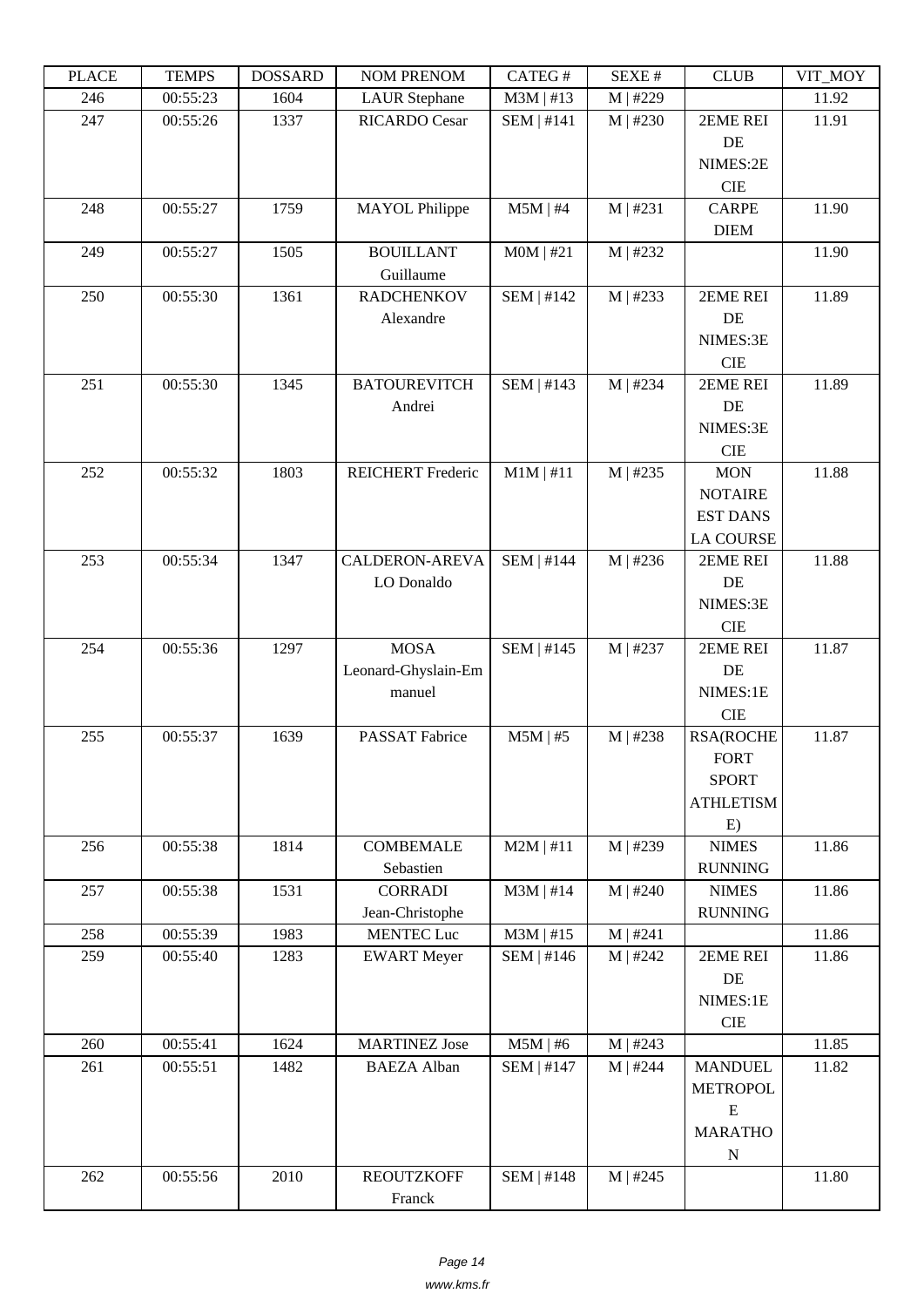| LLAVE | L LIVIII IJ | <u> טעדעמטרע</u> | <b>NUMERIAN ON</b>      | <b>CATLOT</b>     | <b>DLAL T</b> | CLUD             | VII_MUI |
|-------|-------------|------------------|-------------------------|-------------------|---------------|------------------|---------|
| 263   | 00:55:58    | 1349             | DA-SILVA-DE-PAUL        | SEM   #149        | M   #246      | 2EME REI         | 11.79   |
|       |             |                  | A-SOARES Leonardo       |                   |               | DE               |         |
|       |             |                  |                         |                   |               | NIMES:3E         |         |
|       |             |                  |                         |                   |               | <b>CIE</b>       |         |
| 264   | 00:56:00    | 1518             | <b>CARRIAS</b> Fabien   | $M3M$   #16       | $M$   #247    |                  | 11.79   |
| 265   | 00:56:03    | 1785             | <b>RUSAK</b> Christophe | $M2M$   #12       | M   #248      | <b>LUNEL</b>     | 11.78   |
|       |             |                  |                         |                   |               | <b>ATHLETISM</b> |         |
|       |             |                  |                         |                   |               | E                |         |
| 266   | 00:56:06    | 1404             | DE-CARVALHO-ME          | <b>SEM   #150</b> | $M$   #249    | 2EME REI         | 11.76   |
|       |             |                  | NDOCA Guilherme         |                   |               | DE               |         |
|       |             |                  |                         |                   |               | NIMES:CA         |         |
| 267   | 00:56:10    | 1381             | <b>FERNANDEZ</b>        | ESM   #13         | M   #250      | 2EME REI         | 11.75   |
|       |             |                  | Thomas                  |                   |               | DE               |         |
|       |             |                  |                         |                   |               | NIMES:4E         |         |
|       |             |                  |                         |                   |               | <b>CIE</b>       |         |
| 268   | 00:56:11    | 1928             | <b>DUBAN</b> Olivier    | $M3M$   #17       | M   #251      |                  | 11.75   |
| 269   | 00:56:12    | 1510             | <b>CALABRO</b> Maeva    | SEF   #7          | F   #18       | <b>CASTRIES</b>  | 11.74   |
|       |             |                  |                         |                   |               | <b>RUNNING</b>   |         |
|       |             |                  |                         |                   |               | <b>CLUB</b>      |         |
| 270   | 00:56:13    | 1737             | <b>COIN Jean-Marc</b>   | $M4M$   #10       | M   #252      | <b>ACN</b>       | 11.74   |
|       |             |                  |                         |                   |               | <b>ANDUZE</b>    |         |
| 271   | 00:56:21    | 2053             | <b>ALLEGRE Guillem</b>  | $MOM$   #22       | M   #253      | <b>KB</b>        | 11.71   |
|       |             |                  |                         |                   |               | <b>RUNNING</b>   |         |
| 272   | 00:56:21    | 1951             | <b>GODDET</b> Antoine   | SEM   #151        | $M$   #254    |                  | 11.71   |
| 273   | 00:56:21    | 2054             | <b>BARDOZ</b> Laurent   | $M1M$   #12       | M   #255      |                  | 11.71   |
| 274   | 00:56:23    | 1964             | <b>LAPOTRE Damien</b>   | $M2M$   #13       | $M$   #256    |                  | 11.71   |
| 275   | 00:56:24    | 1388             | <b>MARTIN</b> Enrique   | SEM   #152        | $M$   #257    | 2EME REI         | 11.70   |
|       |             |                  |                         |                   |               | DE               |         |
|       |             |                  |                         |                   |               | NIMES:4E         |         |
|       |             |                  |                         |                   |               | <b>CIE</b>       |         |
| 276   | 00:56:27    | 1708             | <b>MARZIALS</b>         | $M2M$   #14       | $M$   #258    | <b>LYCEE CCI</b> | 11.69   |
|       |             |                  | Christophe              |                   |               | <b>GARD</b>      |         |
| 277   | 00:56:29    | 1834             | <b>ROMAN Nadine</b>     | $M3F$   #5        | F   #19       | <b>SANS CLUB</b> | 11.68   |
| 278   | 00:56:37    | 1799             | <b>MARGAROT</b> David   | $M2M$   #15       | $M$   #259    | <b>MON</b>       | 11.66   |
|       |             |                  |                         |                   |               | <b>NOTAIRE</b>   |         |
|       |             |                  |                         |                   |               | <b>EST DANS</b>  |         |
|       |             |                  |                         |                   |               | <b>LA COURSE</b> |         |
| 279   | 00:56:38    | 1963             | <b>LAMBERT Sylvain</b>  | $M3M$   #18       | M   #260      |                  | 11.65   |
| 280   | 00:56:39    | 1395             | <b>RANDRIANASOLOA</b>   | SEM   #153        | M   #261      | 2EME REI         | 11.65   |
|       |             |                  | <b>RIMINA</b>           |                   |               | DE               |         |
|       |             |                  | Danny-Anthonio          |                   |               | NIMES:4E         |         |
|       |             |                  |                         |                   |               | <b>CIE</b>       |         |
| 281   | 00:56:41    | 1383             | <b>GANBOLD</b>          | SEM   #154        | M   #262      | 2EME REI         | 11.64   |
|       |             |                  | Erdenedalai             |                   |               | DE               |         |
|       |             |                  |                         |                   |               | NIMES:4E         |         |
|       |             |                  |                         |                   |               | <b>CIE</b>       |         |
| 282   | 00:56:45    | 1495             | <b>BERTHIAUD Lise</b>   | $SEF$   #8        | F   #20       | <b>COURIR A</b>  | 11.63   |
|       |             |                  |                         |                   |               | <b>VALENCE</b>   |         |
|       |             |                  |                         |                   |               | 26 07            |         |
| 283   | 00:56:46    | 1619             | <b>MARDOC</b> Olivier   | $M1M$   #13       | M   #263      | <b>DDTEAM 30</b> | 11.63   |
| 284   | 00:56:51    | 1700             | <b>TRELIS Joffrey</b>   | SEM   #155        | $M$   #264    |                  | 11.61   |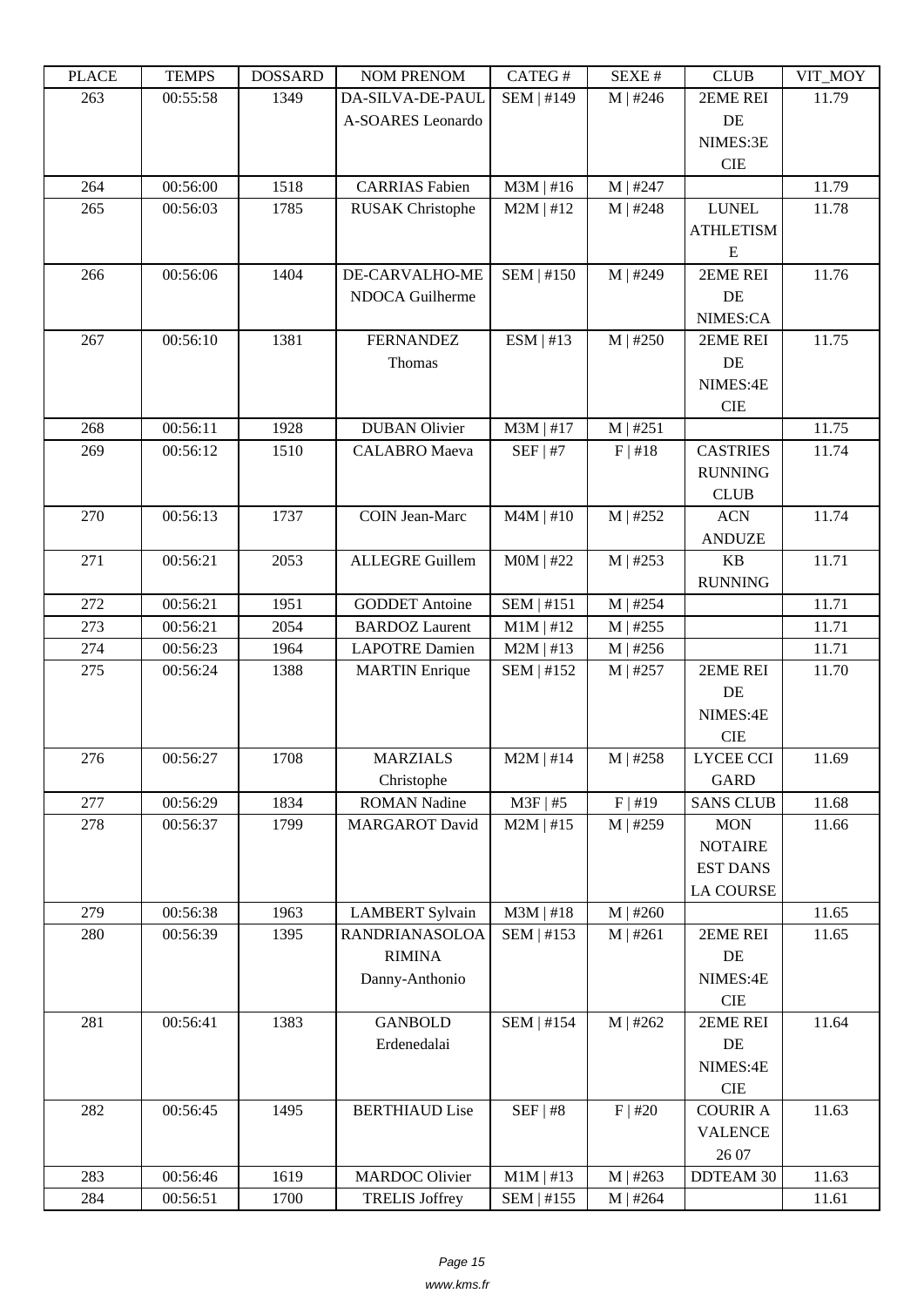| ם המדו | <b>TEIATI</b> 2 | <b>DOPPULP</b> | <b>INUINE LINEINUINE</b> | $CALU \pi$        | JLΛL π     | <b>CEOD</b>                   | $V11$ $V1$ |
|--------|-----------------|----------------|--------------------------|-------------------|------------|-------------------------------|------------|
| 285    | 00:57:01        | 1709           | <b>CROUIGNEAU</b>        | $M1M$   #14       | M   #265   | <b>MACADAM</b>                | 11.58      |
|        |                 |                | Benoit                   |                   |            | CLUB                          |            |
|        |                 |                |                          |                   |            | <b>NIMOIS</b>                 |            |
| 286    | 00:57:02        | 1314           | DE-LIMA-PENNO            | $MOM$   #23       | $M$   #266 | 2EME REI                      | 11.57      |
|        |                 |                | Gabriel                  |                   |            | $\rm DE$                      |            |
|        |                 |                |                          |                   |            | NIMES:2E                      |            |
|        |                 |                |                          |                   |            | <b>CIE</b>                    |            |
| 287    | 00:57:03        | 1710           | AFONSO-DE-BARR           | SEM   #156        | M   #267   | 5CIE                          | 11.57      |
|        |                 |                | OS Alexandre             |                   |            |                               |            |
| 288    | 00:57:04        | 1770           | <b>TURPIN Denis</b>      | $M5M$   #7        | M   #268   | G <sub>2</sub> A <sub>A</sub> | 11.57      |
|        |                 |                |                          |                   |            | <b>GARONS</b>                 |            |
| 289    | 00:57:07        | 1370           | SOUSSI Ismail            | SEM   #157        | M   #269   | 2EME REI                      | 11.56      |
|        |                 |                |                          |                   |            | DE                            |            |
|        |                 |                |                          |                   |            | NIMES:3E                      |            |
|        |                 |                |                          |                   |            | <b>CIE</b>                    |            |
| 290    | 00:57:12        | 1755           | <b>BODAIN Romeo</b>      | ESM   #14         | M   #270   | <b>AUCUN</b>                  | 11.54      |
| 291    | 00:57:16        | 1738           | <b>MAURIN</b> Sonia      | SEF   #9          | F   #21    | <b>ACNA</b>                   | 11.53      |
|        |                 |                |                          |                   |            | <b>ANDUZE</b>                 |            |
| 292    | 00:57:18        | 1792           | <b>DUHAMEL Simon</b>     | $MOM$   #24       | M   #271   | <b>MON</b>                    | 11.52      |
|        |                 |                |                          |                   |            | <b>NOTAIRE</b>                |            |
|        |                 |                |                          |                   |            | <b>EST DANS</b>               |            |
|        |                 |                |                          |                   |            | <b>LA COURSE</b>              |            |
| 293    | 00:57:19        | 1470           | <b>JOUBERT Clement</b>   | <b>SEM   #158</b> | M   #272   | <b>BPCE-PALA</b>              | 11.51      |
|        |                 |                |                          |                   |            | <b>TINE</b>                   |            |
| 294    | 00:57:22        | 1815           | MATUSZKIEWICZ            | $M2M$   #16       | M   #273   | <b>NIMES</b>                  | 11.50      |
|        |                 |                | Benjamin                 |                   |            | <b>RUNNING</b>                |            |
| 295    | 00:57:24        | 1843           | <b>PERRIN Stephanie</b>  | $MOF$   #5        | F   #22    | <b>TEAM</b>                   | 11.50      |
|        |                 |                |                          |                   |            | <b>FONSTRAIL</b>              |            |
|        |                 |                |                          |                   |            | ${\bf S}$                     |            |
| 296    | 00:57:25        | 1471           | <b>ADAM Florent</b>      | $M1M$   #15       | $M$   #274 | 3M                            | 11.49      |
|        |                 |                |                          |                   |            | <b>MARATHO</b>                |            |
|        |                 |                |                          |                   |            | ${\bf N}$                     |            |
|        |                 |                |                          |                   |            | <b>METROPOL</b>               |            |
|        |                 |                |                          |                   |            | E                             |            |
|        |                 |                |                          |                   |            | <b>MANDUEL</b>                |            |
| 297    | 00:57:26        | 1842           | <b>CURREAUX</b>          | $M1F$   #1        | $F$   #23  | <b>TEAM</b>                   | 11.49      |
|        |                 |                | Anne-Gaelle              |                   |            | <b>FONSTRAIL</b>              |            |
|        |                 |                |                          |                   |            | ${\bf S}$                     |            |
| 298    | 00:57:26        | 1681           | <b>SAURAT Gerard</b>     | $M5M$   #8        | $M$   #275 |                               | 11.49      |
| 299    | 00:57:27        | 2037           | <b>VALERO</b> Sandra     | $M2F$   #1        | $F$   #24  |                               | 11.49      |
| 300    | 00:57:28        | 1539           | <b>DELON</b> Laurent     | $M4M$   #11       | M   #276   | <b>MANDUEL</b>                | 11.48      |
|        |                 |                |                          |                   |            | <b>METROPOL</b>               |            |
|        |                 |                |                          |                   |            | E                             |            |
|        |                 |                |                          |                   |            | <b>MARATHO</b>                |            |
|        |                 |                |                          |                   |            | ${\bf N}$                     |            |
| 301    | 00:57:29        | 1939           | <b>FERRER Simon</b>      | SEM   #159        | $M$   #277 |                               | 11.48      |
| 302    | 00:57:30        | 1823           | <b>GAPIN Mathieu</b>     | SEM   #160        | M   #278   | ON EST                        | 11.48      |
|        |                 |                |                          |                   |            | <b>TRANX OU</b>               |            |
|        |                 |                |                          |                   |            | QUOI                          |            |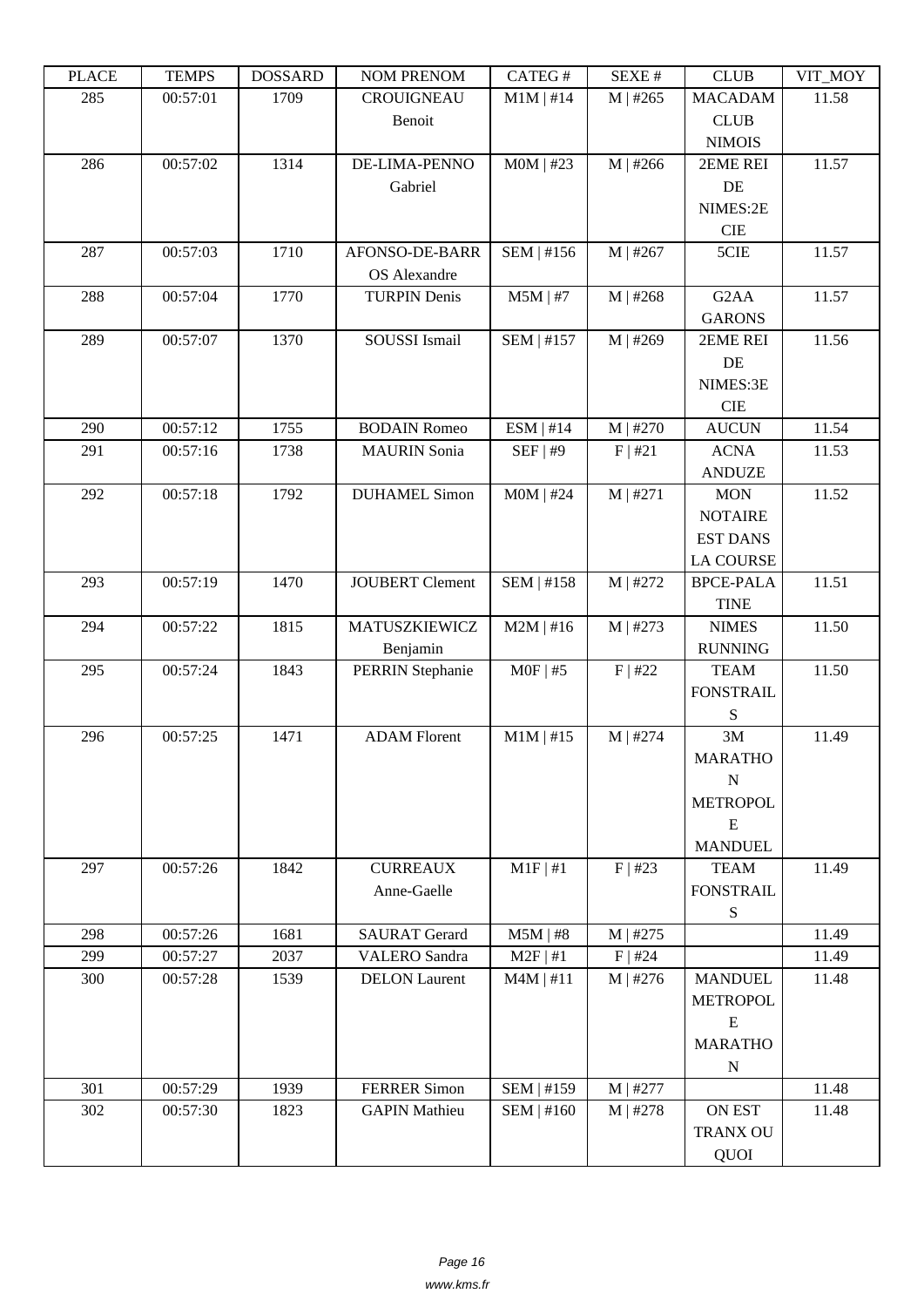| LEUCE | L LIVIII IJ | <u> תעדיממטע</u> | I VUNI I I NEI VUNI      | <b>CATLOT</b>  | NL/AL π    | CLUD             | VII_MUI |
|-------|-------------|------------------|--------------------------|----------------|------------|------------------|---------|
| 303   | 00:57:31    | 1350             | <b>DAMON</b> Jean        | $ESM$   #15    | M   #279   | 2EME REI         | 11.47   |
|       |             |                  |                          |                |            | DE               |         |
|       |             |                  |                          |                |            | NIMES:3E         |         |
|       |             |                  |                          |                |            | <b>CIE</b>       |         |
| 304   | 00:57:39    | 1938             | <b>FAVIER Vincent</b>    | $M3M$   #19    | $M$   #280 |                  | 11.45   |
| 305   | 00:57:43    | 1756             | <b>TRIVELLA Vivien</b>   | SEM   #161     | M   #281   |                  | 11.44   |
| 306   | 00:57:52    | 1879             | <b>BERRUYER Bruno</b>    | $M5M$   #9     | $M$   #282 |                  | 11.41   |
| 307   | 00:57:57    | 1500             | <b>BOLDRINI Malika</b>   | $M4F$   #2     | $F$   #25  | <b>ACRA</b>      | 11.39   |
|       |             |                  |                          |                |            | <b>ARLES</b>     |         |
| 308   | 00:57:59    | 1282             | <b>ERDENETSOGT</b>       | SEM   #162     | M   #283   | 2EME REI         | 11.38   |
|       |             |                  |                          |                |            |                  |         |
|       |             |                  | Shinebaatar              |                |            | DE               |         |
|       |             |                  |                          |                |            | NIMES:1E         |         |
|       |             |                  |                          |                |            | <b>CIE</b>       |         |
| 309   | 00:58:00    | 1492             | <b>BELIN</b> Francois    | $M1M \mid #16$ | M   #284   |                  | 11.38   |
| 310   | 00:58:01    | 1387             | <b>MARSOU</b>            | $M1M$   #17    | M   #285   | 2EME REI         | 11.38   |
|       |             |                  | El-Mostapha              |                |            | DE               |         |
|       |             |                  |                          |                |            | NIMES:4E         |         |
|       |             |                  |                          |                |            | <b>CIE</b>       |         |
| 311   | 00:58:01    | 1634             | <b>OLLIER</b> Agnes      | $M4F$   #3     | F   #26    | <b>ACRA</b>      | 11.38   |
|       |             |                  |                          |                |            | <b>ARLES</b>     |         |
| 312   | 00:58:02    | 1849             | <b>BOUZERMANI</b>        | $M4F$   #4     | $F$   #27  | <b>UZES</b>      | 11.37   |
|       |             |                  | Nassera                  |                |            | <b>TOWN</b>      |         |
| 313   | 00:58:04    | 1947             | <b>GAUCI</b> Christian   | $M5M$   #10    | $M$   #286 |                  | 11.37   |
| 314   | 00:58:07    | 1401             | ULZIISAIKHAN             | SEM   #163     | $M$   #287 | 2EME REI         | 11.36   |
|       |             |                  | Lkhamjav                 |                |            | DE               |         |
|       |             |                  |                          |                |            | NIMES:4E         |         |
|       |             |                  |                          |                |            | <b>CIE</b>       |         |
| 315   | 00:58:07    | 1356             | LAMA-M Manoj             | SEM   #164     | M   #288   | 2EME REI         | 11.36   |
|       |             |                  |                          |                |            | DE               |         |
|       |             |                  |                          |                |            | NIMES:3E         |         |
|       |             |                  |                          |                |            | <b>CIE</b>       |         |
| 316   | 00:58:08    | 1443             | <b>MENEI</b> Thomas      | $MOM$   #25    | M   #289   | 2EME REI         | 11.35   |
|       |             |                  |                          |                |            | DE               |         |
|       |             |                  |                          |                |            | NIMES:CCL        |         |
| 317   | 00:58:13    | 1705             | <b>WALTHER Alexandre</b> | $M3M$   #20    | M   #290   |                  | 11.34   |
|       |             |                  |                          |                |            | <b>LUNEL</b>     |         |
| 318   | 00:58:18    | 1784             | <b>FOUGERE Veronique</b> | $M3F$   #6     | $F$   #28  |                  | 11.32   |
|       |             |                  |                          |                |            | <b>ATHLETISM</b> |         |
|       |             |                  |                          |                |            | E                |         |
| 319   | 00:58:18    | 1635             | <b>ORTEGA</b> Esteban    | $JUM$   #4     | M   #291   |                  | 11.32   |
| 320   | 00:58:24    | 1386             | <b>MAANNING Melvin</b>   | SEM   #165     | M   #292   | 2EME REI         | 11.30   |
|       |             |                  |                          |                |            | $\rm DE$         |         |
|       |             |                  |                          |                |            | NIMES:4E         |         |
|       |             |                  |                          |                |            | <b>CIE</b>       |         |
| 321   | 00:58:24    | 1957             | <b>HOYET Christian</b>   | $M5M$   #11    | M   #293   |                  | 11.30   |
| 322   | 00:58:25    | 1671             | <b>ROUCHOUSE</b>         | $M2M$   #17    | M   #294   |                  | 11.30   |
|       |             |                  | Nicolas                  |                |            |                  |         |
| 323   | 00:58:25    | 1428             | FONG-LUNE Adriano        | $MOM$   #26    | M   #295   | 2EME REI         | 11.30   |
|       |             |                  |                          |                |            | DE               |         |
|       |             |                  |                          |                |            | NIMES:CCL        |         |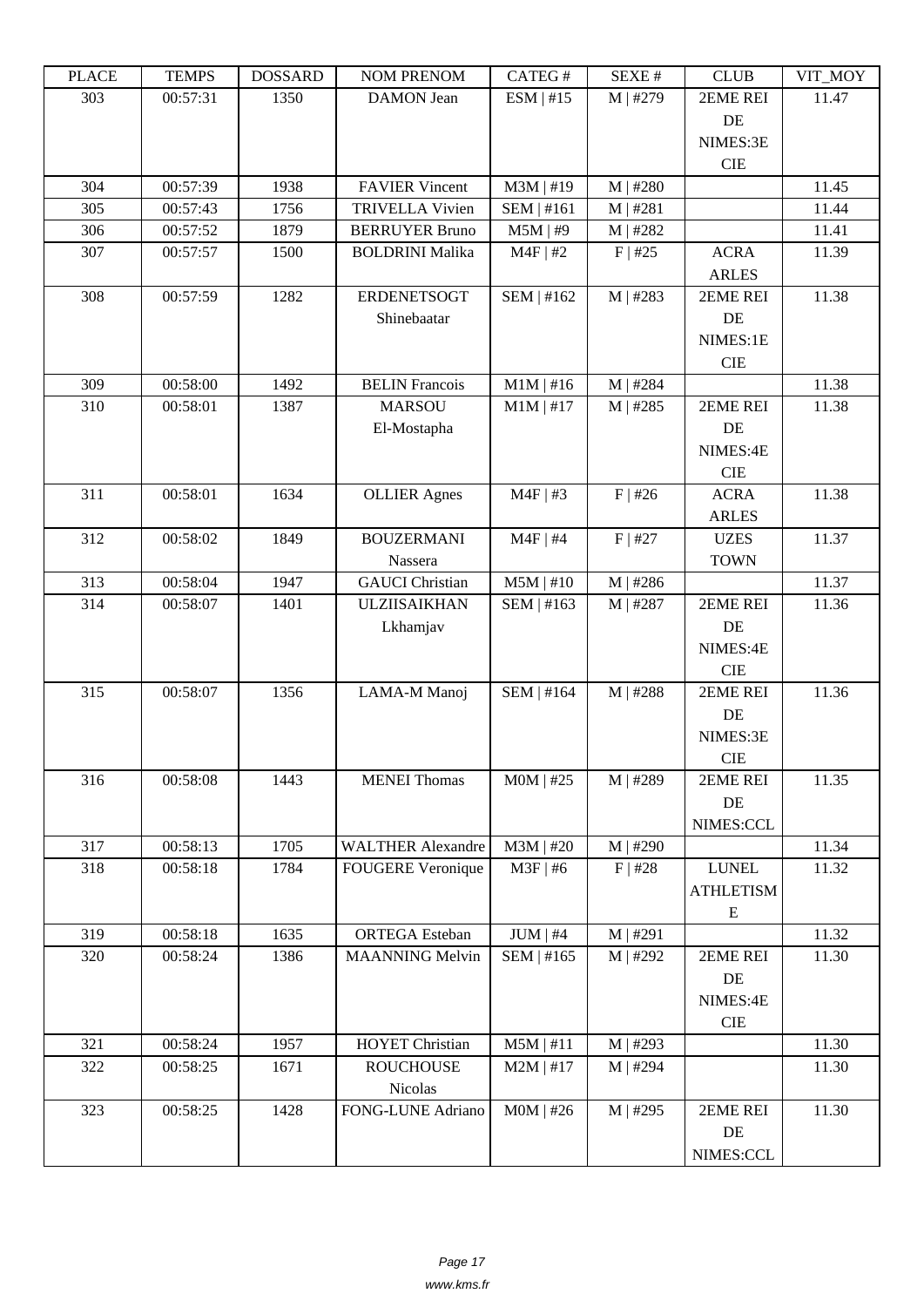| LLAUL | ר נוגודו | <b>UUDDAIND</b> | KUWU U WAKUWI                           | CATLO T       | יד שבלש    | CLUD             | VII_MUI |
|-------|----------|-----------------|-----------------------------------------|---------------|------------|------------------|---------|
| 324   | 00:58:33 | 1484            | <b>BAEZA Yves</b>                       | $M6M$   #4    | $M$   #296 | <b>MANDUEL</b>   | 11.27   |
|       |          |                 |                                         |               |            | <b>METROPOL</b>  |         |
|       |          |                 |                                         |               |            | E                |         |
|       |          |                 |                                         |               |            | <b>MARATHO</b>   |         |
|       |          |                 |                                         |               |            | ${\bf N}$        |         |
| 325   | 00:58:35 | 1917            | <b>CROS</b> Leonie                      | $JUF \mid #1$ | F   #29    |                  | 11.27   |
|       |          |                 |                                         |               |            |                  |         |
| 326   | 00:58:36 | 1714            | <b>CUROSU Vadim</b>                     | SEM   #166    | M   #297   | 5CIE             | 11.26   |
| 327   | 00:58:36 | 1556            | <b>DURANTON Sylvain</b>                 | $M4M$   #12   | M   #298   | <b>BOURDIC</b>   | 11.26   |
|       |          |                 |                                         |               |            | <b>SPORTS</b>    |         |
|       |          |                 |                                         |               |            | <b>LOISIRS</b>   |         |
| 328   | 00:58:40 | 1944            | <b>GALTIER Adelaide</b>                 | SEF   #10     | $F$   #30  |                  | 11.25   |
| 329   | 00:58:42 | 1762            | <b>DULUC Robin</b>                      | ESM   #16     | M   #299   | <b>CLUB</b>      | 11.24   |
|       |          |                 |                                         |               |            | <b>COURIR A</b>  |         |
|       |          |                 |                                         |               |            | <b>VAUVERT</b>   |         |
| 330   | 00:58:45 | 1533            | <b>COURTADE</b>                         | $MOM$   #27   | $M$   #300 |                  | 11.23   |
|       |          |                 | Stephane                                |               |            |                  |         |
| 332   | 00:58:47 | 1950            | <b>GISPERT Pauline</b>                  | $MOF$   #7    | F   #32    |                  | 11.23   |
| 333   | 00:58:49 | 1783            | <b>BACHEVALIER</b>                      | $MOM$   #28   | $M$   #301 | <b>LOS ROJOS</b> | 11.22   |
|       |          |                 |                                         |               |            |                  |         |
|       |          |                 | Romain                                  |               |            |                  |         |
| 334   | 00:58:49 | 1954            | <b>HEBRARD Herve</b>                    | $MOM$   #29   | M   #302   |                  | 11.22   |
| 335   | 00:58:54 | 1735            | <b>VIALA Rene</b>                       | $M8M$   #1    | $M$   #303 | A.C.R.A.         | 11.21   |
| 336   | 00:58:55 | 1656            | <b>PIGEYRE Nais</b>                     | SEF   #11     | $F$   #33  |                  | 11.20   |
| 337   | 00:59:01 | 1795            | <b>LE-MERRER Ludovic</b>                | $MOM$   #30   | $M$   #304 | <b>MON</b>       | 11.18   |
|       |          |                 |                                         |               |            | <b>NOTAIRE</b>   |         |
|       |          |                 |                                         |               |            | <b>EST DANS</b>  |         |
|       |          |                 |                                         |               |            | <b>LA COURSE</b> |         |
| 338   | 00:59:03 | 1867            | <b>BARBIER Pascal</b>                   | $M3M$   #21   | $M$   #305 |                  | 11.18   |
| 339   | 00:59:07 | 1552            | <b>DUBRUNFAUT</b>                       | $M1F$   #2    | $F$   #34  | <b>ACRA</b>      | 11.16   |
|       |          |                 | Aurelie                                 |               |            | <b>ARLES</b>     |         |
| 340   | 00:59:10 | 1575            | <b>FUENSANTA Mario</b>                  | $M1M$   #18   | $M$   #306 |                  | 11.15   |
| 341   | 00:59:12 | 1812            | <b>CAMILLERI</b> Eric                   | $M4M$   #13   | $M$   #307 | <b>NIMES</b>     | 11.15   |
|       |          |                 |                                         |               |            | <b>RUNNING</b>   |         |
| 342   | 00:59:19 | 2008            |                                         |               |            |                  |         |
|       |          |                 | <b>RAPIN Eric</b><br>PETIT Marie-Amelie | M3M   #22     | M   #308   |                  | 11.13   |
| 343   | 00:59:22 | 1650            |                                         | SEF   #12     | $F$   #35  |                  | 11.12   |
| 344   | 00:59:38 | 1450            | <b>RANAIVOJAONA</b>                     | SEM   #167    | $M$   #309 | 2EME REI         | 11.07   |
|       |          |                 | Mihajasoa                               |               |            | DE               |         |
|       |          |                 |                                         |               |            | NIMES:CCL        |         |
| 345   | 00:59:39 | 1364            | <b>RANDRIAMAHOLIS</b>                   | SEM   #168    | M   #310   | 2EME REI         | 11.06   |
|       |          |                 | OA Heriniaina                           |               |            | DE               |         |
|       |          |                 |                                         |               |            | NIMES:3E         |         |
|       |          |                 |                                         |               |            | CIE              |         |
| 346   | 00:59:39 | 1564            | <b>EUGENE</b> Marie                     | SEF   #13     | $F$   #36  | <b>MARC</b>      | 11.06   |
| 347   | 00:59:41 | 1984            | <b>MENTEC Teliau</b>                    | $ESM$   #17   | M   #311   |                  | 11.06   |
| 348   | 00:59:42 | 1880            | <b>BERTHIAUD Jerome</b>                 | $M2M$   #18   | M   #312   |                  | 11.06   |
| 349   | 00:59:46 | 1662            | <b>PUECH Christophe</b>                 | $M5M$   #12   | M   #313   |                  | 11.04   |
| 350   | 00:59:46 | 1362            | <b>RAJBHANDARI</b>                      | SEM   #169    | M   #314   | 2EME REI         | 11.04   |
|       |          |                 | Jiban                                   |               |            | DE               |         |
|       |          |                 |                                         |               |            | NIMES:3E         |         |
|       |          |                 |                                         |               |            |                  |         |
|       |          |                 |                                         |               |            | $\rm CIE$        |         |
| 351   | 00:59:48 | 1702            | <b>VINAS Raymond</b>                    | $M3M$   #23   | $M$   #315 |                  | 11.04   |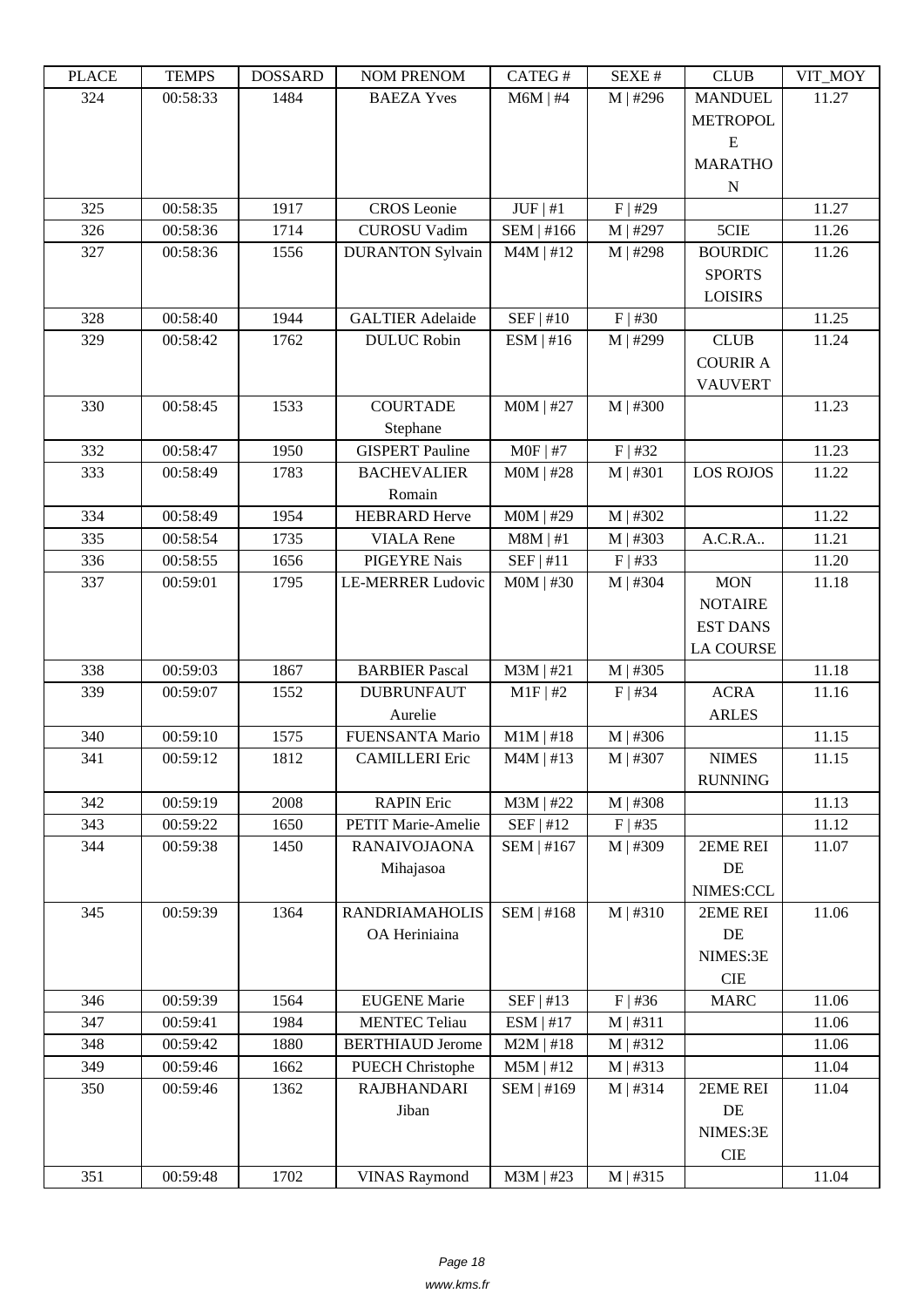| i lati | ט וואדד ו | חשממחת | <b>INOINET IVERFOINE</b> | $CALU \pi$        | л سد                   | <b>CLOD</b>      | VII IVIUI |
|--------|-----------|--------|--------------------------|-------------------|------------------------|------------------|-----------|
| 352    | 00:59:51  | 1397   | <b>SAINE Mehdi</b>       | $ESM$   #18       | M   #316               | 2EME REI         | 11.03     |
|        |           |        |                          |                   |                        | DE               |           |
|        |           |        |                          |                   |                        | NIMES:4E         |           |
|        |           |        |                          |                   |                        | <b>CIE</b>       |           |
| 353    | 00:59:54  | 1454   | <b>SHREES Raj</b>        | <b>SEM   #170</b> | M   #317               | 2EME REI         | 11.02     |
|        |           |        |                          |                   |                        | DE               |           |
|        |           |        |                          |                   |                        | NIMES:CCL        |           |
| 354    | 00:59:54  | 1430   | <b>GHALE</b> Indrajit    | SEM   #171        | M   #318               | 2EME REI         | 11.02     |
|        |           |        |                          |                   |                        | DE               |           |
|        |           |        |                          |                   |                        | NIMES:CCL        |           |
| 355    | 00:59:59  | 1778   | <b>GUILLOT-GOUFFIE</b>   | $SEF$   #14       | $F$   #37              | <b>LES</b>       | 11.00     |
|        |           |        | R Ana-Izaura             |                   |                        | <b>JOGGEURS</b>  |           |
|        |           |        |                          |                   |                        | <b>AUBAGNAI</b>  |           |
|        |           |        |                          |                   |                        | S                |           |
| 356    | 01:00:01  | 1982   | <b>MENTEC Azenor</b>     | SEF   #15         | $F$   #38              |                  | 11.00     |
| 357    | 01:00:11  | 2043   | WILMANN-COURTE           | $MOM$   #31       | M   #319               |                  | 10.97     |
|        |           |        | <b>AU</b> Matthieu       |                   |                        |                  |           |
| 358    | 01:00:12  | 1529   | <b>COLLET Damien</b>     | SEM   #172        | M   #320               |                  | 10.96     |
| 359    | 01:00:12  | 1850   | <b>BRUNETTI Sylvie</b>   | $M6F$   #1        | $F$   #39              | <b>VENDARGU</b>  | 10.96     |
|        |           |        |                          |                   |                        | ES               |           |
|        |           |        |                          |                   |                        | <b>ATHLETISM</b> |           |
|        |           |        |                          |                   |                        | <b>EVENDARG</b>  |           |
|        |           |        |                          |                   |                        | <b>UES</b>       |           |
|        |           |        |                          |                   |                        | <b>ATHLETISM</b> |           |
| 360    | 01:00:17  | 1862   | <b>AUSSET Vincent</b>    | SEM   #173        |                        | E                | 10.95     |
| 361    | 01:00:19  | 1861   | <b>AUSSET Francois</b>   | $M5M$   #13       | M   #321<br>$M$   #322 |                  | 10.94     |
| 363    | 01:00:26  | 1648   | <b>PERRIER Justine</b>   | $SEF$   #16       | $F$   #40              |                  | 10.92     |
| 364    | 01:00:26  | 1817   | <b>MAUZAC</b> Nathalie   | $M3F$   #7        | F   #41                | <b>NIMES</b>     | 10.92     |
|        |           |        |                          |                   |                        | <b>RUNNING</b>   |           |
| 365    | 01:00:31  | 1493   | <b>BELIN</b> Jacques     | $M6M$   #5        | M   #324               |                  | 10.91     |
| 366    | 01:00:31  | 1757   | <b>OLLIVIER Bastien</b>  | $SEM$   #174      | $M$   #325             | <b>AUCUN</b>     | 10.91     |
| 367    | 01:00:32  | 1975   | <b>MALATRE Oscar</b>     | $CAM \mid #6$     | M   #326               |                  | 10.90     |
| 368    | 01:00:40  | 1824   | <b>PASSET Ronald</b>     | $M3M$   #24       | M   #327               | PAS DE           | 10.88     |
|        |           |        |                          |                   |                        | <b>CLUB</b>      |           |
| 369    | 01:00:46  | 2001   | PEIGNAUD Florence        | $M4F$   #5        | $F$   #42              |                  | 10.86     |
| 370    | 01:00:54  | 2032   | <b>TEUPOOTAHITI</b>      | $M1M$   #19       | M   #328               |                  | 10.84     |
|        |           |        | Sylvain                  |                   |                        |                  |           |
| 371    | 01:00:55  | 1707   | DOLHA Tiberiu            | SEM   #175        | M   #329               | <b>LYCEE CCI</b> | 10.83     |
|        |           |        |                          |                   |                        | <b>GARD</b>      |           |
| 372    | 01:00:56  | 1551   | <b>DUBOIS</b> Joris      | $M2M$   #19       | M   #330               | <b>AUCUN A</b>   | 10.83     |
|        |           |        |                          |                   |                        | MA               |           |
|        |           |        |                          |                   |                        | <b>CONNAISS</b>  |           |
|        |           |        |                          |                   |                        | <b>ANCE</b>      |           |
| 373    | 01:00:57  | 1870   | <b>BARROT Patrick</b>    | $M7M$   #2        | M   #331               |                  | 10.83     |
| 375    | 01:01:05  | 1416   | <b>VIGUIE Philippe</b>   | $MOM$   #33       | M   #333               | 2EME REI         | 10.80     |
|        |           |        |                          |                   |                        | DE               |           |
|        |           |        |                          |                   |                        | NIMES:CA         |           |
| 376    | 01:01:09  | 1881   | <b>BETITO Florence</b>   | $M1F$ #3          | $F$   #43              |                  | 10.79     |
|        |           |        |                          |                   |                        |                  |           |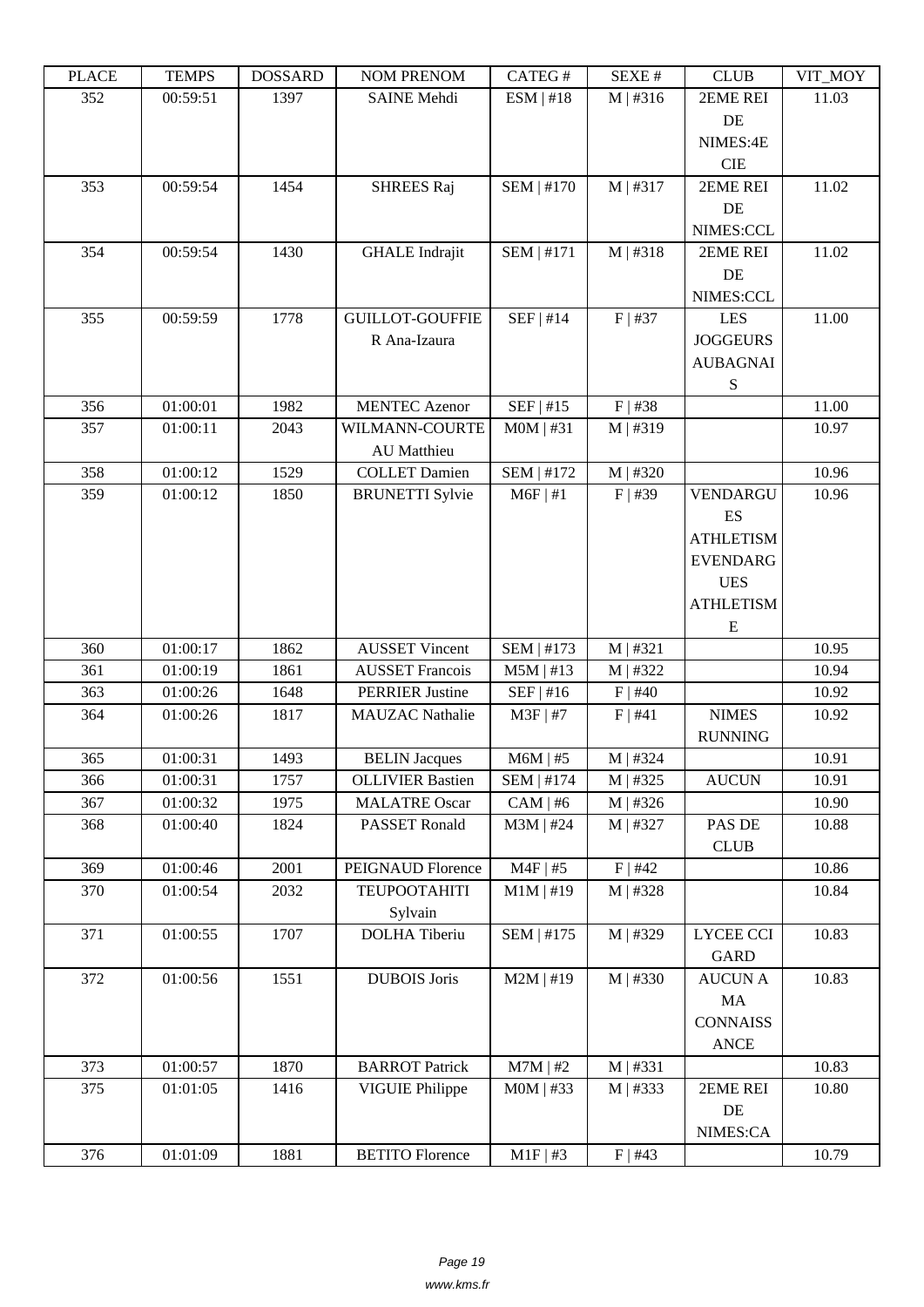| i lati | ט וואדד ו | חשממחת | TAARTEE LATERAART         | $CALU \pi$        | π تىدىد    | <b>CLUD</b>      | $V11$ $N1$ |
|--------|-----------|--------|---------------------------|-------------------|------------|------------------|------------|
| 377    | 01:01:10  | 1348   | <b>COSTA Bruno</b>        | SEM   #177        | M   #334   | 2EME REI         | 10.79      |
|        |           |        |                           |                   |            | DE               |            |
|        |           |        |                           |                   |            | NIMES:3E         |            |
|        |           |        |                           |                   |            | <b>CIE</b>       |            |
| 378    | 01:01:11  | 1279   | <b>CHANTREAU</b>          | <b>SEM   #178</b> | $M$   #335 | 2EME REI         | 10.79      |
|        |           |        | Jean-Baptiste             |                   |            | DE               |            |
|        |           |        |                           |                   |            | NIMES:1E         |            |
|        |           |        |                           |                   |            | <b>CIE</b>       |            |
| 379    | 01:01:12  | 1789   | <b>CAYZAC</b> Christopher | $MOM$   #34       | M   #336   | <b>MON</b>       | 10.78      |
|        |           |        |                           |                   |            | <b>NOTAIRE</b>   |            |
|        |           |        |                           |                   |            | <b>EST DANS</b>  |            |
|        |           |        |                           |                   |            | <b>LA COURSE</b> |            |
| 380    | 01:01:14  | 1600   | <b>LABONNE</b> Julien     | $M1M$   #20       | M   #337   |                  | 10.78      |
| 381    | 01:01:19  | 1583   | <b>GONZALEZ Aurelie</b>   | $MOF$   #8        | $F$   #44  |                  | 10.76      |
| 382    | 01:01:21  | 1466   | <b>BOULET</b> Fabrice     | $M4M$   #14       | M   #338   |                  | 10.76      |
| 383    | 01:01:22  | 1987   | <b>MEYER</b> Frederic     | $M4M$   #15       | $M$   #339 |                  | 10.76      |
| 384    | 01:01:28  | 1752   | <b>BLAS</b> Anais         | CAF   #1          | $F$   #45  | <b>ASSPVERG</b>  | 10.74      |
|        |           |        |                           |                   |            | <b>EZE</b>       |            |
| 385    | 01:01:29  | 1298   | <b>NAMYSLOWSKI</b>        | SEM   #179        | M   #340   | 2EME REI         | 10.73      |
|        |           |        | Aleksy                    |                   |            | DE               |            |
|        |           |        |                           |                   |            | NIMES:1E         |            |
|        |           |        |                           |                   |            | <b>CIE</b>       |            |
| 386    | 01:01:33  | 1627   | <b>MAZERAND</b>           | $M2F$ #2          | $F$   #46  | $\rm NIMES$      | 10.72      |
|        |           |        | Sandrine                  |                   |            | <b>RUNNING</b>   |            |
| 387    | 01:01:45  | 1687   | <b>SIMON Christy</b>      | $MOF$   #9        | $F$   #47  |                  | 10.69      |
| 388    | 01:01:45  | 1686   | <b>SERRE Olivia</b>       | $MOF$   #10       | $F$   #48  |                  | 10.69      |
| 389    | 01:01:47  | 2051   | LECOQ Bruno               | $M5M$   #14       | M   #341   |                  | 10.68      |
| 390    | 01:01:50  | 1582   | <b>GOMIS Michel</b>       | $M5M$   #15       | M   #342   | <b>ASSOCIATI</b> | 10.67      |
|        |           |        |                           |                   |            | <b>ON</b>        |            |
|        |           |        |                           |                   |            | <b>MARTINOU</b>  |            |
|        |           |        |                           |                   |            | LE               |            |
|        |           |        |                           |                   |            | <b>CRAPOUILL</b> |            |
|        |           |        |                           |                   |            | OU               |            |
| 391    | 01:01:51  | 1754   | <b>LAPEYRE Kevin</b>      | <b>SEM   #180</b> | M   #343   | <b>ATHLE</b>     | 10.67      |
|        |           |        |                           |                   |            | NIMES 30         |            |
| 392    | 01:01:52  | 1566   | <b>FAURE</b> Remy         | $M1M$   #21       | M   #344   |                  | 10.67      |
| 393    | 01:01:53  | 1998   | <b>PAPILLON Elise</b>     | SEF   #17         | $F$   #49  |                  | 10.67      |
| 394    | 01:01:53  | 1527   | <b>CLEMENS Thomas</b>     | $ESM$   #19       | $M$   #345 | <b>AUCUN</b>     | 10.67      |
|        |           |        |                           |                   |            | <b>CLUB</b>      |            |
| 395    | 01:01:55  | 1973   | <b>MACHET</b> Quentin     | SEM   #181        | $M$   #346 |                  | 10.66      |
| 396    | 01:01:55  | 1294   | <b>MENDES Kleyton</b>     | SEM   #182        | M   #347   | 2EME REI         | 10.66      |
|        |           |        |                           |                   |            | DE               |            |
|        |           |        |                           |                   |            | NIMES:1E         |            |
|        |           |        |                           |                   |            | CIE              |            |
| 397    | 01:01:56  | 1439   | <b>LYTVYNYOUK</b>         | SEM   #183        | M   #348   | 2EME REI         | 10.66      |
|        |           |        | Andrii                    |                   |            | DE               |            |
|        |           |        |                           |                   |            | NIMES:CCL        |            |
| 398    | 01:02:04  | 1848   | <b>MARTIN Laurence</b>    | $M4F$   #6        | $F$   #50  | <b>USSA SETE</b> | 10.63      |
|        |           |        |                           |                   |            |                  |            |
| 399    | 01:02:06  | 1407   | <b>MOLDOVAN</b>           | SEM   #184        | M   #349   | 2EME REI         | 10.63      |
|        |           |        | Calin-Florin              |                   |            | DE               |            |
|        |           |        |                           |                   |            | NIMES:CA         |            |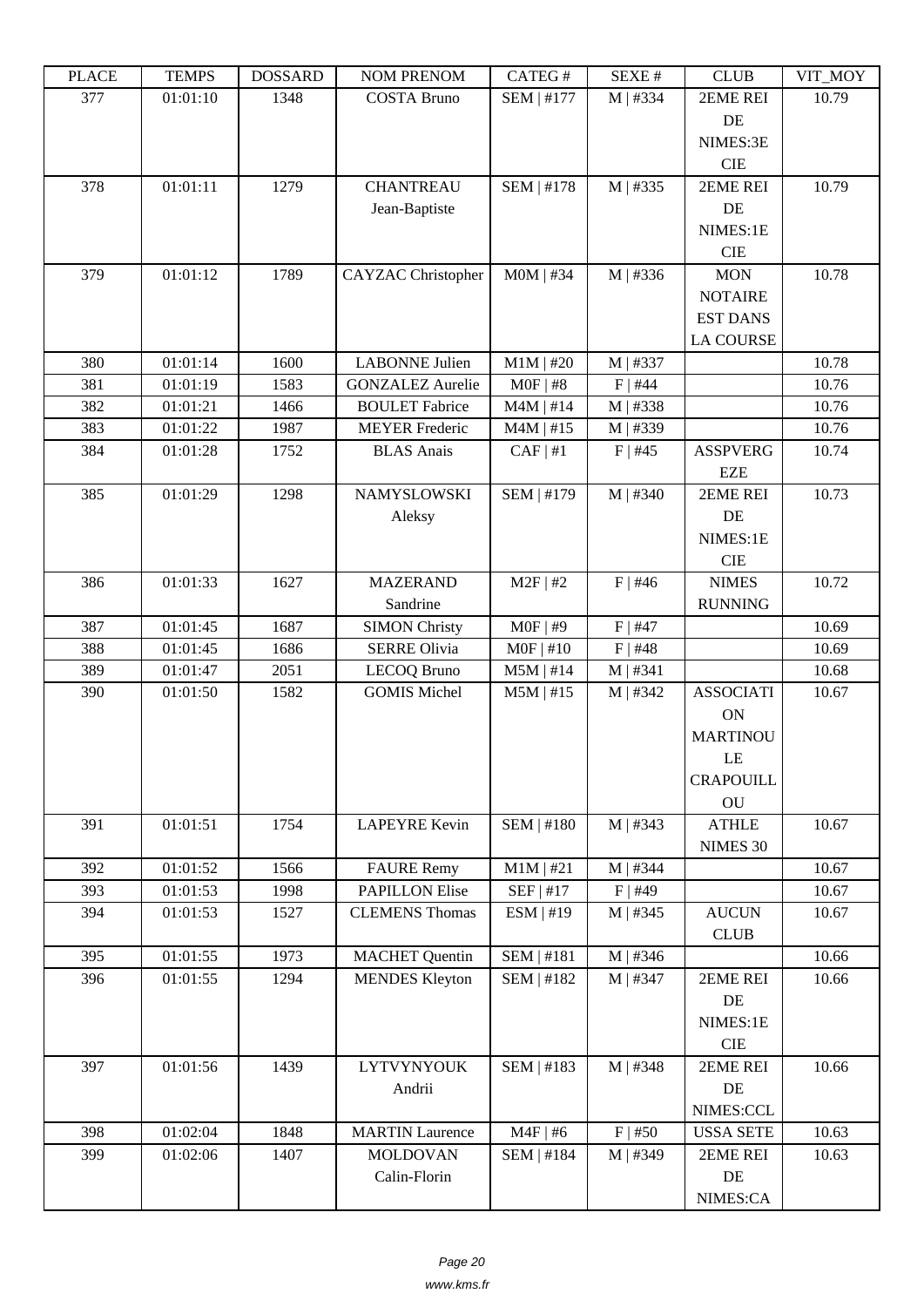| LEACE | L LIVIII IJ | <u> תעדיממטע</u> | <b>INUINI I INEINUINI</b> | CATLOT            | DL/AL π    | CLUD            | YII_MUI |
|-------|-------------|------------------|---------------------------|-------------------|------------|-----------------|---------|
| 400   | 01:02:06    | 1412             | REDOLFI-TEZZAT            | SEM   #185        | M   #350   | 2EME REI        | 10.63   |
|       |             |                  | Giacomo                   |                   |            | DE              |         |
|       |             |                  |                           |                   |            | NIMES:CA        |         |
| 401   | 01:02:06    | 1722             | <b>MANYA</b> Tamas        | $MOM$   #35       | M   #351   | 5CIE            | 10.63   |
| 402   | 01:02:06    | 1446             | <b>NZIMBI</b> Steve       | SEM   #186        | M   #352   | 2EME REI        | 10.63   |
|       |             |                  |                           |                   |            | DE              |         |
|       |             |                  |                           |                   |            | NIMES:CCL       |         |
| 403   | 01:02:07    | 1972             | <b>LIEURE Nicolas</b>     | $M5M$   #16       | $M$   #353 |                 | 10.63   |
| 404   | 01:02:10    | 1846             | <b>REYNAUD Pascal</b>     | $M3M$   #25       | $M$   #354 | <b>TEAM</b>     | 10.62   |
|       |             |                  |                           |                   |            | PASCAL.E        |         |
| 405   | 01:02:13    | 1937             | <b>FARNETI</b> Frederic   | $M2M$   #20       | M   #355   |                 | 10.61   |
| 406   | 01:02:16    | 1501             | <b>BONNEFOY Didier</b>    | $M5M$   #17       | M   #356   |                 | 10.60   |
| 407   | 01:02:24    | 1916             | COURREJOU                 | $MOF$   #11       | F   #51    |                 | 10.58   |
|       |             |                  | Anne-Sophie               |                   |            |                 |         |
| 408   | 01:02:24    | 1907             | <b>CHIOUSSE Virginie</b>  | $MOF$   #12       | $F$   #52  |                 | 10.58   |
| 409   | 01:02:24    | 1684             | <b>SENPERE-GARCON</b>     | $M1F$   #4        | $F$   #53  |                 | 10.58   |
|       |             |                  | Paula                     |                   |            |                 |         |
| 410   | 01:02:25    | 1989             | <b>MORALES Maxime</b>     | SEM   #187        | M   #357   |                 | 10.57   |
| 411   | 01:02:26    | 1819             | QUONIOU Jerome            | $M3M$   #26       | M   #358   | <b>NIMES</b>    | 10.57   |
|       |             |                  |                           |                   |            | <b>RUNNING</b>  |         |
| 412   | 01:02:30    | 1542             | DE-PINHO Melanie          | $M1F$   #5        | $F$   #54  |                 | 10.56   |
| 413   | 01:02:32    | 2046             | <b>MAGNE</b> Aurelie      |                   | $F$   #55  | <b>BPCE-CE</b>  | 10.55   |
|       |             |                  |                           | $M2F$   #3        |            |                 |         |
|       |             |                  |                           |                   |            | <b>BPL</b>      |         |
| 414   | 01:02:33    | 1543             | <b>DESFOSSES</b>          | $MOF$   #13       | $F$   #56  | <b>MANDUEL</b>  | 10.55   |
|       |             |                  | Emmanuelle                |                   |            | <b>METROPOL</b> |         |
|       |             |                  |                           |                   |            | E               |         |
|       |             |                  |                           |                   |            | <b>MARATHO</b>  |         |
|       |             |                  |                           |                   |            | N               |         |
| 415   | 01:02:34    | 1612             | LIBOUREL Jean-Luc         | $M4M$   #16       | M   #359   | <b>MANDUEL</b>  | 10.55   |
|       |             |                  |                           |                   |            | <b>MARATHO</b>  |         |
|       |             |                  |                           |                   |            | $\mathbf N$     |         |
|       |             |                  |                           |                   |            | <b>METROPOL</b> |         |
|       |             |                  |                           |                   |            | ${\bf E}$       |         |
| 416   | 01:02:35    | 1809             | <b>LEDUC</b> Andree       | $M1F$ #6          | $F$   #57  | <b>NIMES</b>    | 10.55   |
|       |             |                  |                           |                   |            | <b>RUNING</b>   |         |
| 417   | 01:02:36    | 2000             | PEAN Anne-Sophie          | SEF   #18         | $F$   #58  |                 | 10.54   |
| 418   | 01:02:44    | 1594             | <b>JURINE</b> Amandine    | SEF   #19         | $F$ #59    |                 | 10.52   |
| 419   | 01:02:46    | 1323             | <b>HERON</b> Tom          | ESM   #20         | M   #360   | 2EME REI        | 10.52   |
|       |             |                  |                           |                   |            | DE              |         |
|       |             |                  |                           |                   |            | NIMES:2E        |         |
|       |             |                  |                           |                   |            | <b>CIE</b>      |         |
| 420   | 01:02:47    | 1308             | <b>ASANIDZE</b> Giorgi    | <b>SEM   #188</b> | M   #361   | 2EME REI        | 10.51   |
|       |             |                  |                           |                   |            | DE              |         |
|       |             |                  |                           |                   |            | NIMES:2E        |         |
|       |             |                  |                           |                   |            | <b>CIE</b>      |         |
| 421   | 01:02:49    | 1340             | TVALTCHRELIDZE            | SEM   #189        | M   #362   | 2EME REI        | 10.51   |
|       |             |                  | Aleko                     |                   |            | DE              |         |
|       |             |                  |                           |                   |            | NIMES:2E        |         |
|       |             |                  |                           |                   |            | <b>CIE</b>      |         |
| 422   | 01:02:49    | 1532             | <b>COTREAUX Sylvie</b>    | $M5F$   #1        | F   #60    |                 | 10.51   |
| 423   | 01:02:51    | 1886             | <b>BLOT</b> Philippe      | $M2M$   #21       | M   #363   |                 | 10.50   |
|       |             |                  |                           |                   |            |                 |         |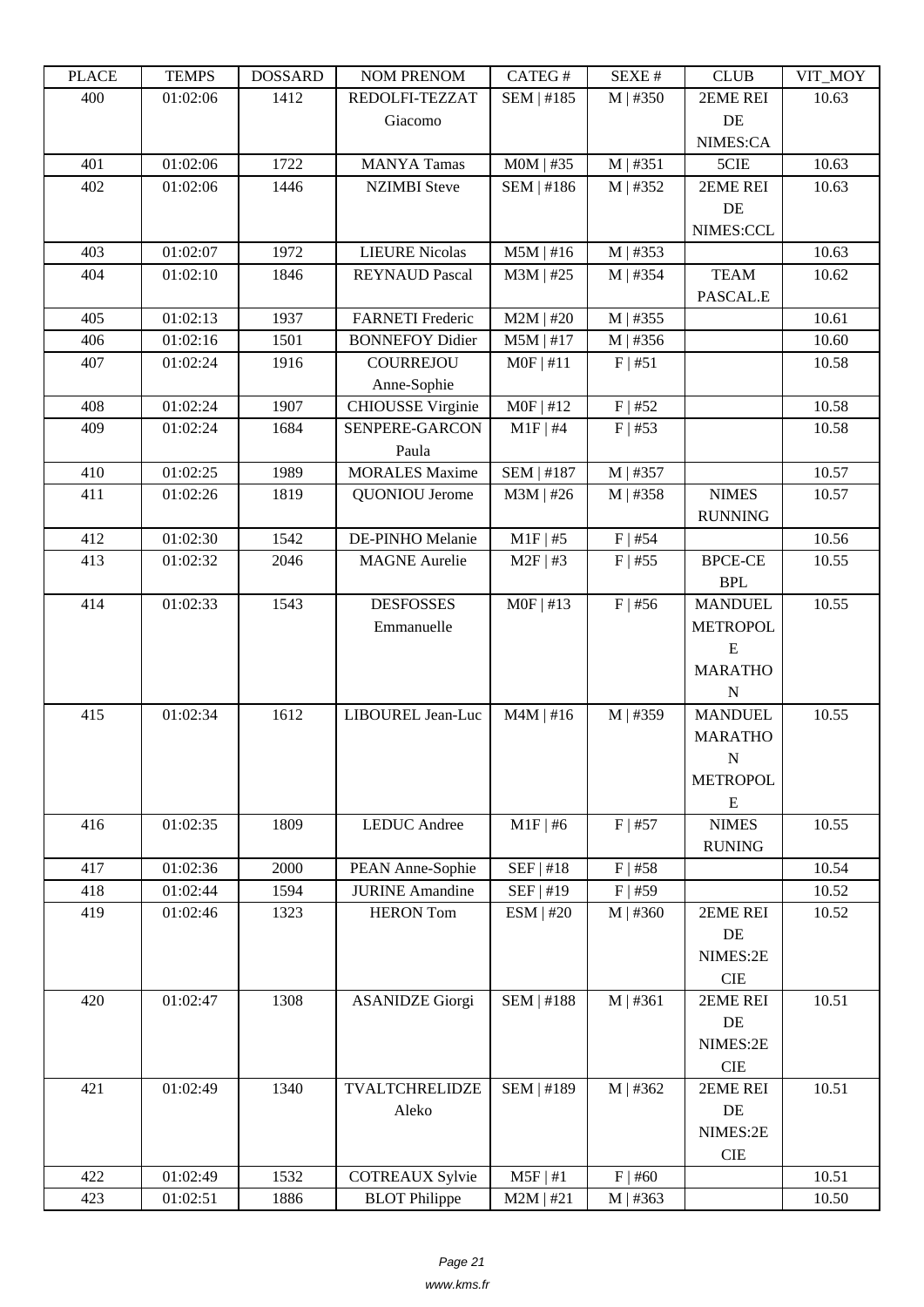| LLAUD | L LIVII I J | <u> תעדיממטע</u> | <b>NUMERENUM</b>        | <b>CATLOT</b>    | DL/AL π    | CLUD             | VII_MUI |
|-------|-------------|------------------|-------------------------|------------------|------------|------------------|---------|
| 424   | 01:02:51    | 2038             | VALOT Laura             | $M1F$   #7       | F   #61    |                  | 10.50   |
| 425   | 01:02:54    | 1628             | <b>MENDEZ Cyril</b>     | $M2M$   #22      | $M$   #364 |                  | 10.49   |
| 426   | 01:02:55    | 1855             | <b>ANDRIEUX Samuel</b>  | $MOM$   #36      | $M$   #365 |                  | 10.49   |
| 427   | 01:02:56    | 1890             | <b>BOULET</b> Sebastien | $M1M$   #22      | M   #366   |                  | 10.49   |
| 428   | 01:03:04    | 1948             | <b>GAUVRY-GANDON</b>    | SEM   #190       | $M$   #367 |                  | 10.47   |
|       |             |                  | Yohan                   |                  |            |                  |         |
| 429   | 01:03:04    | 1597             | <b>KIEFER Nicolas</b>   | $M2M$   #23      | M   #368   | <b>TPZ</b>       | 10.47   |
| 430   | 01:03:10    | 1644             | PERARDEL Morgan         | $M2F$   #4       | F   #62    | <b>NIMES</b>     | 10.45   |
|       |             |                  |                         |                  |            | <b>RUNNING</b>   |         |
| 431   | 01:03:12    | 1469             | <b>GOUILL Solene</b>    | <b>SEF   #20</b> | $F$   #63  | <b>BPCE-PALA</b> | 10.44   |
|       |             |                  |                         |                  |            | <b>TINE</b>      |         |
| 432   | 01:03:14    | 1664             | <b>RAYNAL Stephane</b>  | SEM   #191       | M   #369   |                  | 10.44   |
| 433   | 01:03:15    | 1840             | <b>CABRERA Francis</b>  | $M5M$   #18      | M   #370   | <b>TEAM</b>      | 10.43   |
|       |             |                  |                         |                  |            | <b>CABRERA</b>   |         |
| 434   | 01:03:16    | 1841             | <b>CABRERA Remy</b>     | SEM   #192       | M   #371   | <b>TEAM</b>      | 10.43   |
|       |             |                  |                         |                  |            | <b>CABRERA</b>   |         |
| 435   | 01:03:17    | 1483             | <b>BAEZA Thibault</b>   | SEM   #193       | M   #372   | <b>MANDUEL</b>   | 10.43   |
|       |             |                  |                         |                  |            | <b>METROPOL</b>  |         |
|       |             |                  |                         |                  |            | E                |         |
|       |             |                  |                         |                  |            |                  |         |
|       |             |                  |                         |                  |            | <b>MARATHO</b>   |         |
|       |             |                  |                         |                  |            | $\mathbf N$      |         |
| 436   | 01:03:18    | 1981             | <b>MATHIS Thierry</b>   | M3M   #27        | M   #373   |                  | 10.43   |
| 437   | 01:03:19    | 1688             | <b>SIMON Jean-Paul</b>  | $M6M$   #6       | M   #374   |                  | 10.42   |
| 438   | 01:03:21    | 1820             | <b>QUONIOU Virginie</b> | $M2F$   #5       | $F$   #64  | <b>NIMES</b>     | 10.42   |
|       |             |                  |                         |                  |            | <b>RUNNING</b>   |         |
| 439   | 01:03:22    | 1593             | <b>JORNET</b> Isabelle  | $M4F$   #7       | $F$   #65  | <b>MANDUEL</b>   | 10.42   |
|       |             |                  |                         |                  |            | <b>METROPOL</b>  |         |
|       |             |                  |                         |                  |            | ${\bf E}$        |         |
|       |             |                  |                         |                  |            | <b>MARATHO</b>   |         |
|       |             |                  |                         |                  |            | ${\bf N}$        |         |
| 440   | 01:03:23    | 2026             | <b>SOLER Alain</b>      | $M5M$   #19      | $M$   #375 |                  | 10.41   |
| 441   | 01:03:24    | 1666             | <b>REVOL Guillaume</b>  | $MOM$   #37      | $M$   #376 |                  | 10.41   |
| 442   | 01:03:24    | 2027             | <b>SOLER Stephan</b>    | $MOM$   #38      | M   #377   |                  | 10.41   |
| 443   | 01:03:32    | 1832             | <b>GONZALEZ Sylvain</b> | $M3M$   #28      | $M$   #378 | <b>RTT</b>       | 10.39   |
|       |             |                  |                         |                  |            | <b>AUBORDOI</b>  |         |
|       |             |                  |                         |                  |            | S                |         |
| 444   | 01:03:32    | 1677             | SAFFAR Jean             | $M4M$   #17      | M   #379   | <b>ASC</b>       | 10.39   |
|       |             |                  |                         |                  |            | <b>BNPPARIBA</b> |         |
|       |             |                  |                         |                  |            | ${\bf S}$        |         |
| 445   | 01:03:32    | 1911             | <b>CLAISSE Benoit</b>   | $M1M$   #23      | $M$   #380 |                  | 10.39   |
| 446   | 01:03:38    | 1693             | <b>SUCCO Daniel</b>     | $M5M$   #20      | M   #381   |                  | 10.37   |
| 447   | 01:03:44    | 1526             | <b>CLEMENS Chloe</b>    | SEF   #21        | $F$   #66  | <b>AUCUN</b>     | 10.36   |
| 448   | 01:03:52    | 1516             | <b>CANDEL Christian</b> | $M5M$   #21      | M   #382   |                  | 10.33   |
| 449   | 01:03:57    | 1934             | <b>ESNAULT Victor</b>   | SEM   #194       | $M$   #383 |                  | 10.32   |
| 450   | 01:04:01    | 1585             | HAVEZ Jean-Claude       | $M6M$   #7       | $M$   #384 | <b>NIMES</b>     | 10.31   |
|       |             |                  |                         |                  |            | <b>RUNING</b>    |         |
| 451   | 01:04:01    | 1704             | <b>VUICHARD Cecile</b>  | $M2F$   #6       | $F$   #67  | <b>CASTRIE</b>   | 10.31   |
|       |             |                  |                         |                  |            | <b>RUNNING</b>   |         |
|       |             |                  |                         |                  |            | <b>CLUB</b>      |         |
|       |             |                  |                         |                  |            |                  |         |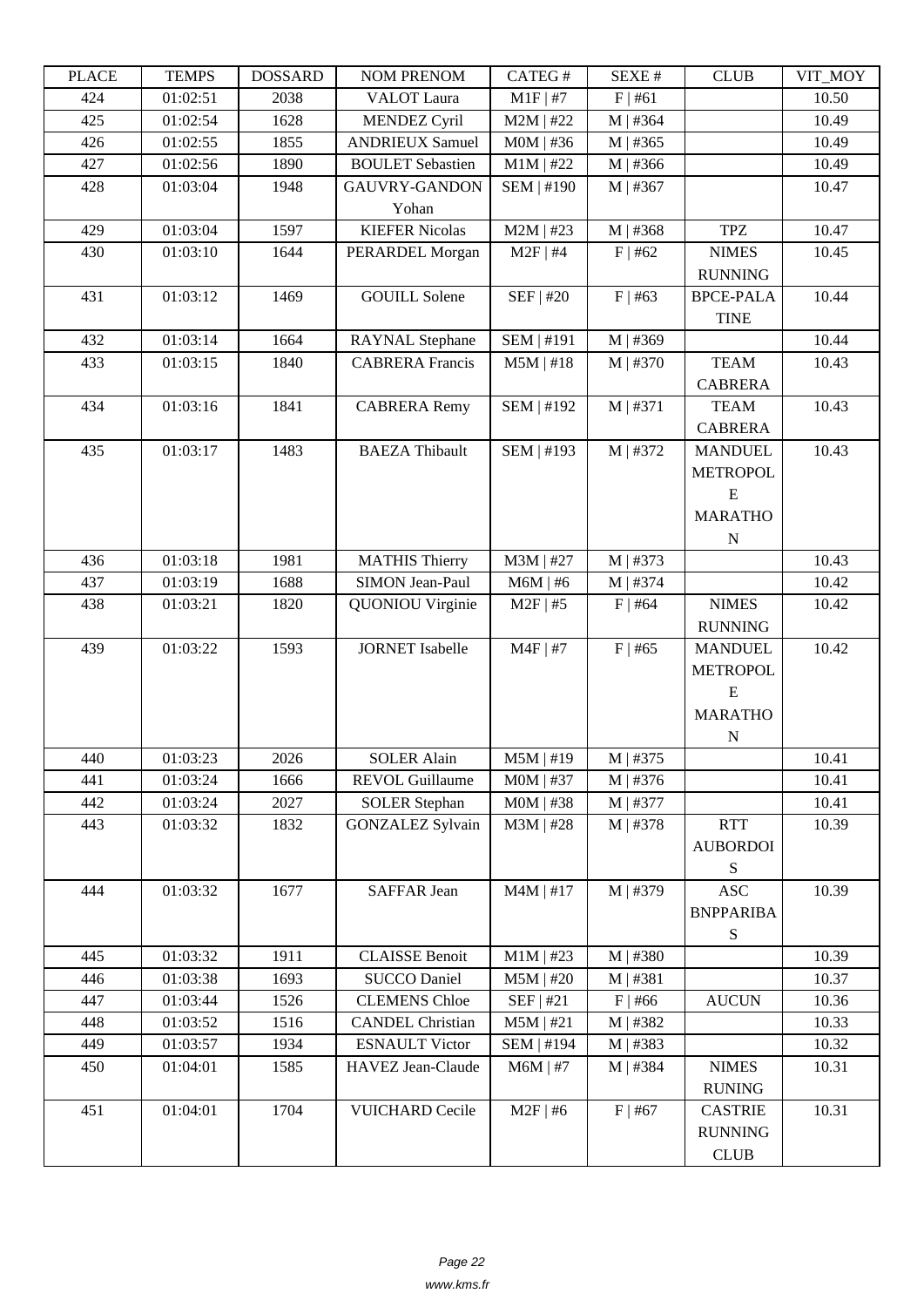| LEACE | <b>TENTI D</b> | <u> חשדיממה ח</u> | <b>INUMER INLINUM</b>    | CATLO T           | NL/NL π    | CLUD             | VII_MUI |
|-------|----------------|-------------------|--------------------------|-------------------|------------|------------------|---------|
| 452   | 01:04:06       | 1396              | <b>RUPERT Johan</b>      | SEM   #195        | $M$   #385 | 2EME REI         | 10.30   |
|       |                |                   |                          |                   |            | DE               |         |
|       |                |                   |                          |                   |            | NIMES:4E         |         |
|       |                |                   |                          |                   |            | <b>CIE</b>       |         |
| 453   | 01:04:08       | 1535              | <b>DAO-CASTES</b>        | $M8M$   #2        | M   #386   | <b>COURIR A</b>  | 10.29   |
|       |                |                   | Bernard                  |                   |            | <b>SAUSSET</b>   |         |
| 454   | 01:04:10       | 1334              | PILALONGA-LOZA           | SEM   #196        | M   #387   | 2EME REI         | 10.29   |
|       |                |                   | NO John-Harold           |                   |            | DE               |         |
|       |                |                   |                          |                   |            | NIMES:2E         |         |
|       |                |                   |                          |                   |            | <b>CIE</b>       |         |
| 455   | 01:04:15       | 1753              | <b>CIGES Emmy</b>        | $CAF$   #2        | $F$   #68  | <b>ASSPVERG</b>  | 10.27   |
|       |                |                   |                          |                   |            | <b>EZE</b>       |         |
| 456   | 01:04:18       | 1617              | <b>MACHET Lucile</b>     | SEF   #22         | $F$   #69  |                  | 10.26   |
| 457   | 01:04:19       | 2007              | POUSSE Christophe        | $M2M$   #24       | M   #388   |                  | 10.26   |
| 458   | 01:04:21       | 2039              | <b>VERDIER Hugo</b>      | SEM   #197        | M   #389   |                  | 10.26   |
| 459   |                |                   | <b>HALFAOUI</b> Mohand   |                   |            |                  | 10.25   |
|       | 01:04:22       | 1946              |                          | $M5M$   #22       | M   #390   |                  |         |
| 460   | 01:04:23       | 1985              | <b>MERLE</b> Lizea       | $M1F$ #8          | $F$   #70  |                  | 10.25   |
| 461   | 01:04:25       | 1640              | PAYRAULT-GARCI           | SEF   #23         | F   #71    |                  | 10.25   |
|       |                |                   | A Marlene                |                   |            |                  |         |
| 462   | 01:04:39       | 1519              | <b>CARRILLO Muriel</b>   | $M3F$   #8        | $F$   #72  | <b>NIMES</b>     | 10.21   |
|       |                |                   |                          |                   |            | <b>RUNNING</b>   |         |
| 463   | 01:04:40       | 1561              | <b>ESPERANDIEU</b>       | $M2F$   #7        | $F$   #73  | <b>ACCOLOMB</b>  | 10.21   |
|       |                |                   | Celine                   |                   |            | ES               |         |
| 464   | 01:04:47       | 1547              | <b>DISSAUX Pierre</b>    | M3M   #29         | M   #391   |                  | 10.19   |
| 465   | 01:04:48       | 2018              | <b>ROUSSILHE Melissa</b> | SEF   #24         | $F$   #74  |                  | 10.19   |
| 466   | 01:04:49       | 1929              | <b>DUBLE Brice</b>       | SEM   #198        | M   #392   |                  | 10.18   |
| 467   | 01:04:51       | 1606              | <b>LEMAITRE Bettina</b>  | M3F   #9          | $F$   #75  | <b>MANDUEL</b>   | 10.18   |
|       |                |                   |                          |                   |            | <b>METROPOL</b>  |         |
|       |                |                   |                          |                   |            | E                |         |
|       |                |                   |                          |                   |            | <b>MARATON</b>   |         |
| 468   | 01:04:54       | 1818              | <b>OBRECHT</b> Stephanie | $M1F$ #9          | $F$   #76  | <b>NIMES</b>     | 10.17   |
|       |                |                   |                          |                   |            | <b>RUNNING</b>   |         |
| 469   | 01:04:57       | 1660              | PROTIN Eric              | $M2M$   #25       | M   #393   |                  | 10.16   |
| 470   | 01:05:00       | 2020              | <b>SALANOVA Florian</b>  | $M1M$   #24       | M   #394   |                  | 10.15   |
| 471   | 01:05:00       | 2019              | SALANOVA Cynthia         | $M1F$   #10       | $F$   #77  |                  | 10.15   |
| 472   | 01:05:01       | 1802              | NOUGUIER Nathan          | SEM   #199        | $M$   #395 | <b>MON</b>       | 10.15   |
|       |                |                   |                          |                   |            | <b>NOTAIRE</b>   |         |
|       |                |                   |                          |                   |            | <b>EST DANS</b>  |         |
|       |                |                   |                          |                   |            | <b>LA COURSE</b> |         |
| 473   | 01:05:03       | 1649              | <b>PERRIN Justine</b>    | $SEF$   #25       | $F$   #78  | #RUN             | 10.15   |
|       |                |                   |                          |                   |            | <b>PROVENCE</b>  |         |
| 474   | 01:05:07       | 1630              | MONTOYA Alain            | $M4M$   #18       | M   #396   |                  | 10.14   |
| 475   | 01:05:09       | 1901              | <b>CAVALIER Max</b>      | $M8M$   #3        | M   #397   |                  | 10.13   |
| 476   | 01:05:11       | 2006              | POTTIER Jeremy           | <b>SEM   #200</b> | M   #398   |                  | 10.13   |
| 477   | 01:05:12       | 1546              | <b>DIAS</b> Catia        | SEF   #26         | $F$   #79  |                  | 10.12   |
| 478   | 01:05:13       | 1665              | <b>REBOURCEL</b>         | SEF   #27         | $F$   #80  |                  | 10.12   |
|       |                |                   |                          |                   |            |                  |         |
|       |                |                   | Amandine                 |                   |            |                  |         |
| 479   | 01:05:14       | 1402              | <b>BATTOGTOKH</b>        | <b>SEM   #201</b> | M   #399   | 2EME REI         | 10.12   |
|       |                |                   | Atlantulga               |                   |            | DE               |         |
|       |                |                   |                          |                   |            | NIMES:CA         |         |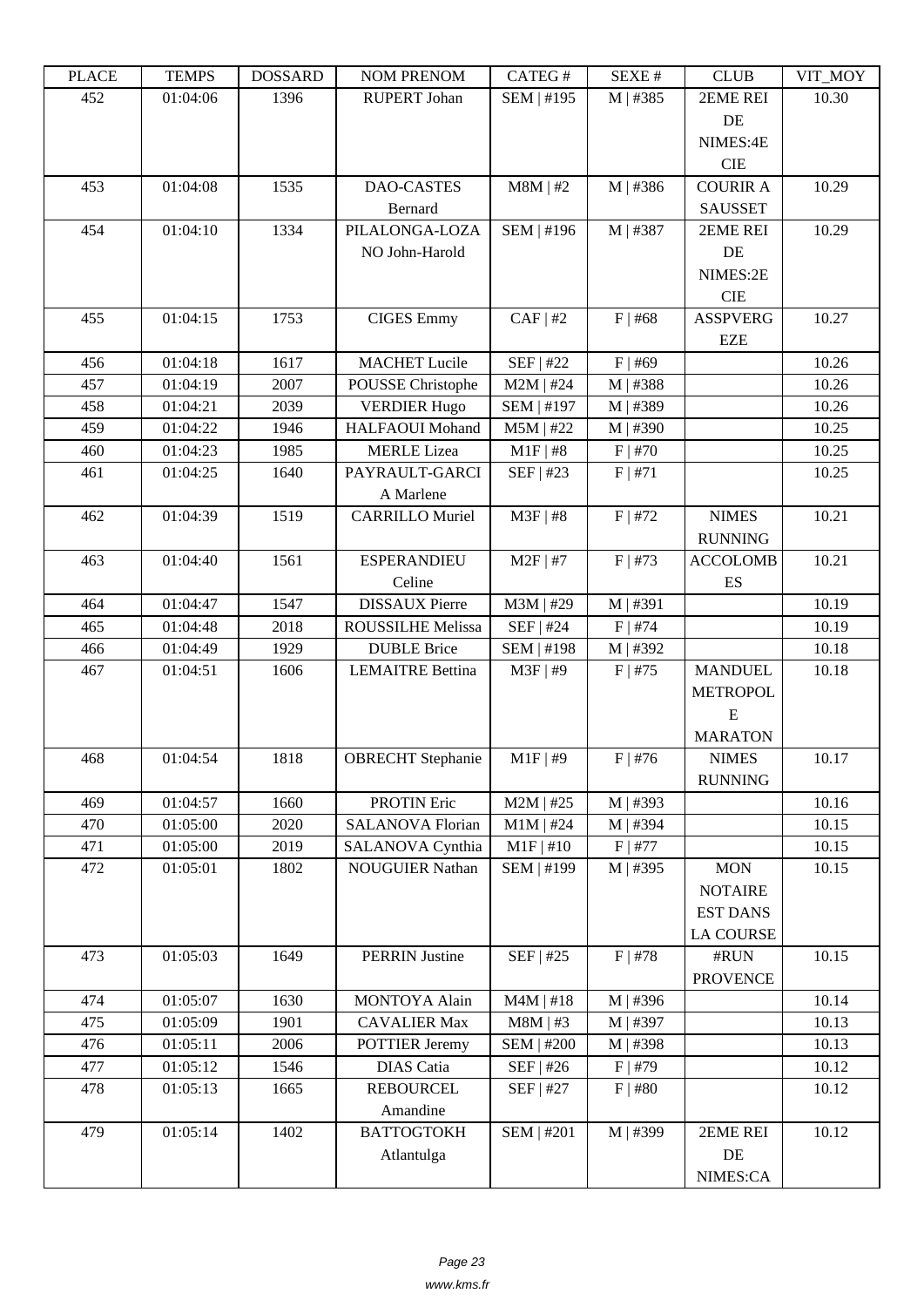| LLAUD      | L LIVIII IJ          | <u> חשדיממה ח</u> | <b>INUINT I INEINUINI</b>                          | CΛ1 LU π            | DL/AL π    | CLUD             | <sup>™</sup> ™∩≀≀ |
|------------|----------------------|-------------------|----------------------------------------------------|---------------------|------------|------------------|-------------------|
| 480        | 01:05:15             | 1774              | <b>PAYNTON Michelle</b>                            | M3F   #10           | F   #81    | LA               | 10.11             |
|            |                      |                   |                                                    |                     |            | <b>BRUGUIER</b>  |                   |
|            |                      |                   |                                                    |                     |            | ${\bf E}$        |                   |
|            |                      |                   |                                                    |                     |            | <b>RUNNINGL</b>  |                   |
|            |                      |                   |                                                    |                     |            | <b>BR</b>        |                   |
| 481        | 01:05:17             | 1423              | APPELGREN-RAMI                                     | $M2M$   #26         | $M$   #400 | 2EME REI         | 10.11             |
|            |                      |                   | <b>REZ Roberto</b>                                 |                     |            | DE               |                   |
|            |                      |                   |                                                    |                     |            | NIMES:CCL        |                   |
| 482        | 01:05:21             | 1642              | <b>PEALAT Romane</b>                               | <b>SEF</b>   #28    | $F$   #82  |                  | 10.10             |
| 483        | 01:05:23             | 1912              | <b>COCHON</b> Erwan                                | SEM   #202          | M   #401   |                  | 10.09             |
| 484        | 01:05:25             | 1562              | <b>ESTIVILL Stephanie</b>                          | $MOF$   #14         | $F$   #83  | <b>ATHLENIM</b>  | 10.09             |
|            |                      |                   |                                                    |                     |            | <b>ES 30</b>     |                   |
| 485        | 01:05:26             | 1952              | <b>GOUIRAND Pauline</b>                            | SEF   #29           | $F$   #84  |                  | 10.09             |
| 486        | 01:05:27             | 1272              | <b>GOUZERCH Vincent</b>                            | $M4M$   #19         | $M$   #402 | <b>MACADAM</b>   | 10.08             |
|            |                      |                   |                                                    |                     |            | <b>CLUB</b>      |                   |
|            |                      |                   |                                                    |                     |            | <b>NIMOIS</b>    |                   |
| 487        | 01:05:29             | 1884              | <b>BILLANGE</b> Serge                              | $M5M$   #23         | $M$   #403 |                  | 10.08             |
| 488        | 01:05:29             | 1825              | <b>HALBAUT</b> Stephane                            | $M4M$   #20         | $M$   #404 | <b>PEROLS</b>    | 10.08             |
|            |                      |                   |                                                    |                     |            | <b>FOOTING</b>   |                   |
| 489        | 01:05:29             | 1479              | <b>AUBERT Christine</b>                            | $M5F$   #2          | $F$   #85  |                  | 10.08             |
| 490        | 01:05:31             | 1587              | <b>HENRY Jean-Charles</b>                          | $M2M$   #27         | $M$   #405 | <b>LBR</b>       | 10.07             |
| 491        | 01:05:33             | 1940              | <b>FIORI</b> Corinne                               | $M4F$   #8          | $F$   #86  |                  | 10.07             |
| 492        | 01:05:36             | 1764              | <b>DIENNET</b> Audrey                              | $MOF$   #15         | $F$   #87  | <b>COURIR A</b>  | 10.06             |
|            |                      |                   | <b>AUBERT</b> Lionel                               |                     |            | <b>VAUVERT</b>   |                   |
| 493        | 01:05:40             | 1860              |                                                    | $M4M$   #21         | $M$   #406 |                  | 10.05             |
| 494<br>495 | 01:05:41<br>01:05:45 | 2028<br>1821      | <b>SOUCHARD Nicolas</b><br><b>SEBASTIEN Jerome</b> | $M1M$   #25         | $M$   #407 | <b>NIMES</b>     | 10.05<br>10.04    |
|            |                      |                   |                                                    | $M2M$   #28         | $M$   #408 | <b>RUNNING</b>   |                   |
| 496        | 01:05:46             | 1491              | <b>BEL</b> Jeremy                                  | $M1M$   #26         | $M$   #409 |                  | 10.04             |
| 497        | 01:05:46             | 1601              | <b>LACROIX</b> Laure                               | $M2F$   #8          | $F$   #88  |                  | 10.04             |
| 498        | 01:05:49             | 1999              | PEALAT Pascal                                      | M3M   #30           | M   #410   |                  | 10.03             |
| 499        | 01:05:51             | 1905              | <b>CHARLEMOINE-PA</b>                              | $M2M$   #29         | M   #411   |                  | 10.02             |
|            |                      |                   | <b>NZANI Williams</b>                              |                     |            |                  |                   |
| 500        | 01:05:51             | 1976              | <b>MARGUERIT</b>                                   | ESF   #2            | $F$   #89  |                  | 10.02             |
|            |                      |                   | Camille                                            |                     |            |                  |                   |
| 501        | 01:05:52             | 1977              | <b>MARGUERIT</b>                                   | $M2M$   #30         | M   #412   |                  | 10.02             |
|            |                      |                   | Philippe                                           |                     |            |                  |                   |
| 502        | 01:06:05             | 1502              | <b>BOUCHER Betty</b>                               | $\overline{M2F}$ #9 | $F$   #90  |                  | 9.99              |
| 503        | 01:06:13             | 1801              | <b>NOUGUIER Laurent</b>                            | $M4M$   #22         | M   #413   | <b>MON</b>       | 9.97              |
|            |                      |                   |                                                    |                     |            | <b>NOTAIRE</b>   |                   |
|            |                      |                   |                                                    |                     |            | <b>EST DANS</b>  |                   |
|            |                      |                   |                                                    |                     |            | <b>LA COURSE</b> |                   |
| 504        | 01:06:14             | 1990              | MOULONGUET                                         | $M3F$   #11         | F   #91    |                  | 9.96              |
|            |                      |                   | Daniele                                            |                     |            |                  |                   |
| 505        | 01:06:29             | 1462              | <b>ROCHER Sophie</b>                               | $MOF$   #16         | $F$   #92  | <b>BPCE-BPOC</b> | 9.93              |
| 506        | 01:06:37             | 2031              | <b>SUGIER Marion</b>                               | SEF   #30           | $F$   #93  |                  | 9.91              |
| 507        | 01:06:38             | 1633              | NAVARRO-CAZENA                                     | $M5F$   #3          | $F$   #94  |                  | 9.90              |
|            |                      |                   | VE Nadia                                           |                     |            |                  |                   |
| 508        | 01:06:47             | 1571              | <b>FOURNIER Faustine</b>                           | ESF   #3            | $F$   #95  | LES 3 M          | 9.88              |
| 509        | 01:06:49             | 1622              | <b>MARTIN Manon</b>                                | SEF   #31           | $F$ #96    |                  | 9.88              |
| 510        | 01:06:53             | 1697              | <b>THERON Julien</b>                               | SEM   #203          | M   #414   |                  | 9.87              |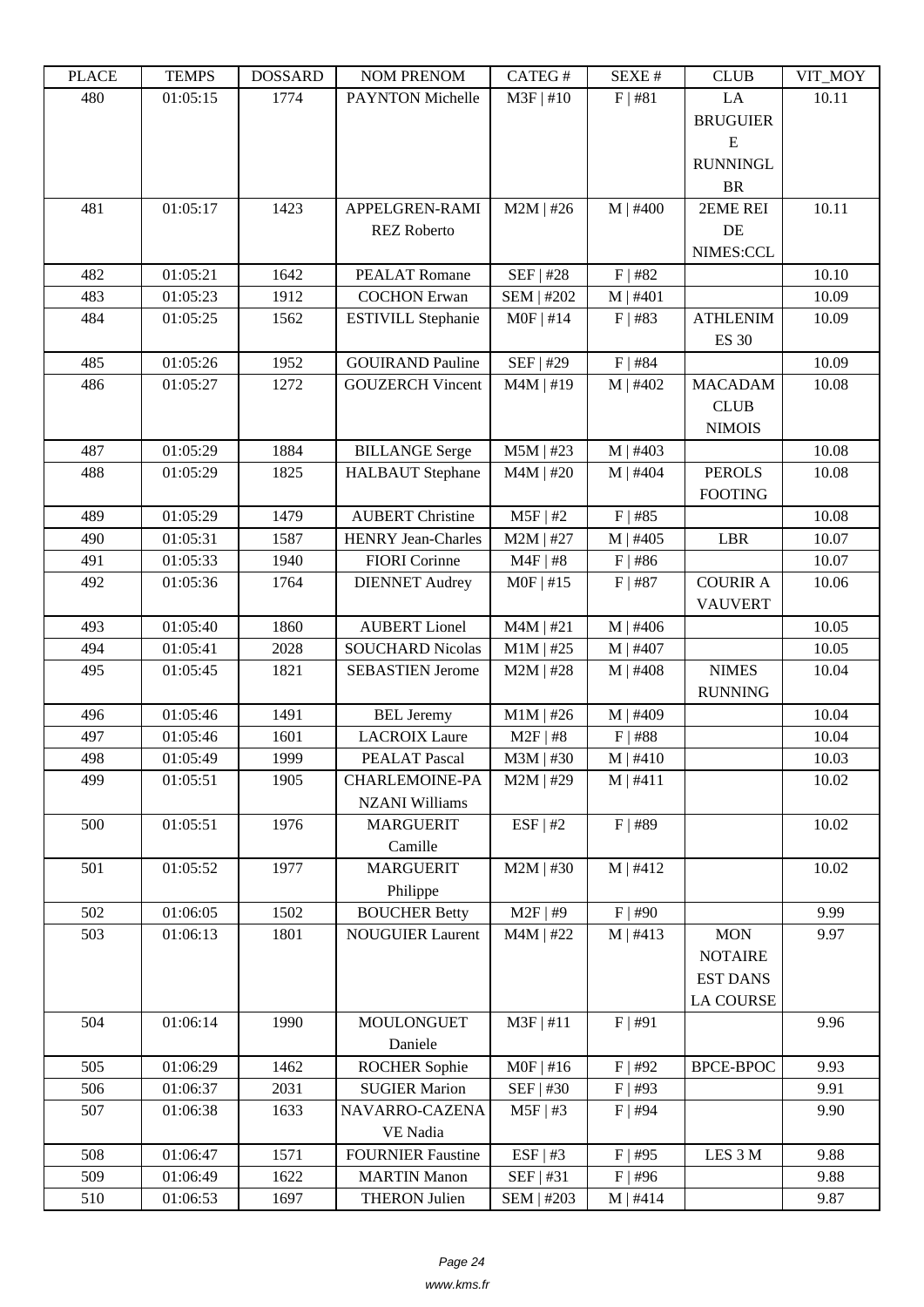| LLAUL | <u>רי דומדיד ד</u> | <b>UUUUUUU</b> | <b>INUINI I INEINUINI</b> | CΛ1 LU π          | DL/AL π    | CLUD              | VII_IVIO I |
|-------|--------------------|----------------|---------------------------|-------------------|------------|-------------------|------------|
| 511   | 01:06:59           | 1786           | <b>LOILLEUX Melanie</b>   | $M1F$   #11       | $F$   #97  | <b>MANDUEL</b>    | 9.85       |
|       |                    |                |                           |                   |            | <b>METROPOL</b>   |            |
|       |                    |                |                           |                   |            | E                 |            |
|       |                    |                |                           |                   |            | <b>MARATHO</b>    |            |
|       |                    |                |                           |                   |            | ${\bf N}$         |            |
| 512   | 01:07:06           | 1570           | <b>FOUCARD</b> Corentin   | <b>SEM   #204</b> | M   #415   |                   | 9.84       |
| 513   | 01:07:11           | 1835           | <b>VINCENT</b> Madeleine  | $M1F$ #12         | $F$   #98  |                   | 9.82       |
| 514   | 01:07:12           | 1544           | <b>DESLANDRES</b>         | SEF   #32         | $F$   #99  |                   | 9.82       |
|       |                    |                | Maialen                   |                   |            |                   |            |
| 515   | 01:07:13           | 1653           | PHILIPPE Julien           | $MOM$   #39       | M   #416   |                   | 9.82       |
| 516   | 01:07:18           | 1904           | <b>CHABANON</b>           | $M1F$   #13       | $F$   #100 |                   | 9.81       |
|       |                    |                | Frederique                |                   |            |                   |            |
| 517   | 01:07:18           | 1852           | <b>AGRANATT Cyril</b>     | $M2M$   #31       | M   #417   |                   | 9.81       |
| 518   | 01:07:19           | 1994           | <b>ORCEL Stephanie</b>    | M3F   #12         | F   #101   |                   | 9.80       |
| 519   | 01:07:19           | 1986           | <b>MEYER Cendrine</b>     | $M4F$   #9        | F   #102   |                   | 9.80       |
| 520   | 01:07:20           | 1869           | <b>BARRAU-LIEURE</b>      | $M5F$   #4        | F   #103   |                   | 9.80       |
|       |                    |                | Sylvie                    |                   |            |                   |            |
| 521   | 01:07:21           | 1816           | <b>MAURIN Roland</b>      | $M8M$   #4        | M   #418   | <b>NIMES</b>      | 9.80       |
|       |                    |                |                           |                   |            | <b>RUNNING</b>    |            |
| 522   | 01:07:21           | 1465           | <b>GORGORIAN Patrick</b>  | $M4M$   #23       | $M$   #419 | <b>BPCE-CE</b>    | 9.80       |
|       |                    |                |                           |                   |            | <b>PAC</b>        |            |
| 523   | 01:07:23           | 1463           | <b>BALLOT</b> Dominique   | $M3F$   #13       | $F$   #104 | <b>BPCE-CE</b>    | 9.79       |
|       |                    |                |                           |                   |            | <b>APC</b>        |            |
| 524   | 01:07:23           | 1452           | REIS-DA-COSTA             | $M1M$   #27       | $M$   #420 | 2EME REI          | 9.79       |
|       |                    |                | Luciano                   |                   |            | DE                |            |
|       |                    |                |                           |                   |            | NIMES:CCL         |            |
| 525   | 01:07:28           | 2015           | <b>ROUCAUTE Romain</b>    | $M1M$   #28       | M   #421   |                   | 9.78       |
| 526   | 01:07:38           | 1961           | <b>KARIM Oumnia</b>       | SEF   #33         | F   #105   |                   | 9.76       |
| 527   | 01:07:50           | 1978           | <b>MARTET Paul</b>        | $M2M$   #32       | $M$   #422 |                   | 9.73       |
| 528   | 01:07:50           | 1804           | <b>SARRAZIN Deborah</b>   | $M3F$   #14       | F   #106   | <b>MON</b>        | 9.73       |
|       |                    |                |                           |                   |            | <b>NOTAIRE</b>    |            |
|       |                    |                |                           |                   |            | <b>EST DANS</b>   |            |
|       |                    |                |                           |                   |            | <b>LA COURSE</b>  |            |
| 529   | 01:07:50           | 1970           | <b>LEMARIE</b> Steven     | $M2M$   #33       | $M$   #423 |                   | 9.73       |
| 530   | 01:07:53           | 1572           | <b>FOURNIER Jennifer</b>  | $M1F$   #14       | F   #107   | 3M                | 9.72       |
|       |                    |                |                           |                   |            | <b>MARATHO</b>    |            |
|       |                    |                |                           |                   |            | ${\bf N}$         |            |
|       |                    |                |                           |                   |            | <b>METROPOL</b>   |            |
|       |                    |                |                           |                   |            | ${\bf E}$         |            |
|       |                    |                |                           |                   |            | <b>MANDUEL</b>    |            |
| 531   | 01:07:54           | 1573           | <b>FOURNIER Pierrick</b>  | $M1M$   #29       | $M$   #424 | <b>MANDUEL</b>    | 9.72       |
|       |                    |                |                           |                   |            | <b>METROPOL</b>   |            |
|       |                    |                |                           |                   |            | E                 |            |
|       |                    |                |                           |                   |            | <b>MARATHO</b>    |            |
|       |                    |                |                           |                   |            | ${\bf N}$         |            |
| 532   | 01:08:00           | 1776           | <b>BOSQUIER Mireille</b>  | $M8F$   #1        | F   #108   | <b>LES</b>        | 9.71       |
|       |                    |                |                           |                   |            | <b>BIPEDES DE</b> |            |
|       |                    |                |                           |                   |            | LA                |            |
|       |                    |                |                           |                   |            | <b>VAUNAGE</b>    |            |
| 533   | 01:08:02           | 1457           | ROUSSEL Judith            | $M3F$   #15       | F   #109   | <b>BPCE-BP</b>    | 9.70       |
|       |                    |                |                           |                   |            | <b>SUD</b>        |            |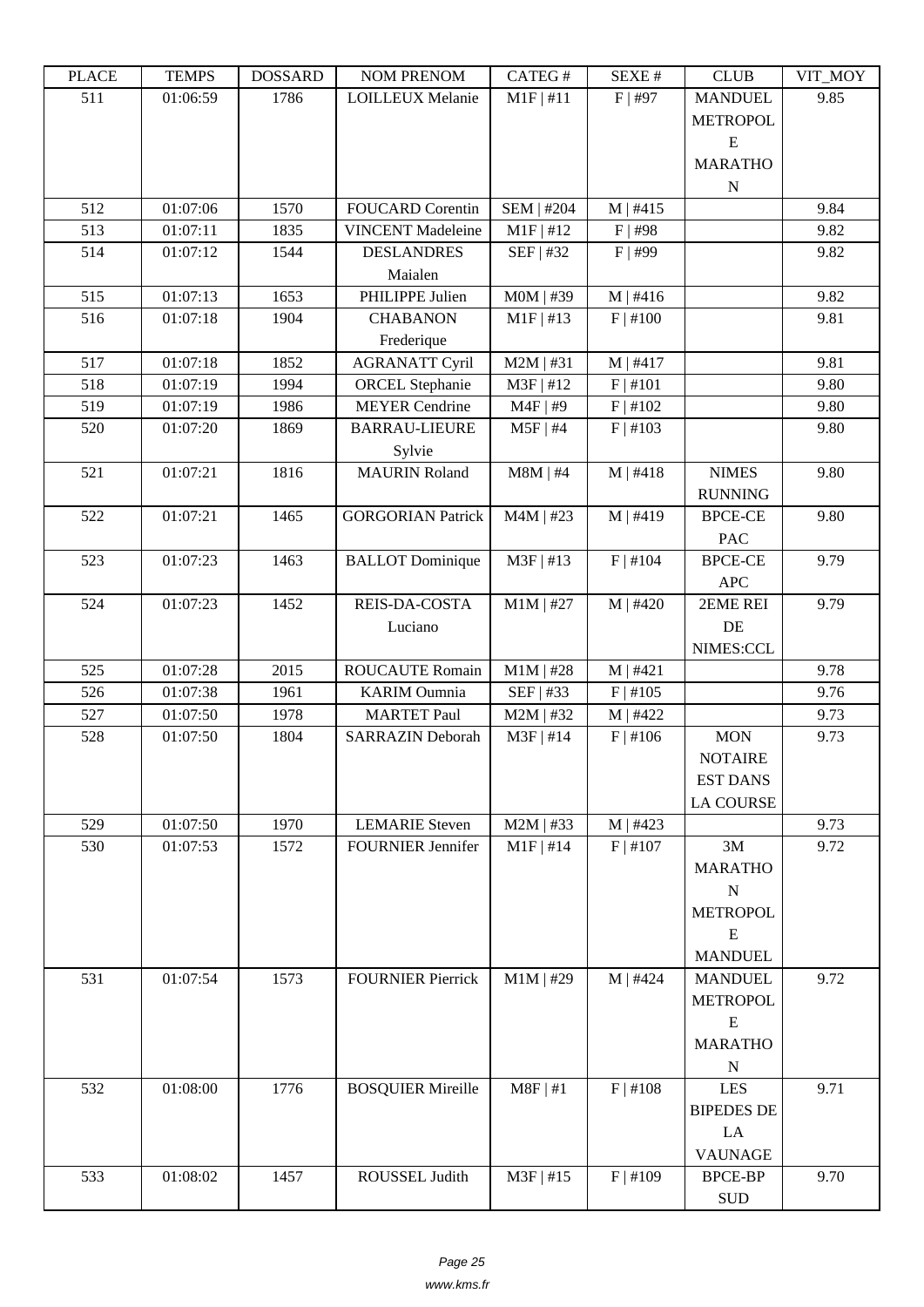| LLAUL | <u>ר דוגודו</u> | <u> חשדיממה ח</u> | KUWU U WAKUWI             | $C$ $A$ $B$ $C$ $T$ $T$ $T$ | DL/AL π    | CLUD             | VII_MUI |
|-------|-----------------|-------------------|---------------------------|-----------------------------|------------|------------------|---------|
| 534   | 01:08:03        | 1811              | <b>AFCHAIN Rose</b>       | $M3F$   #16                 | F   #110   | <b>NIMES</b>     | 9.70    |
|       |                 |                   |                           |                             |            | <b>RUNNING</b>   |         |
| 535   | 01:08:16        | 1586              | <b>CARDONA Vanessa</b>    | SEF   #34                   | F   #111   | <b>COURIR A</b>  | 9.67    |
|       |                 |                   |                           |                             |            | ARAMONA.         |         |
|       |                 |                   |                           |                             |            | P.R.E.S          |         |
| 536   | 01:08:17        | 1563              | <b>ETOURNEAU</b>          | $MOM$   #40                 | M   #425   | A.P.R.E.SCO      | 9.67    |
|       |                 |                   | Sylvain                   |                             |            | <b>URIRA</b>     |         |
|       |                 |                   |                           |                             |            | <b>ARAMON</b>    |         |
| 537   | 01:08:29        | 1488              | <b>BARTOLI</b> Gregory    | $M1M$   #30                 | M   #426   |                  | 9.64    |
| 538   | 01:08:32        | 1663              | <b>QUINTINO Suzanne</b>   | $SEF$   #35                 | F   #112   |                  | 9.63    |
| 539   | 01:08:40        | 1522              | <b>CHANTEPERDRIX</b>      | $CAM \mid #7$               | $M$   #427 |                  | 9.61    |
|       |                 |                   | Mathis                    |                             |            |                  |         |
|       |                 |                   |                           |                             |            |                  |         |
| 540   | 01:08:55        | 1942              | <b>FRANK Alan</b>         | SEM   #205                  | M   #428   |                  | 9.58    |
| 541   | 01:08:56        | 1683              | <b>SEBASTIEN Frederic</b> | $M1M$   #31                 | M   #429   |                  | 9.57    |
| 542   | 01:08:57        | 1797              | <b>MANIVAL Damien</b>     | $M1M$   #32                 | M   #430   | <b>MON</b>       | 9.57    |
|       |                 |                   |                           |                             |            | <b>NOTAIRE</b>   |         |
|       |                 |                   |                           |                             |            | <b>EST DANS</b>  |         |
|       |                 |                   |                           |                             |            | <b>LA COURSE</b> |         |
| 543   | 01:08:57        | 2047              | <b>ROMAND Nathalie</b>    | $M3F$   #17                 | F   #113   | <b>BPCE-CE</b>   | 9.57    |
|       |                 |                   |                           |                             |            | RA               |         |
| 544   | 01:08:58        | 1485              | <b>BARRERA</b> Berenice   | SEF   #36                   | F   #114   |                  | 9.57    |
| 545   | 01:09:01        | 1555              | <b>DURANTON Lucile</b>    | CAF   #3                    | F   #115   | <b>ATAAC</b>     | 9.56    |
| 546   | 01:09:03        | 1758              | <b>CROS</b> Chantal       | $M3F$   #18                 | $F$ #116   | <b>BOURDIC</b>   | 9.56    |
|       |                 |                   |                           |                             |            | <b>SPORTS</b>    |         |
|       |                 |                   |                           |                             |            | <b>LOISIRS</b>   |         |
| 547   | 01:09:12        | 1943              | FRIS Esther               | SEF   #37                   | F   #117   |                  | 9.54    |
| 548   | 01:09:14        | 1956              | <b>HINDER Natalie</b>     | SEF   #38                   | F   #118   |                  | 9.53    |
| 549   | 01:09:22        | 1906              | <b>CHEVALIER Laurent</b>  | SEM   #206                  | M   #431   |                  | 9.51    |
| 550   | 01:09:23        | 1856              | <b>ANNEROSE</b>           | $MOM$   #41                 | M   #432   |                  | 9.51    |
|       |                 |                   |                           |                             |            |                  |         |
|       |                 |                   | Sebastien                 |                             |            |                  |         |
| 551   | 01:09:26        | 1875              | <b>BEIS Marie-Laure</b>   | $M2F$   #10                 | F   #119   |                  | 9.51    |
| 552   | 01:09:26        | 1536              | DE-CAMPO                  | $M4F$   #10                 | F   #120   |                  | 9.51    |
|       |                 |                   | Marie-Helene              |                             |            |                  |         |
| 553   | 01:09:27        | 1528              | <b>CLERMONT Sylvie</b>    | $M5F$   #5                  | F   #121   | <b>ACRA</b>      | 9.50    |
| 554   | 01:09:33        | 1506              | <b>BOULANGER</b>          | $M6F$   #2                  | F   #122   | CAP              | 9.49    |
|       |                 |                   | Josiane                   |                             |            | <b>BOMBONER</b>  |         |
|       |                 |                   |                           |                             |            | A ST             |         |
|       |                 |                   |                           |                             |            | <b>GERVASY</b>   |         |
| 555   | 01:09:39        | 1523              | <b>CHARRIER Joelle</b>    | $M6F$   #3                  | F   #123   | <b>NIMES</b>     | 9.48    |
|       |                 |                   |                           |                             |            | <b>RUNNING</b>   |         |
| 556   | 01:09:42        | 1497              | <b>BERTRAND Karine</b>    | $M2F$   #11                 | F   #124   |                  | 9.47    |
| 557   | 01:09:47        | 1646              | <b>PEREZ Audrey</b>       | $M1F$   #15                 | F   #125   |                  | 9.46    |
| 558   | 01:09:47        | 2004              | PONNON Ludovic            | SEM   #207                  | $M$   #433 |                  | 9.46    |
| 559   | 01:09:48        | 2041              | <b>VIGNE Sylvie</b>       | $M3F$   #19                 | F   #126   |                  | 9.46    |
| 560   | 01:09:49        | 1781              | <b>KORNIYENKO</b>         | ESF   #4                    | F   #127   | <b>LIBRE</b>     | 9.45    |
|       |                 |                   | Anastasia                 |                             |            |                  |         |
| 561   | 01:09:52        | 1766              | <b>LEBOUTET</b> Lionel    | $M2M$   #34                 | $M$   #434 | <b>COURIR A</b>  | 9.45    |
|       |                 |                   |                           |                             |            | <b>VAUVERT</b>   |         |
| 562   | 01:09:54        | 1498              | <b>BLAYRAT Sylvie</b>     | $M4F$   #11                 | F   #128   | 3M.MANDU         | 9.44    |
|       |                 |                   |                           |                             |            |                  |         |
|       |                 |                   |                           |                             |            | EL               |         |
| 563   | 01:09:55        | 1524              | <b>CHAUVY Sylvia</b>      | M3F   #20                   | F   #129   | 3M               | 9.44    |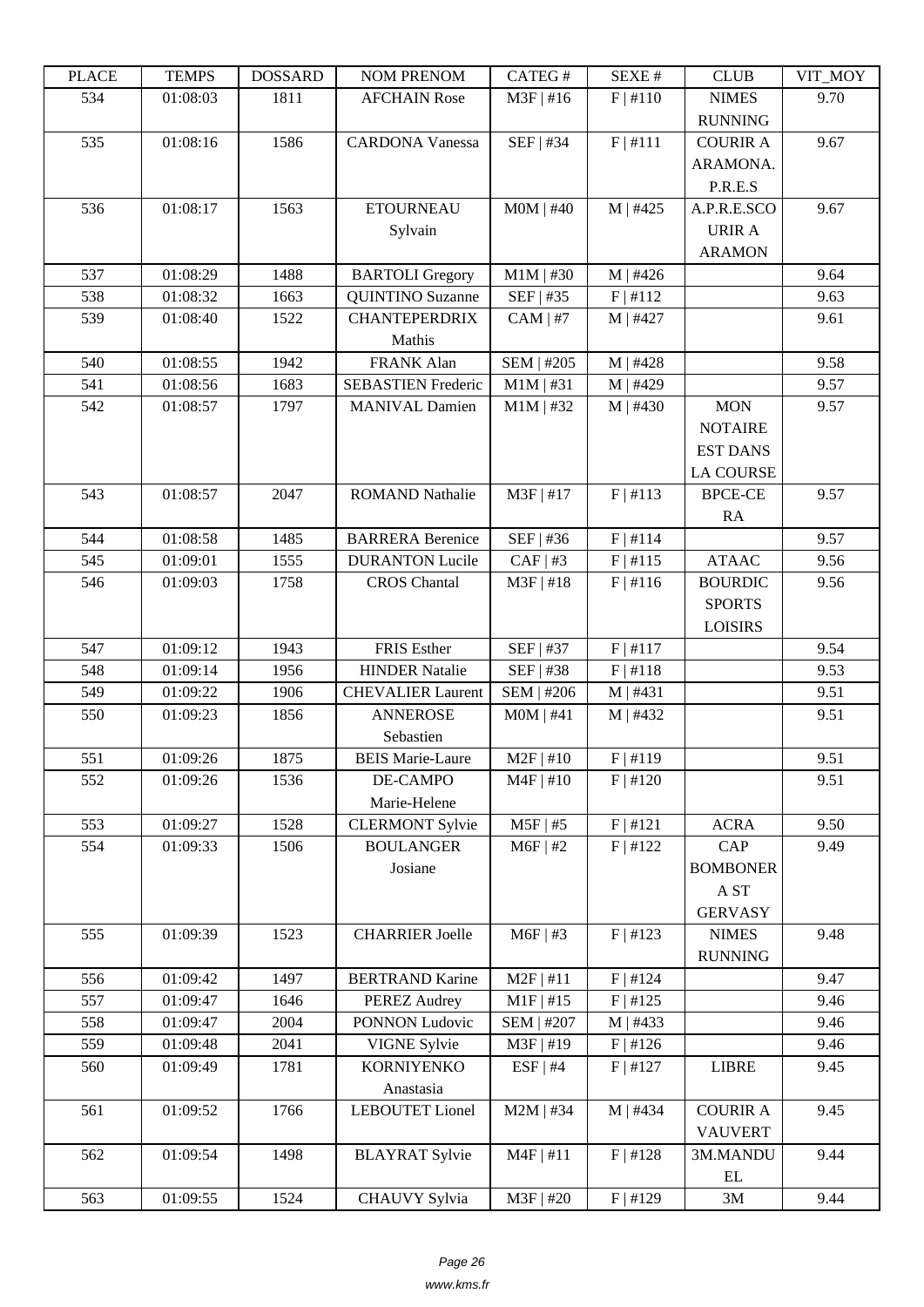| TLAUD | L LIVII J | <b><i>ANURGOA</i></b> | I'UM I KLIVUM           | CATLOT            | NL/AL π    | CLUD             | VII_MUI |
|-------|-----------|-----------------------|-------------------------|-------------------|------------|------------------|---------|
| 564   | 01:10:05  | 1726                  | <b>PARMENTELOT</b>      | ESM   #21         | M   #435   | 5CIE             | 9.42    |
|       |           |                       | Allan                   |                   |            |                  |         |
| 565   | 01:10:11  | 1902                  | <b>CHABAL</b> Juliette  | $ESF$   #5        | F   #130   |                  | 9.40    |
| 566   | 01:10:18  | 1487                  | <b>BARTOLI Florence</b> | $M5F$   #6        | F   #131   | 3M               | 9.39    |
|       |           |                       |                         |                   |            | <b>MARATHO</b>   |         |
|       |           |                       |                         |                   |            | ${\bf N}$        |         |
|       |           |                       |                         |                   |            | <b>METROPOL</b>  |         |
|       |           |                       |                         |                   |            | E                |         |
|       |           |                       |                         |                   |            | <b>MANDUEL</b>   |         |
| 567   | 01:10:19  | 1489                  | <b>BAUBIET Paul</b>     | <b>SEM   #208</b> | $M$   #436 |                  | 9.39    |
| 568   | 01:10:20  | 1680                  | <b>SANDEAUX</b> Irene   | $M4F$   #12       | F   #132   | 3M               | 9.38    |
|       |           |                       |                         |                   |            | <b>MARATHO</b>   |         |
|       |           |                       |                         |                   |            | ${\bf N}$        |         |
|       |           |                       |                         |                   |            | <b>METROPOL</b>  |         |
|       |           |                       |                         |                   |            | E                |         |
|       |           |                       |                         |                   |            | <b>MANDUEL</b>   |         |
| 569   | 01:10:20  | 1796                  | <b>MALIEY Laetitia</b>  | $M2F$   #12       | F   #133   | <b>MON</b>       | 9.38    |
|       |           |                       |                         |                   |            | <b>NOTAIRE</b>   |         |
|       |           |                       |                         |                   |            | <b>EST DANS</b>  |         |
|       |           |                       |                         |                   |            | <b>LA COURSE</b> |         |
| 570   | 01:10:21  | 1800                  | <b>NAQUIN Patrick</b>   | $M4M$   #24       | M   #437   | <b>MON</b>       | 9.38    |
|       |           |                       |                         |                   |            | <b>NOTAIRE</b>   |         |
|       |           |                       |                         |                   |            | <b>EST DANS</b>  |         |
|       |           |                       |                         |                   |            | <b>LA COURSE</b> |         |
| 571   | 01:10:22  | 1508                  | <b>BRISSON Lucie</b>    | SEF   #39         | F   #134   |                  | 9.38    |
| 572   | 01:10:29  | 1933                  | <b>DURAND</b> Mathias   | SEM   #209        | M   #438   |                  | 9.36    |
| 573   | 01:10:30  | 1932                  | <b>DURAND</b> Jerome    | $M4M$   #25       | M   #439   |                  | 9.36    |
| 574   | 01:10:30  | 1806                  | <b>AVIGNON Florian</b>  | SEM   #210        | $M$   #440 | MURET AC         | 9.36    |
| 575   | 01:10:30  | 1930                  | <b>DURAND</b> Eva       | SEF   #40         | F   #135   |                  | 9.36    |
| 576   | 01:10:31  | 1620                  | <b>MARSON</b> Clarisse  | $M1F$   #16       | F   #136   | <b>NIMES</b>     | 9.36    |
|       |           |                       |                         |                   |            | <b>RUNNING</b>   |         |
| 577   | 01:10:32  | 1641                  | PAZZOTTU Remy           | $M3M$   #31       | M   #441   |                  | 9.36    |
| 578   | 01:10:39  | 1541                  | <b>DENIEL Daphne</b>    | ESF   #6          | F   #137   |                  | 9.34    |
| 579   | 01:10:40  | 1652                  | <b>PETRANTONI</b>       | SEF   #41         | F   #138   |                  | 9.34    |
|       |           |                       | Megane                  |                   |            |                  |         |
| 580   | 01:10:48  | 1613                  | <b>LIRZIN</b> Philippe  | $M5M$   #24       | $M$   #442 | <b>NIMES</b>     | 9.32    |
|       |           |                       |                         |                   |            | <b>RUNNING</b>   |         |
| 581   | 01:10:48  | 1614                  | <b>LOPEZ Michel</b>     | $M5M$   #25       | M   #443   | <b>MANDUEL</b>   | 9.32    |
|       |           |                       |                         |                   |            | <b>METROPOL</b>  |         |
|       |           |                       |                         |                   |            | E                |         |
|       |           |                       |                         |                   |            | <b>MARATHO</b>   |         |
|       |           |                       |                         |                   |            | N.               |         |
| 582   | 01:11:13  | 2017                  | ROUSSEL Marine          | SEF   #42         | F   #139   |                  | 9.27    |
| 583   | 01:11:13  | 1920                  | <b>D'ANTONI</b> Justine | SEF   #43         | F   #140   |                  | 9.27    |
| 584   | 01:11:20  | 1992                  | NEBOUT Clara            | SEF   #44         | F   #141   |                  | 9.25    |
| 585   | 01:11:30  | 1478                  | <b>ASSIE Cristelle</b>  | $M3F$   #21       | F   #142   |                  | 9.23    |
| 586   | 01:11:40  | 1608                  | <b>LEPOUTRE Laurine</b> | $ESF$   #7        | F   #143   | PIC SAINT        | 9.21    |
|       |           |                       |                         |                   |            | <b>LOUP</b>      |         |
|       |           |                       |                         |                   |            | <b>TRIATHLO</b>  |         |
|       |           |                       |                         |                   |            | ${\bf N}$        |         |
| 587   | 01:11:44  | 1922                  | <b>DEBOUT Honorine</b>  | $ESF$   #8        | F   #144   |                  | 9.20    |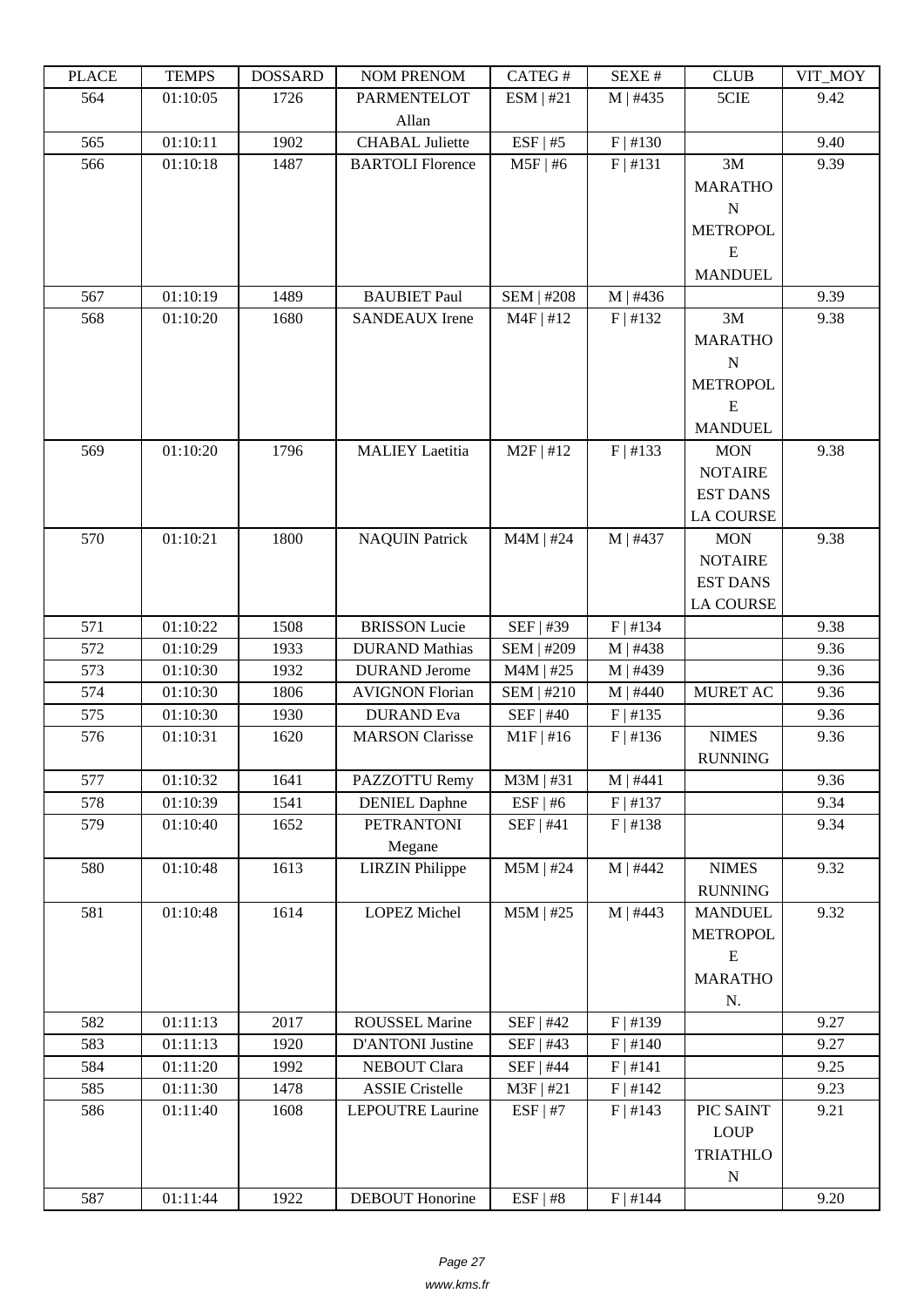| TLAUD | L LIVII D | <u> תעדיממטע</u> | <b>INUINI I INEINUINI</b> | CΛ1 LU π      | DL/AL π    | CLUD             | VII_WIO I |
|-------|-----------|------------------|---------------------------|---------------|------------|------------------|-----------|
| 588   | 01:11:44  | 1534             | <b>DANTAND</b> Isabelle   | M3F   #22     | F   #145   | 3M               | 9.20      |
|       |           |                  |                           |               |            | <b>MARATHO</b>   |           |
|       |           |                  |                           |               |            | $\mathbf N$      |           |
|       |           |                  |                           |               |            | <b>METROPOL</b>  |           |
|       |           |                  |                           |               |            | E                |           |
|       |           |                  |                           |               |            | <b>MANDUEL</b>   |           |
| 589   | 01:11:58  | 1865             | <b>BAGNOL Laurent</b>     | $M2M$   #35   | $M$   #444 |                  | 9.17      |
| 590   | 01:12:18  | 1609             | <b>LEROI</b> Renaud       | SEM   #211    | M   #445   |                  | 9.13      |
|       |           |                  | <b>LAHRECHE Hacen</b>     |               |            |                  |           |
| 591   | 01:12:31  | 1602             |                           | SEM   #212    | $M$   #446 |                  | 9.10      |
| 592   | 01:12:43  | 1791             | <b>DAGUENET-HAHN</b>      | $M2F$   #13   | F   #146   | <b>MON</b>       | 9.08      |
|       |           |                  | Rachel                    |               |            | <b>NOTAIRE</b>   |           |
|       |           |                  |                           |               |            | <b>EST DANS</b>  |           |
|       |           |                  |                           |               |            | <b>LA COURSE</b> |           |
| 593   | 01:12:47  | 2011             | <b>REY Bernard</b>        | $M5M$   #26   | M   #447   |                  | 9.07      |
| 594   | 01:12:47  | 1773             | <b>DUPAUTEX</b>           | $M5F$   #7    | F   #147   | LA               | 9.07      |
|       |           |                  | Catherine                 |               |            | <b>BRUGUIER</b>  |           |
|       |           |                  |                           |               |            | ${\bf E}$        |           |
|       |           |                  |                           |               |            | <b>RUNNINGL</b>  |           |
|       |           |                  |                           |               |            | $\rm{BR}$        |           |
| 595   | 01:12:55  | 1967             | <b>LASBOUYGUES</b>        | $M2F$   #14   | F   #148   |                  | 9.05      |
|       |           |                  | Christel                  |               |            |                  |           |
| 596   | 01:12:56  | 1530             | <b>COMMIN Maxime</b>      | SEM   #213    | M   #448   |                  | 9.05      |
| 597   | 01:12:57  | 1903             | <b>CHABAL</b> Orianne     | M3F   #23     | F   #149   |                  | 9.05      |
| 598   | 01:12:58  | 1507             | <b>BOUTEZ Alice</b>       | SEF   #45     | F   #150   |                  | 9.05      |
| 599   | 01:12:59  | 1923             | DELAGRANGE                | M3F   #24     | F   #151   |                  | 9.04      |
|       |           |                  | Nathalie                  |               |            |                  |           |
| 600   | 01:13:07  | 1610             | <b>LEZE Vincent</b>       | $M1M$   #33   | M   #449   |                  | 9.03      |
| 601   | 01:13:09  | 2003             | PINTO Helder              | $MOM$   #42   | $M$   #450 |                  | 9.02      |
| 602   | 01:13:12  | 1626             | <b>MARTINS Catarina</b>   | SEF   #46     | F   #152   |                  | 9.02      |
| 603   | 01:13:14  | 1935             | <b>FABRE Bruno</b>        | SEM   #214    | M   #451   |                  | 9.01      |
| 604   | 01:13:28  | 1460             | <b>GITENAY Emilie</b>     | $M1F$   #17   | F   #153   | <b>BPCE-BPAU</b> | 8.98      |
|       |           |                  |                           |               |            | RA               |           |
| 605   | 01:13:33  | 1980             | <b>MATHIS Damien</b>      | SEM   #215    | M   #452   |                  | 8.97      |
| 606   | 01:13:39  | 1515             | <b>CAMROUX Catherine</b>  | $M4F$   #13   | F   #154   |                  | 8.96      |
| 607   | 01:13:39  | 1883             | <b>BILLANGE Agnes</b>     | $M4F$   #14   | F   #155   |                  | 8.96      |
| 608   | 01:13:57  | 1877             | <b>BENAZIZA Melissa</b>   | ESF   #9      | F   #156   |                  | 8.92      |
| 609   | 01:13:58  | 1878             | <b>BENAZIZA Nawelle</b>   | ESF   #10     | F   #157   |                  | 8.92      |
| 610   | 01:13:58  | 1420             | AMELINES-VALCA            | SEM   #216    | M   #453   | 2EME REI         | 8.92      |
|       |           |                  |                           |               |            |                  |           |
|       |           |                  | REL Johnathan             |               |            | DE               |           |
|       |           |                  |                           |               |            | NIMES:CCL        |           |
| 611   | 01:13:59  | 1435             | <b>KASO</b> Renato        | SEM   #217    | $M$   #454 | 2EME REI         | 8.92      |
|       |           |                  |                           |               |            | DE               |           |
|       |           |                  |                           |               |            | NIMES:CCL        |           |
| 612   | 01:14:40  | 1607             | <b>LEPINE Natacha</b>     | $M1F$   #18   | F   #158   |                  | 8.84      |
| 613   | 01:14:47  | 2042             | VOIGT-PAQUET              | $CAM \mid #8$ | $M$   #455 |                  | 8.83      |
|       |           |                  | Aritz                     |               |            |                  |           |
| 614   | 01:14:57  | 1592             | <b>JORDANA</b> Sylvie     | $M6F$   #4    | F   #159   |                  | 8.81      |
| 615   | 01:14:58  | 1621             | <b>MARTI</b> Audrey       | $MOF$   #17   | F   #160   |                  | 8.80      |
| 616   | 01:15:01  | 1458             | <b>SAUVESTRE Johane</b>   | M3F   #25     | F   #161   | <b>BPCE-BP</b>   | 8.80      |
|       |           |                  |                           |               |            | <b>SUD</b>       |           |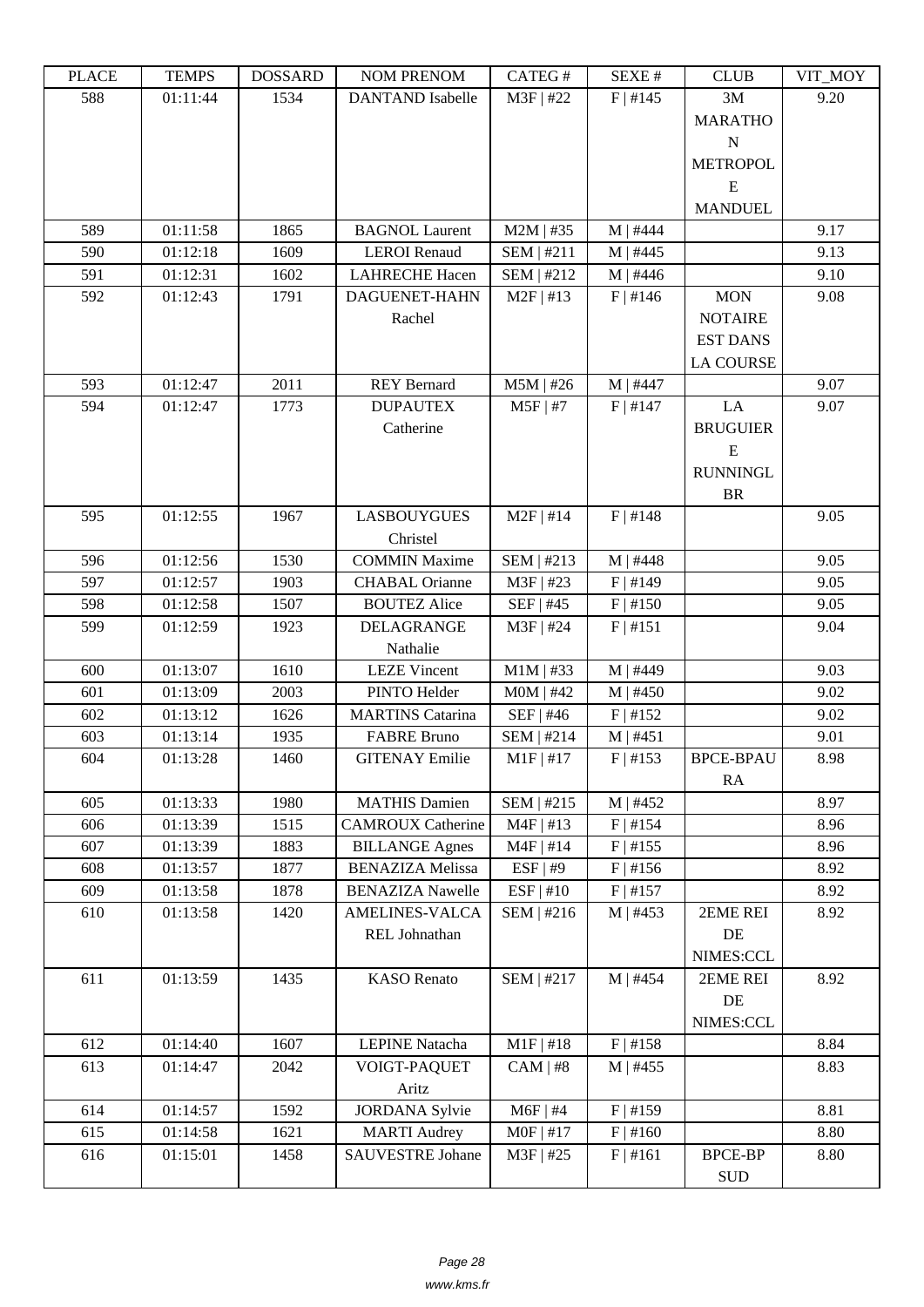| i lati | <u>ה דואים ד</u> | חשממחת | <b>INUINE LINEINUINE</b>  | $CALU \pi$        | JLΛL π     | <b>CLUD</b>     | $V11$ $V1$ |
|--------|------------------|--------|---------------------------|-------------------|------------|-----------------|------------|
| 617    | 01:15:04         | 1615   | <b>LOPEZ Renee</b>        | $M5F$   #8        | F   #162   | <b>MANDUEL</b>  | 8.79       |
|        |                  |        |                           |                   |            | <b>METROPOL</b> |            |
|        |                  |        |                           |                   |            | E               |            |
|        |                  |        |                           |                   |            | <b>MARATHO</b>  |            |
|        |                  |        |                           |                   |            | N.              |            |
| 618    | 01:15:08         | 1584   | <b>GRAZIOLI-RODRIG</b>    | $MOF$   #18       | F   #163   | <b>FAMILLE</b>  | 8.78       |
|        |                  |        | <b>UEZ</b> Emilie         |                   |            | <b>RODRIGUE</b> |            |
|        |                  |        |                           |                   |            | Z               |            |
| 619    | 01:15:08         | 1670   | <b>RODRIGUEZ Bastien</b>  | $MOM$   #43       | M   #456   | <b>FAMILLE</b>  | 8.78       |
|        |                  |        |                           |                   |            | <b>RODRIGUE</b> |            |
|        |                  |        |                           |                   |            | Z               |            |
| 620    | 01:15:20         | 1991   | <b>NANTA Mickael</b>      | SEM   #218        | M   #457   |                 | 8.76       |
| 621    | 01:15:29         | 1761   | MICHEL Isabelle           | $M4F$   #15       | F   #164   | <b>CEAG</b>     | 8.74       |
| 622    | 01:15:30         | 1760   | <b>MICHEL Christian</b>   | $M4M$   #26       | M   #458   | <b>CEAG</b>     | 8.74       |
| 623    | 01:15:32         | 2021   | <b>SARDELLA Gino</b>      | $M5M$   #27       | $M$   #459 |                 | 8.74       |
| 624    | 01:15:46         | 1408   | <b>NESHEV Bozhidar</b>    | SEM   #219        | $M$   #460 | 2EME REI        | 8.71       |
|        |                  |        |                           |                   |            | DE              |            |
|        |                  |        |                           |                   |            | NIMES:CA        |            |
| 625    | 01:15:49         | 1494   | <b>BERTHIAUD Carole</b>   | $M1F$  #19        | F   #165   | <b>NIMES</b>    | 8.71       |
|        |                  |        |                           |                   |            | <b>RUNNING</b>  |            |
| 626    | 01:16:20         | 1845   | <b>AMGHAR Laetitia</b>    | $M1F$   #20       | F   #166   | <b>TEAM O</b>   | 8.65       |
|        |                  |        |                           |                   |            | <b>FEELING</b>  |            |
| 627    | 01:16:25         | 1477   | ANTONUCCI-GOMA            | $M1F$ #21         | F   #167   | A.P.R.E.SCO     | 8.64       |
|        |                  |        | R Estelle                 |                   |            | <b>URIR A</b>   |            |
|        |                  |        |                           |                   |            | <b>ARAMON</b>   |            |
| 628    | 01:16:28         | 1701   | <b>VELEZ-PACIOS</b>       | M3F   #26         | F   #168   |                 | 8.63       |
|        |                  |        | Amalia                    |                   |            |                 |            |
| 629    | 01:16:34         | 1514   | <b>CAMPELLO Marine</b>    | SEF   #47         | F   #169   |                 | 8.62       |
| 630    | 01:16:34         | 1596   | <b>KIEFER Benedicte</b>   | $M1F$ #22         | F   #170   | <b>TPZ</b>      | 8.62       |
| 631    | 01:16:56         | 1945   |                           | SEF   #48         | F   #171   |                 | 8.58       |
|        |                  |        | <b>GALVIS Nathaly</b>     |                   |            |                 |            |
| 632    | 01:17:15         | 1647   | PEROT Julie               | SEF   #49         | F   #172   |                 | 8.54       |
| 633    | 01:17:19         | 1574   | FRA Celia                 | SEF   #50         | F   #173   |                 | 8.54       |
| 634    | 01:17:19         | 1605   | <b>LE-CAUCHOIS</b>        | SEF   #51         | F   #174   |                 | 8.54       |
|        |                  |        | Elodie                    |                   |            |                 |            |
| 635    | 01:17:22         | 1866   | <b>BARBIER</b>            | $M2F$   #15       | F   #175   |                 | 8.53       |
|        |                  |        | Anne-Cynthia              |                   |            |                 |            |
| 636    | 01:17:27         | 1513   | <b>CAMPELLO</b>           | M3M   #32         | M   #461   |                 | 8.52       |
|        |                  |        | Jean-Marc                 |                   |            |                 |            |
| 637    | 01:17:38         | 1873   | <b>BECAMEL-ANTOM</b>      | $M1F$ #23         | F   #176   |                 | 8.50       |
|        |                  |        | <b>BRANDI</b> Caroline    |                   |            |                 |            |
| 638    | 01:17:40         | 1625   | <b>MARTINEZ Marine</b>    | SEF   #52         | F   #177   |                 | 8.50       |
| 639    | 01:17:53         | 1694   | <b>TERRIER Victoire</b>   | ESF   #11         | F   #178   |                 | 8.47       |
| 640    | 01:17:56         | 1659   | PRIVAT Mathis             | <b>SEM   #220</b> | M   #462   |                 | 8.47       |
| 641    | 01:18:26         | 1858   | <b>ARMAING Jean-Piere</b> | $M8M$   #5        | $M$   #463 |                 | 8.41       |
| 642    | 01:18:30         | 1520   | <b>CAVANIE Mathilde</b>   | $SEF$   #53       | F   #179   |                 | 8.41       |
| 643    | 01:18:52         | 1657   | PIZANO Laurence           | M3F   #27         | F   #180   |                 | 8.37       |
| 644    | 01:18:54         | 1658   | PIZANO Luc                | $M4M$   #27       | $M$   #464 |                 | 8.37       |
| 645    | 01:19:03         | 1511   | <b>CALMETTE Maylis</b>    | $MOF$   #19       | F   #181   |                 | 8.35       |
| 646    | 01:19:03         | 1685   | <b>SERRANO</b> Gaelle     | $MOF$   #20       | F   #182   |                 | 8.35       |
| 647    | 01:19:05         | 1765   | <b>IMBERT</b> Elisabeth   | $M4F$   #16       | F   #183   | <b>COURIR A</b> | 8.35       |
|        |                  |        |                           |                   |            | <b>VAUVERT</b>  |            |
|        |                  |        |                           |                   |            |                 |            |